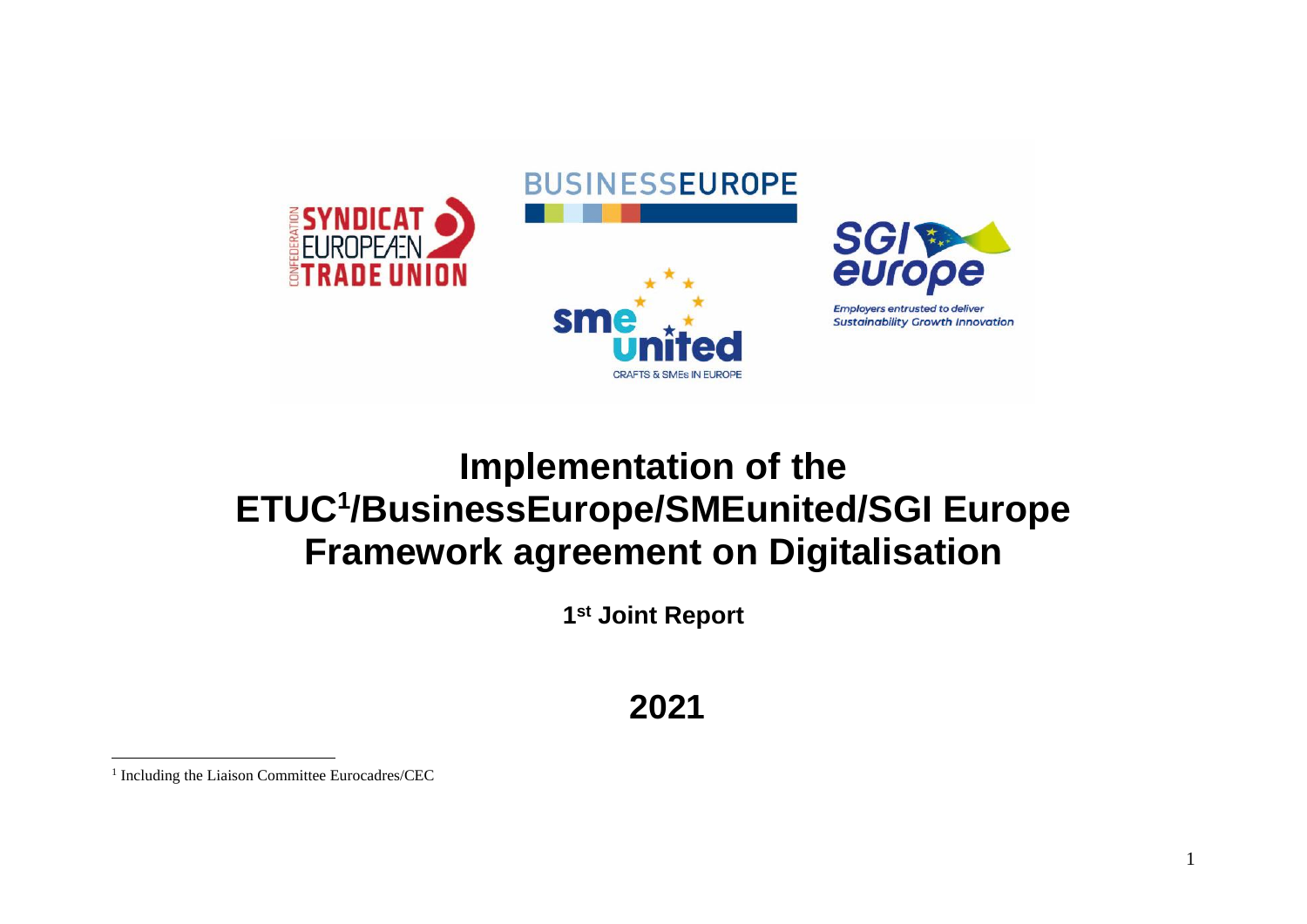| <b>Country</b> | <b>Implementation results /initiatives</b>                                                                                                                                                  |
|----------------|---------------------------------------------------------------------------------------------------------------------------------------------------------------------------------------------|
| <b>Austria</b> | Austria has adopted a new legislation on "homeoffice", regulating the most important aspects that are also dealt within the                                                                 |
|                | framework agreement on digitalisation.                                                                                                                                                      |
|                | The new provisions are based on negotiations between the Austrian social partners (AK, WKÖ; ÖGB) and IV and the                                                                             |
|                | Government. They provide for:                                                                                                                                                               |
|                | A definition of homeoffice (only work carried out in private homes is covered. Digital mobile work is not affected)                                                                         |
|                | The obligation to conclude a written agreement between employer and employee<br>$\bullet$                                                                                                   |
|                | The possibility to conclude a voluntary works council agreement                                                                                                                             |
|                | The obligation of the employer to provide digital work equipment to the employee $OR - in$ case the worker uses<br>his/her own work equipment to reimburse the adequate and necessary costs |
|                | Tax law: The employer can reimburse such costs up to 300 €/year tax-free to the employee                                                                                                    |
|                | Emloyees who buy ergonomic furniture can claim a tax credit up to € 300/year if they spend at least 26 days/year<br>working from home                                                       |
|                | Working time and rest times remain unchanged and remain valid during working from home                                                                                                      |
|                | Accidents at home during working time are covered by the occupational accident insurance                                                                                                    |
|                | The scope of application of Austrian Occupational safety and health regulation is not extended, but specific                                                                                |
|                | information obligations of the employer apply. Thus the ministry elaborated guidelines in cooperation with social                                                                           |
|                | partners and IV on                                                                                                                                                                          |
|                | organisational rules for for mobile working and their sustainable implementation<br>$\Omega$                                                                                                |
|                | ergonomic working during homeoffice and                                                                                                                                                     |
|                | Occupational health and safety during homeoffice<br>$\circ$                                                                                                                                 |
|                | Labour inspectors have no access to the private homes.                                                                                                                                      |
|                | In case the digital work equipment provided by the employer is damaged by the worker or members of his/her family,                                                                          |
|                | the worker is held liable according to the law on employee liability.                                                                                                                       |
|                | Social Partners adopted a model agreement on homeoffice                                                                                                                                     |
| <b>Belgium</b> | In this report (http://www.cnt-nar.be/RAPPORT/rapport-122-FR.pdf/ http://www.cnt-nar.be/RAPPORT/rapport-122-                                                                                |
|                | NL.pdf), the National Labour Council gives an overview of the different digitalisation actions taken by the Belgian social                                                                  |
|                | partners at cross-sectoral, regional and sectoral level, based on the contributions it has received.                                                                                        |
|                | Different areas of convergence can be identified on the basis of these contributions, including:                                                                                            |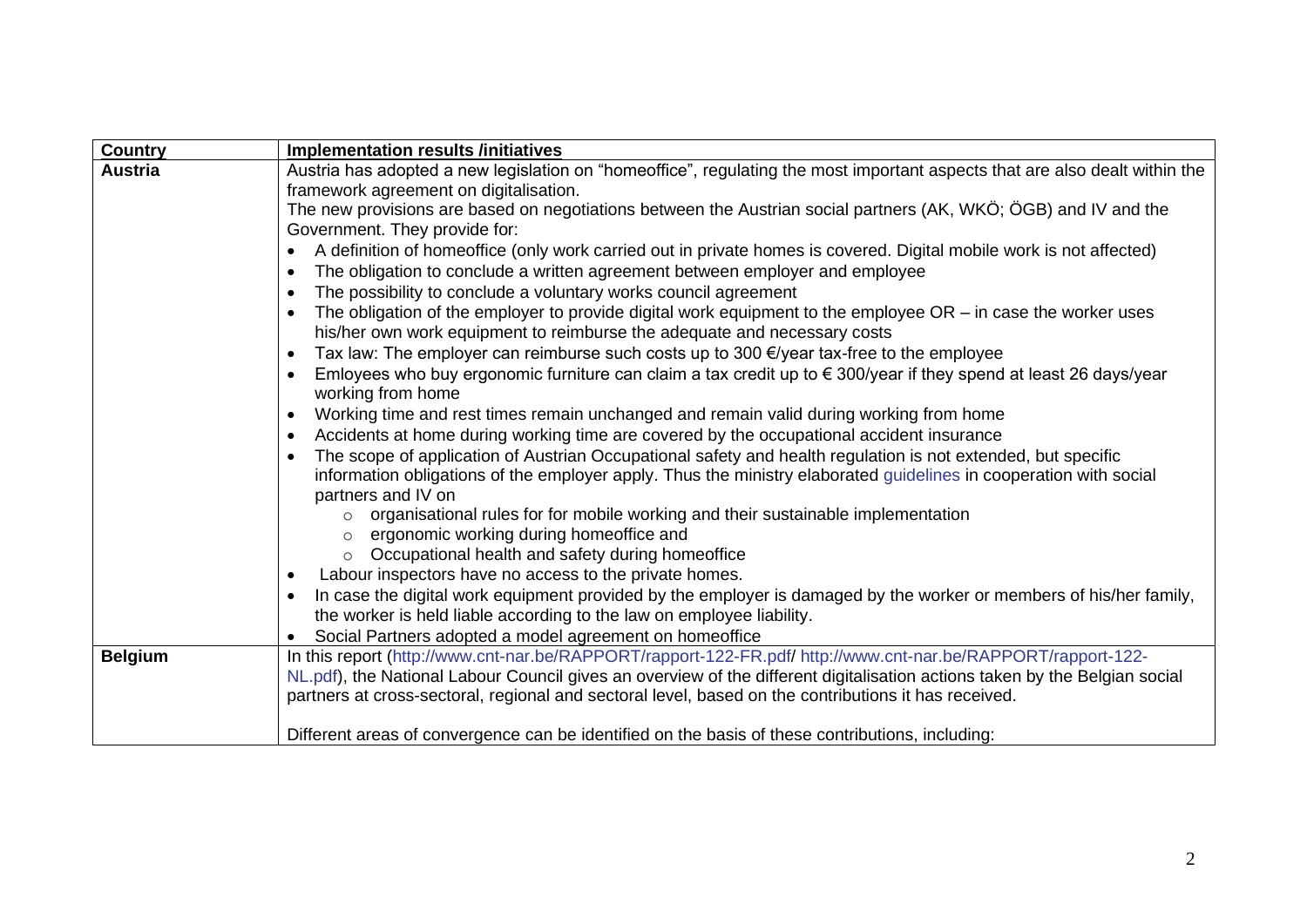| the consideration given to the digital divide and to digitally vulnerable or disadvantaged groups (support, access to digital<br>means and/or specifically equipped places, and to (public) services and administrations), as well as to the labour market;<br>the adaptation of initial education and training, focusing on future-oriented skills and needs, professional (re)orientation<br>on the basis of digital skills, and lifelong learning;<br>the emphasis on identifying and increasing digital literacy (proficiency tests, (basic) training offer, certification);<br>the focus directed towards cooperation and coordination between stakeholders, and towards strengthening<br>partnerships;<br>increased attention being paid to the effects of digitalisation and providing a framework for telework.<br>$\sim$ |
|-----------------------------------------------------------------------------------------------------------------------------------------------------------------------------------------------------------------------------------------------------------------------------------------------------------------------------------------------------------------------------------------------------------------------------------------------------------------------------------------------------------------------------------------------------------------------------------------------------------------------------------------------------------------------------------------------------------------------------------------------------------------------------------------------------------------------------------|
| At federal level:                                                                                                                                                                                                                                                                                                                                                                                                                                                                                                                                                                                                                                                                                                                                                                                                                 |
| In order to bolster strategies for digital transformation supporting employment, the National Labour Council concluded,<br>as soon as 1983, a collective agreement (No. 39) concerning the information and consultation on the social<br>consequences of the introduction of new technologies.                                                                                                                                                                                                                                                                                                                                                                                                                                                                                                                                    |
| In its "COVID and Recovery" declaration of September 7 <sup>th</sup> , 2020 (http://www.cnt-nar.be/DOSSIERS/Covid-19/G10-<br>2020-09-07-verklaring-declaration-FR.pdf), the Group of 10 (the Belgian high-level dialogue group between the<br>representative employers' and workers' organisations from the private sector) considers that digital transformation<br>and transition should be steered, facilitated and accompanied, with particular consideration for the digital divide.                                                                                                                                                                                                                                                                                                                                         |
| In their opinions Nos. 2,158, 2,205 and 2,212, the Belgian cross-sectoral social partners insist that attention should<br>be paid to schooling, training and digital inclusion, including access to public services with regard to their increasing<br>digitalisation, as well as to digital skills. They also consider the digitalisation of public services, education and the<br>labour market to be crucial to recovery.                                                                                                                                                                                                                                                                                                                                                                                                      |
| Collective agreement No. 149, on recommended or mandatory telework as a consequence of the coronavirus health<br>crisis, was concluded on January 26 <sup>th</sup> , 2021 for a specified period, and establishes rules for connection and<br>disconnection. Concomitant opinion No. 2,195 focuses on the issue of work-related accidents. Collective agreement<br>No. 85 of November 9 <sup>th</sup> , 2005, on (structural and voluntary) telework, specifies that a written agreement should define<br>the moments or periods during which the teleworker is contactable.                                                                                                                                                                                                                                                      |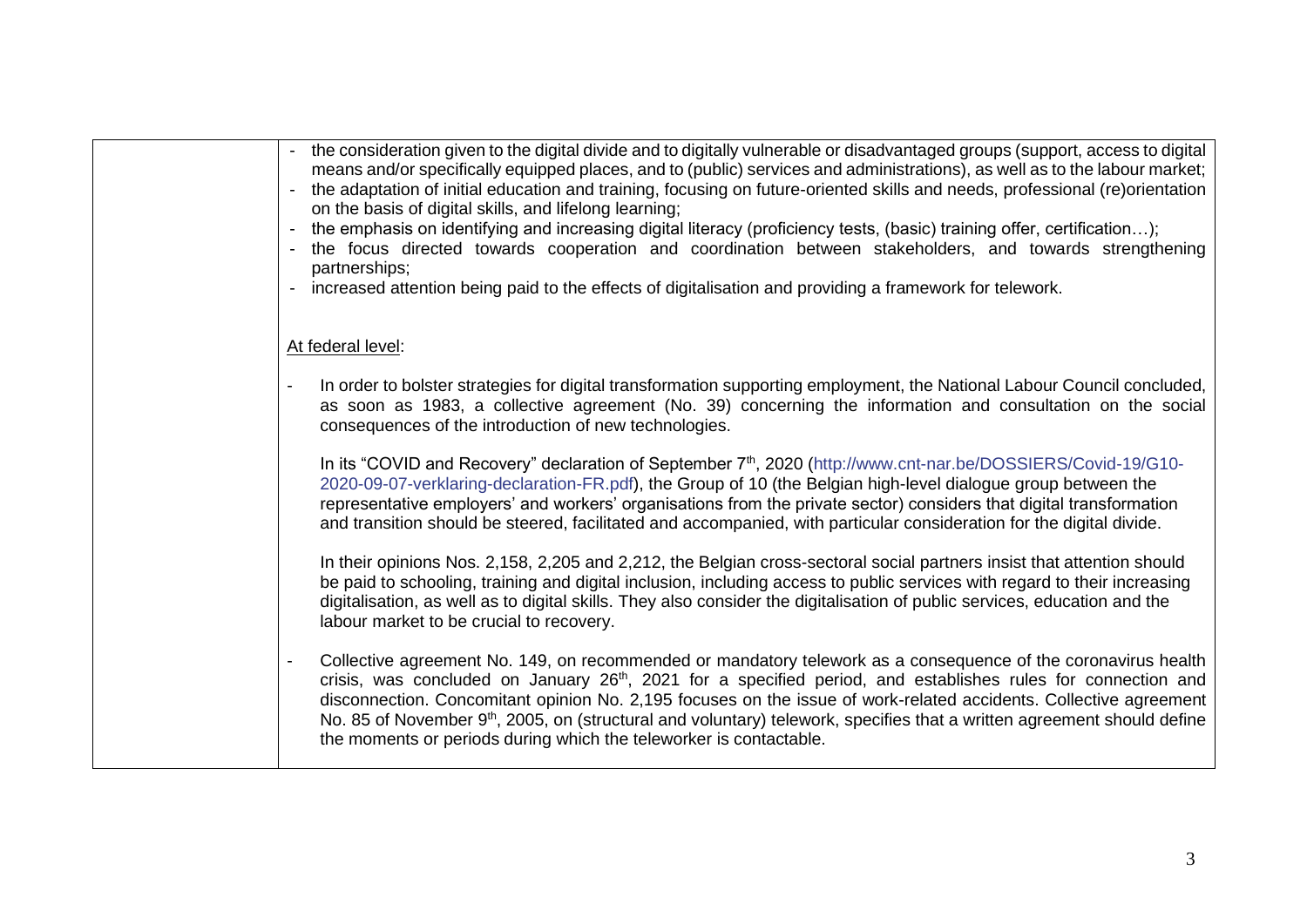| Collective agreements Nos. 68 and 81 establish rules concerning, respectively, the protection of workers' privacy<br>regarding CCTV and the control of network electronic communication data. Collective agreement No. 85 and more<br>specifically Collective agreement No. 149 stipulate that monitoring the results and/or the execution of work should be<br>carried out while respecting the teleworker's privacy and in compliance with the applicable legislation.                                                                                                                                                                                                                         |
|--------------------------------------------------------------------------------------------------------------------------------------------------------------------------------------------------------------------------------------------------------------------------------------------------------------------------------------------------------------------------------------------------------------------------------------------------------------------------------------------------------------------------------------------------------------------------------------------------------------------------------------------------------------------------------------------------|
| At regional level:                                                                                                                                                                                                                                                                                                                                                                                                                                                                                                                                                                                                                                                                               |
| The Brussels-Capital Region has taken two initiatives concerning digitalisation within the framework of the Recovery<br>and Resilience Plan: one aimed at accompanying schools in their digital transition (digital and connectivity equipment)<br>and the other concerning a (re)qualification strategy (digitally focussed skills assessment for unemployed job seekers<br>and career counselling).                                                                                                                                                                                                                                                                                            |
| The Region also has adopted a Digital Ownership Plan (2021-2024) in order to grant all its inhabitants access to<br>digital technologies. It is designed along four axes (raising awareness, building support, equipping and<br>accompanying people), that include 17 projects and 66 actions. The regional social partners point in particular to the<br>actions aimed at labelling the public digital spaces that give the public free access to digital tools and develop<br>assistance and/or training projects, at taking into account users with weak digital skills when developing digitalised<br>public services, and at accompanying job seekers in order to increase their IT skills. |
| Flanders has adopted a Telework Action Plan. It includes the creation of an informative website, the extension of the<br>"feasibility voucher" to enterprises that wish to implement a teleworking policy, and, within the framework of the DRIVE<br>project, the granting of subventions for digital skills training, remote working skills training and the mental wellbeing of<br>teleworkers.                                                                                                                                                                                                                                                                                                |
| The Flemish educational leave, that allows workers to be absent from work in order to follow a training, is extended to<br>joint learning, that combines a "face to face" offer and an online component.                                                                                                                                                                                                                                                                                                                                                                                                                                                                                         |
| The "Digibanken" project, adopted within the framework of the Recovery and Resilience Plan, is aimed at granting an<br>equal access to digital technologies by the distribution of hardware, at reinforcing digital skills and at ensuring a<br>better digital access to essential services through physical contact points.                                                                                                                                                                                                                                                                                                                                                                     |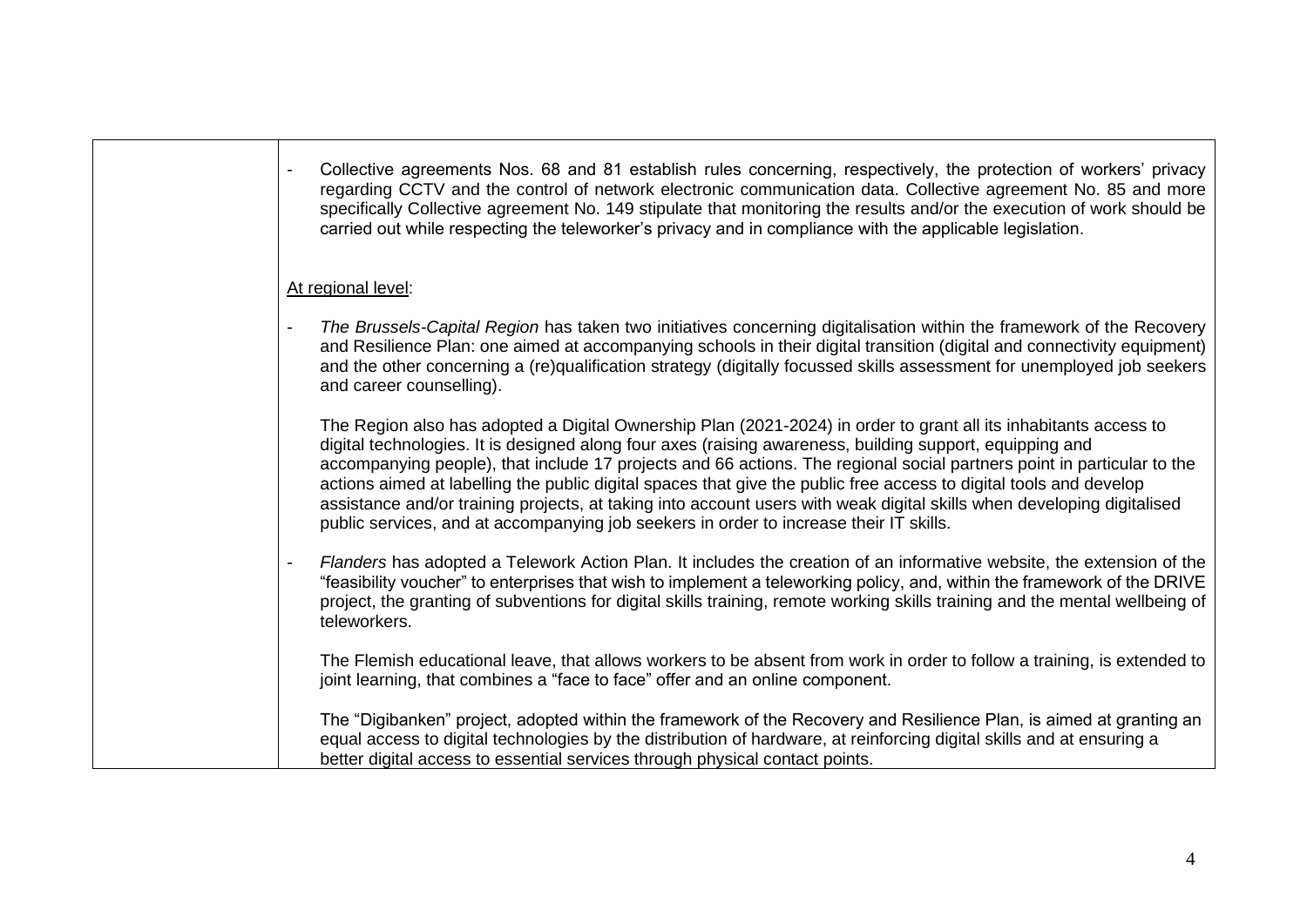| The "Alle Hens aan Dek" agreement concluded by the Flemish social partners and the Flemish government includes<br>different initiatives: a "competentiecheck" that allows workers to assess their skills through a digital offer, an e-<br>learning action plan aimed at encouraging that form of learning by offering support to trainers, a training and career<br>account that will be part of a future digital career platform, virtual job fairs, a strengthening of the partnerships of the<br>VDAB (the Flemish employment agency) via a digital platform and the development of a digital language offer within<br>the framework of the integration pathway. |
|----------------------------------------------------------------------------------------------------------------------------------------------------------------------------------------------------------------------------------------------------------------------------------------------------------------------------------------------------------------------------------------------------------------------------------------------------------------------------------------------------------------------------------------------------------------------------------------------------------------------------------------------------------------------|
| Different actions of the VDAB are also noteworthy, such as the reinforcement of its role as data administrator and the<br>application of the "digital first principle" model. Arrangements will be made for persons with limited digital skills.                                                                                                                                                                                                                                                                                                                                                                                                                     |
| In Wallonia, the social partners are in favour of the further development and acceleration of the "Digital Wallonia"<br>$\blacksquare$<br>strategy, which is aimed at bolstering the Walloon digital economy by developing the digital sector and increasing the<br>use of digital technologies in enterprises.                                                                                                                                                                                                                                                                                                                                                      |
| Regarding AI, the Walloon social partners deem it urgent to give a clear legal framework in order to enable<br>enterprises to invest securely, and to pay special attention to initial and continuing training and to the public training<br>offer in that domain.                                                                                                                                                                                                                                                                                                                                                                                                   |
| They also consider that the further development of digitalisation should take place in dialogue with the different<br>stakeholders, in order to identify their needs, and with consideration for digitally disadvantaged groups.                                                                                                                                                                                                                                                                                                                                                                                                                                     |
| They stress the importance of informing and increasing the awareness of enterprises on good practices, recommend<br>verifying the match between training offers and tools on the one hand and skill needs on the other, and providing<br>training to trainers.                                                                                                                                                                                                                                                                                                                                                                                                       |
| The German-speaking Community implements different projects, including the fibre network rollout, the creation of a<br>$\overline{\phantom{a}}$<br>coordination point for the networking of potential actors regarding digitalisation, and an in-depth research of good<br>practice examples.                                                                                                                                                                                                                                                                                                                                                                        |
|                                                                                                                                                                                                                                                                                                                                                                                                                                                                                                                                                                                                                                                                      |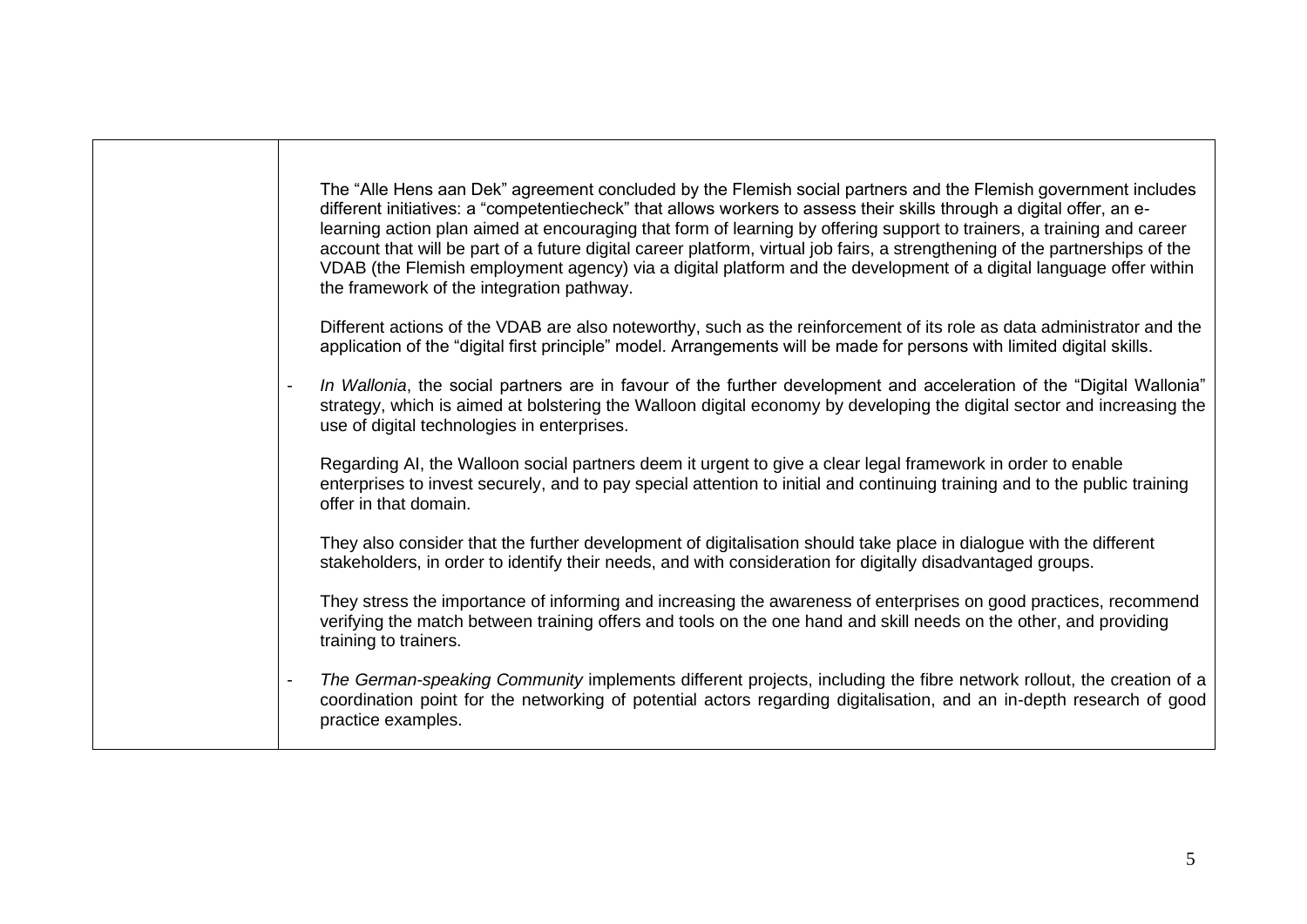|                 | At sectoral level, one should note that sectoral negotiations for the 2021-2022 period have not started yet and that a more                                                                                                                                                                                                                                                                                                                                                                                                                                         |
|-----------------|---------------------------------------------------------------------------------------------------------------------------------------------------------------------------------------------------------------------------------------------------------------------------------------------------------------------------------------------------------------------------------------------------------------------------------------------------------------------------------------------------------------------------------------------------------------------|
|                 | complete overview will therefore be given in the second report:                                                                                                                                                                                                                                                                                                                                                                                                                                                                                                     |
|                 | Regarding connectivity: the law of March 26 <sup>th</sup> , 2018 on strengthening economic growth and social cohesion specifies<br>that discussions should take place between the employers from the private sector and the prevention and protection<br>committee on disconnection and on the use of digital communication means. The ensuing agreements can be included<br>in the enterprise's labour regulations, or be the subject of a company collective agreement.                                                                                           |
|                 | As to the adoption of sectoral collective agreements, four sectors, including two financial ones, set out rules for<br>concertation, one of them in detail by focusing on individual agreements. Three of these collective agreements<br>require a discussion or a follow-up in a work group. One collective agreement specifies that training will be given and<br>that enterprises should provide clear and transparent guidelines and raise the awareness of the hierarchical line and<br>workers as to the risks linked to excessive connectivity.              |
|                 | Regarding digitalisation: seven collective agreements or sectoral protocols include an assessment of its effects on work<br>and/or a reflection in a work group; two also concern AI.                                                                                                                                                                                                                                                                                                                                                                               |
|                 | Regarding structural and occasional telework: three collective agreements include recommendations or commitments<br>either to conclude a framework agreement in the enterprises on the non-exhaustive list of points referred to in Collective<br>agreement No. 85, or to inform and consult the workers' representatives on the introduction of telework and have a<br>dialogue on the evolution of telework.                                                                                                                                                      |
|                 | Regarding innovation: some fifty collective agreements (for a specified or unspecified period) were concluded at sectoral<br>level. The elements they take into account around digitalisation include the digitalisation of (social) documents, the<br>adaptation to new technologies (upgrade), the need for training, and supplying modern equipment and machinery.                                                                                                                                                                                               |
| <b>Bulgaria</b> | 1. The different initiatives undertaken to date regarding:<br>The translation of the agreement: The agreement had been translated soon after its official signature and the<br>$\blacksquare$<br>translation has been agreed between the social partners<br>The dissemination of the agreement: The translated version of the agreement is/will be at a later stage published on<br>the respective websites of the social partners: CITUB: https://knsb-bg.org/index.php/2021/03/26/startira-evropejski-<br>proekt-na-knsb-za-digitalnata-transformacziya-na-truda/ |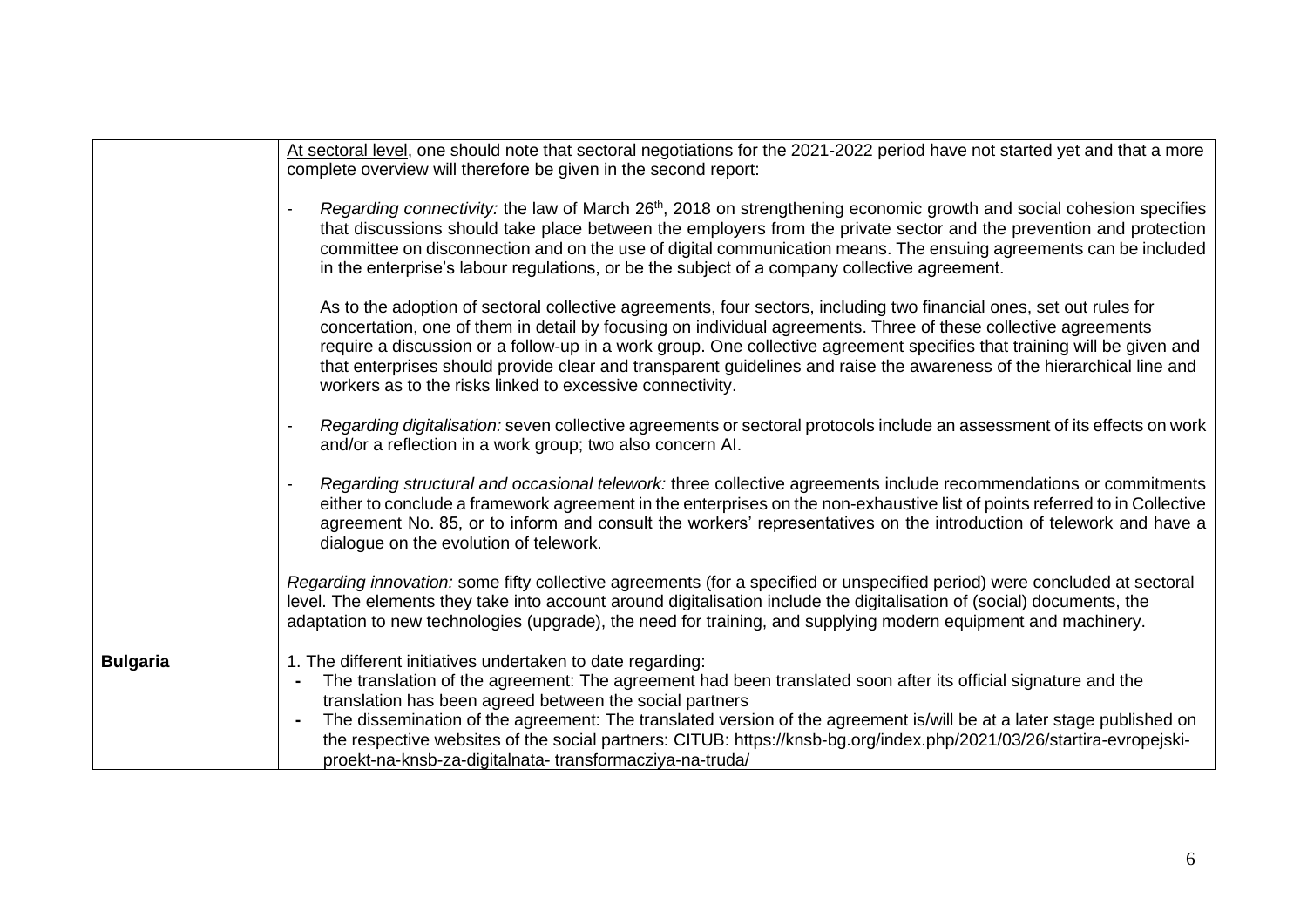| The actual implementation of the agreement: CITUB and BIA applied for a joint project "Social partners together for           |
|-------------------------------------------------------------------------------------------------------------------------------|
| digital transformation of the world of work. New dimensions of social dialogue deriving from the Autonomous                   |
| Framework Agreement on Digitalisation - TransFormWork" that aims to support the implementation of the                         |
| Framework Agreement. Within the scope of the project, we have foreseen the conduct a dedicated info day where                 |
| the agreement will be presented in front of our respective members – both parties of CLA's and HR officers in                 |
| companies where there are no trade unions. The objective is to explore the impact of digitalisation on social dialogue        |
| at national level, good practice examples in the partner countries related to existing initiatives and collective             |
| agreements in the context of the digital transformation. The project seeks also to raise awareness of how with the            |
| implementation of right strategies the digital transformation could bring clear benefits and added value for employers        |
| and workers by providing new labour market opportunities, new ways of organising work and improvement in                      |
| working conditions.                                                                                                           |
| The project partners represent social partners in 7 countries - Bulgaria, Cyprus, Estonia, Ireland, Malta, Romania            |
| and Sweden.2                                                                                                                  |
| The Project duration is 2 years and started at 01 march 2021 with the financial support of the EC.                            |
| With the common efforts of the social partners were negotiated and agreed with the State, represented by the                  |
| Ministry of Labour and Social Policy the "Conditions for application with project proposals for granting financial aid        |
| under the Operational Program "Human Resources Development" 2014 - 2020 - procedure through selection of                      |
| project proposals with several deadlines for application BG05M9OP001-1.128 "Development of digital skills" -                  |
| Component 2.                                                                                                                  |
| Under this scheme, the social partners are starting a joint project in partnership of Ministry of labour in Bulgaria:         |
| "Development of digital skills" The project aims to develop, test and validate unified profiles of digital skills of the      |
| workforce in Bulgaria for key professions. The project will focus on identifying the specific levels of digital skills of the |
| workforce on a sectoral level, the concrete deficits and supporting the acquisition of digital skills, required for the       |
| implementation of daily work tasks.                                                                                           |
| The determination of the levels of the digital competences must comply with the European framework DigComp2.1.                |
| Other activities that will be supported are the development, test and approbation of programs for informal training for       |
| development of specific digital skills.                                                                                       |
|                                                                                                                               |
| The Project duration is 2 years with the financial support of the ESF.                                                        |
| 2. Information on any difficulties encountered during the different processes (i.e. translation, dissemination and actual     |
| implementation), as well as explanations on how they were overcome, or why they currently still remain;                       |
|                                                                                                                               |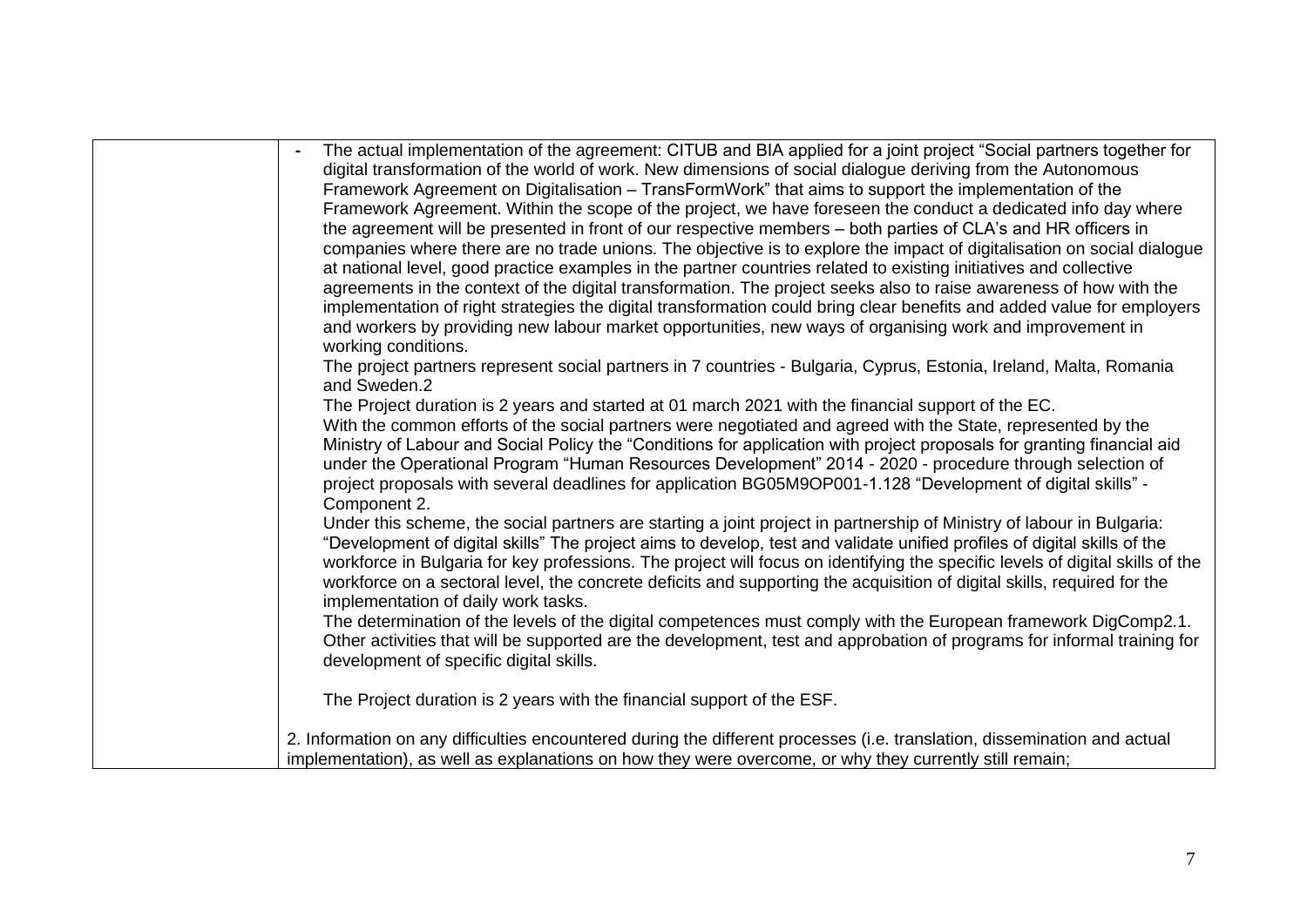|                | So far we do not expect any substantive difficulties.<br>3. In case of actual implementation, please provide also information on:<br>the content of the initiatives taken: N/a for the moment.<br>the content of the initiatives taken: Beside other activities, we decided to apply for project funding as this proved to be<br>an efficient instrument to finance further research, exchange of views with social partners also from other countries, to<br>reach different sectors and companies.                                                                                                                                                                                                                                                                                                                                                                                                                                                                                                     |
|----------------|----------------------------------------------------------------------------------------------------------------------------------------------------------------------------------------------------------------------------------------------------------------------------------------------------------------------------------------------------------------------------------------------------------------------------------------------------------------------------------------------------------------------------------------------------------------------------------------------------------------------------------------------------------------------------------------------------------------------------------------------------------------------------------------------------------------------------------------------------------------------------------------------------------------------------------------------------------------------------------------------------------|
| <b>Croatia</b> | After the preliminary negotiation on the scope and the agenda of the meeting, Croatian social partners held a video<br>meeting on 22 <sup>nd</sup> April 2021, in order to discuss possible areas of implementation of the European Social Partners'<br>Framework Agreement on Digitalisation.<br>At the meeting, the representatives of the following organisations were present:<br>• Union of Autonomous Trade Unions of Croatia<br><b>Independent Trade Unions of Croatia</b><br><b>Matica Trade Union Association</b><br>• Croatian Employers' Association and<br>Croatian Chamber of Trades and Crafts (although not a social partner, social partners deem it important to<br>discuss this issue in Croatian context)                                                                                                                                                                                                                                                                             |
|                | After initial discussion on the urgent need to accept and embrace the digitalisation in the Croatian economy due to the<br>fact that the Croatian society is getting older as a whole, and its implications to the labour market, several issues emerged<br>in the discussion.<br>1. This is not the first time Croatian social partners are discussing the issue of digitalisation, but this is the first time<br>they are discussing it jointly. A lot has been done in this field. Now social partners have to put all the findings and<br>resources together and continue working on the digitalisation on this basis. Particular examples were mentioned:<br>a. Digital coalition for digital skills and jobs,<br>b. National program on professional development, etc<br>It has been decided that all the data on previous social partners' activities will be gathered, in order to<br>speed up the process and strengthen the impact of joint efforts on implementation of FA on Digitalisation. |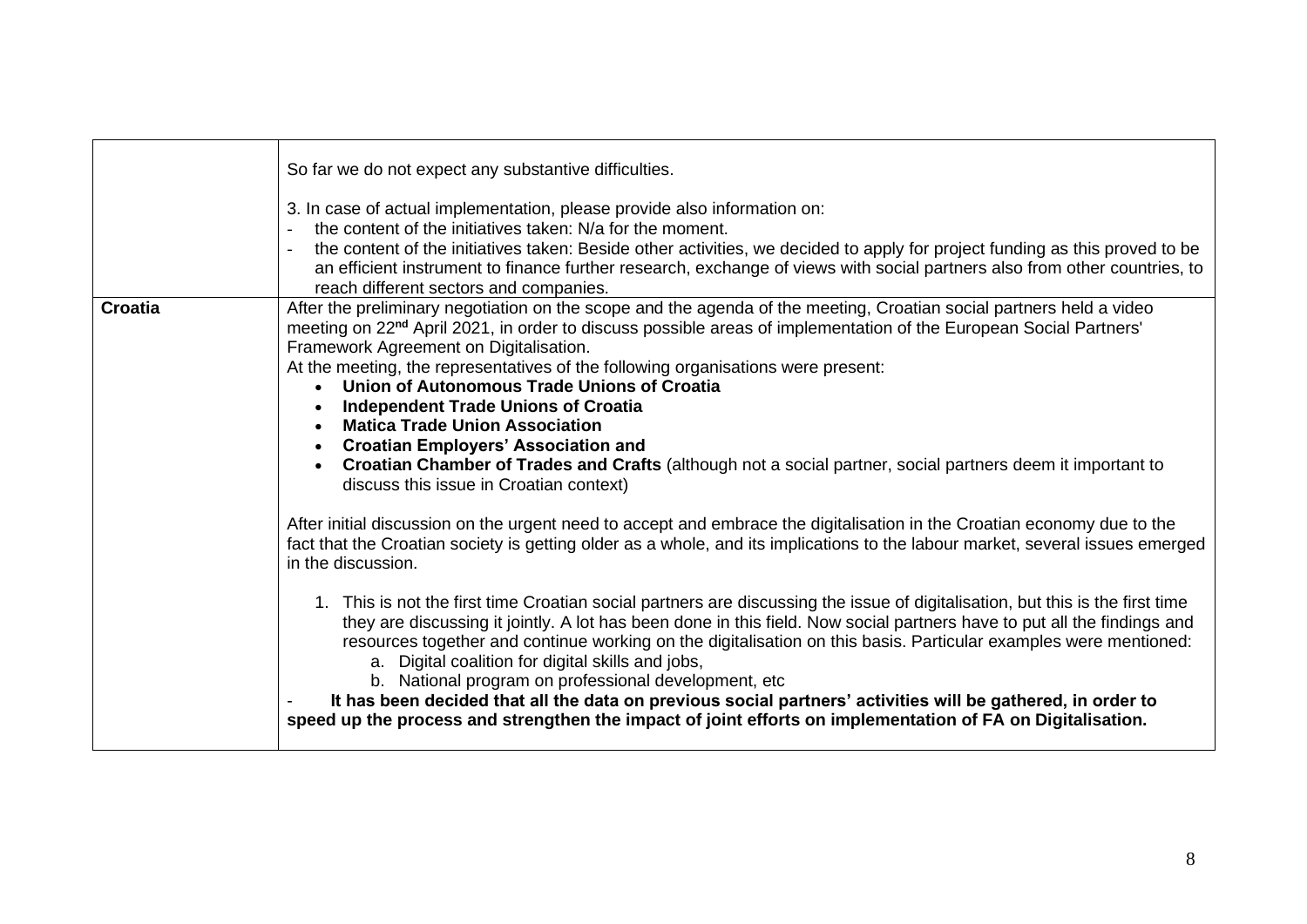|               | 2. Since the awareness raising on the FA on Digitalisation among social partners and their membership base was<br>unanimously detected as a priority, the translation of the FA is the first activity to be undertaken.<br>It was agreed that the joint request shall be sent to the Business Europe that handles the translation fund<br>for Croatian language.<br>It has been decided that social partners can undertake joint bipartite activities on awareness raising after<br>the translation of the FA has been done.                                                                                                                                                               |
|---------------|--------------------------------------------------------------------------------------------------------------------------------------------------------------------------------------------------------------------------------------------------------------------------------------------------------------------------------------------------------------------------------------------------------------------------------------------------------------------------------------------------------------------------------------------------------------------------------------------------------------------------------------------------------------------------------------------|
|               | 3. Mapping of the needs in the field of digitalisation, for both, employers and workers also emerged as an issue.<br>This is particularly helpful for sectoral social dialogue. Although social partners already have partial information, no<br>social partner disposes of all of them. It is necessary to have access and address them all.<br>Therefore, a special meeting for addressing this issue was proposed with the participation of the State<br>Secretary from the Central State office for development of digital society.                                                                                                                                                    |
|               | <b>Conclusions:</b><br>• Due to the COVID-19 pandemic that has strongly affected all parts of Croatian society, social partners had to<br>focus on other pressing issues and had no time to work on the implementation of the Framework Agreement on<br>Digitalization.<br>On the other hand, social partners recognize the importance of the Agreement and confirm their mutual interest to<br>work $-$ jointly $-$ on the issue.<br>It has been decided to work jointly in order to establish the workplan for the next 12 months, since the first 12<br>months since the adoption of the Agreement were mostly dedicated to the work on mitigating the consequences of<br>the pandemic. |
|               | Text was agreed among all the above-mentioned participants' organisations.                                                                                                                                                                                                                                                                                                                                                                                                                                                                                                                                                                                                                 |
| <b>Cyprus</b> | The Social Partners in Cyprus that are members and actively participate to the respective Employer and Workers<br>organizations at the European level, i.e. the Cyprus Employers & Industrialists Federation (OEB), the Cyprus Workers<br>Confederation (SEK) and the Democratic Labour Federation of Cyprus (DEOK), have agreed to translate the Framework<br>Agreement and enter into negotiations for the adoption of a 'Policy Statement', intended to complement the Framework<br>Agreement.                                                                                                                                                                                          |
|               | Unfortunately, due to the outbreak of the COVID-19 pandemic and its consequences on the economy and on society in<br>general, there was a delay in the procedure.                                                                                                                                                                                                                                                                                                                                                                                                                                                                                                                          |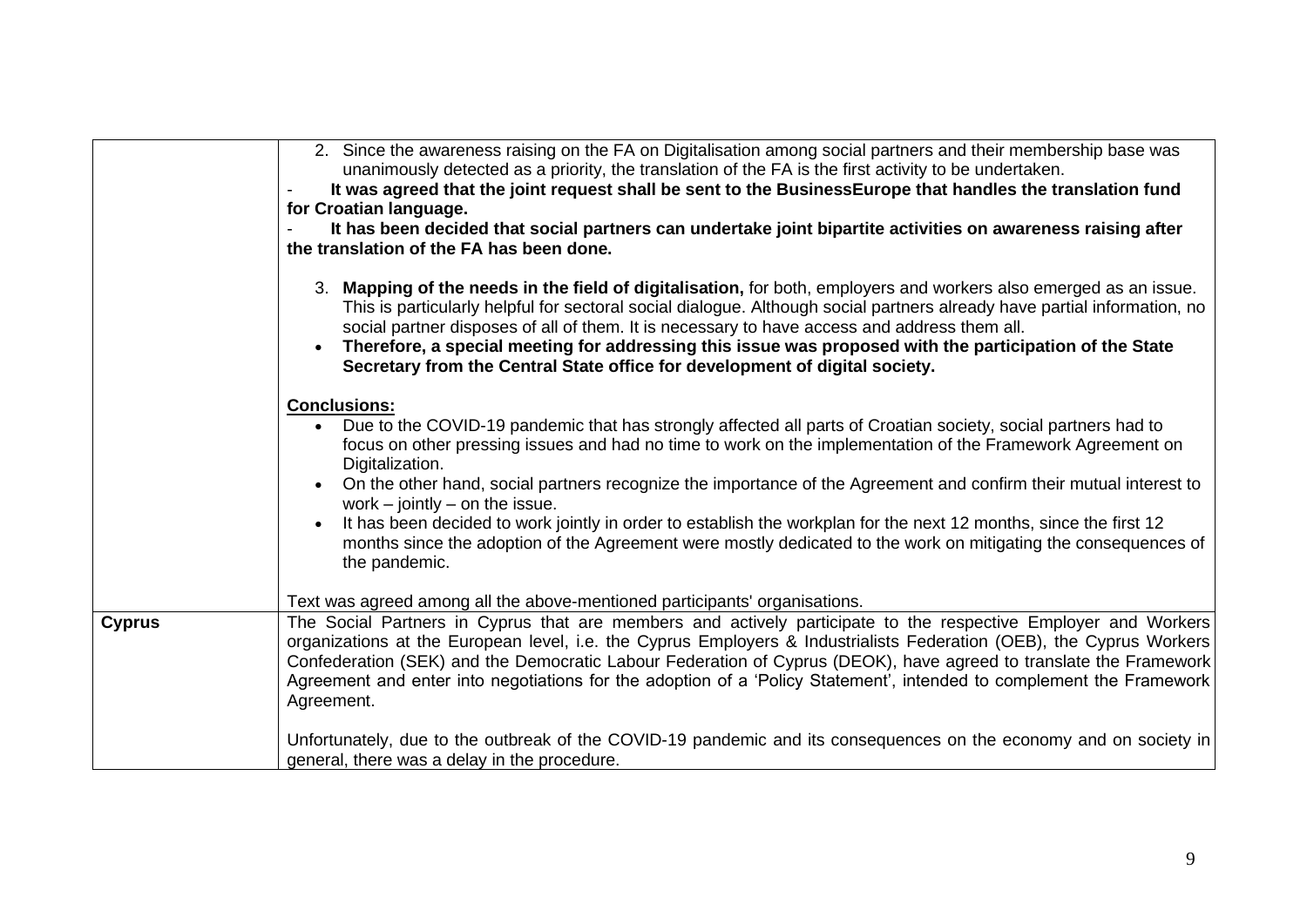|                       | Currently, the text is under examination for translation. The translated text and the Policy Statement, once finalised, will also<br>be forwarded to non-members of the European Organisations - signatories of the Agreement. The text will be edited<br>accordingly and the aim is to reach consensus regarding its contents.                                                                                                                                                                                                                                                                                                                                                                                                                                                                                                                                                                                               |
|-----------------------|-------------------------------------------------------------------------------------------------------------------------------------------------------------------------------------------------------------------------------------------------------------------------------------------------------------------------------------------------------------------------------------------------------------------------------------------------------------------------------------------------------------------------------------------------------------------------------------------------------------------------------------------------------------------------------------------------------------------------------------------------------------------------------------------------------------------------------------------------------------------------------------------------------------------------------|
|                       | It is noted that this has been the way Cypriot Social Partners have implemented other European Framework Agreements in<br>the past.                                                                                                                                                                                                                                                                                                                                                                                                                                                                                                                                                                                                                                                                                                                                                                                           |
| <b>Czech Republic</b> | It is expected that the Agreement and the Policy Statement will be signed in an official signatory ceremony to be held in the<br>presence of the Minister of Labour, Welfare and Social Insurance, as was the case with previous Framework Agreements.<br>The first year of the implementation of the autonomous agreement was focused mainly on the awareness raising among<br>the employers and trade unions' organisations themselves, setting scene for a bipartite cooperation and ensuring the<br>complementarity and synergy with the already existing initiatives, platforms and tools. The second year should be about a<br>real implementation at national and regional level. The third year should be about collecting good practices of the<br>companies operating in the Czech Republic and general assessment finished by a conference "Companies working in the<br>real digital environment" (working title). |
|                       | Kick-off: Translation and dissemination<br>The agreement was translated in the Czech language. The national social partners $-$ SP CR and CMKOS $-$ have<br>decided to use the project' facilities and the agreement was translated in Brussels. The quality of the translation was<br>very low and the text had to be revised and corrected which led to a slight delay in the dissemination. The both versions -<br>Czech and English - were <b>published on the websites</b> of both organisations.                                                                                                                                                                                                                                                                                                                                                                                                                        |
|                       | <b>Bipartite social dialogue</b><br>Project Social dialogue and society 4:0 (2019-2021): "A guide "Education 4:0 and Social Partners in the Czech<br>Republic" serving as a base for the national discussion fora. The aim is to show the changes in the world of work<br>(automation, AI) and the importance of the adult learning.<br>In March 2021 the agreement was put on the agenda of the platform for the national bipartite sectoral dialogue -<br>NORD (long standing project on the support of the sectoral social dialogue). A short introductory presentation was<br>followed by the debate and written comments of the experts. Both sides of the sectoral social dialogue recognized the<br>opportunities and benefits of the digitalisation process for the productivity and competitiveness of the companies, on                                                                                             |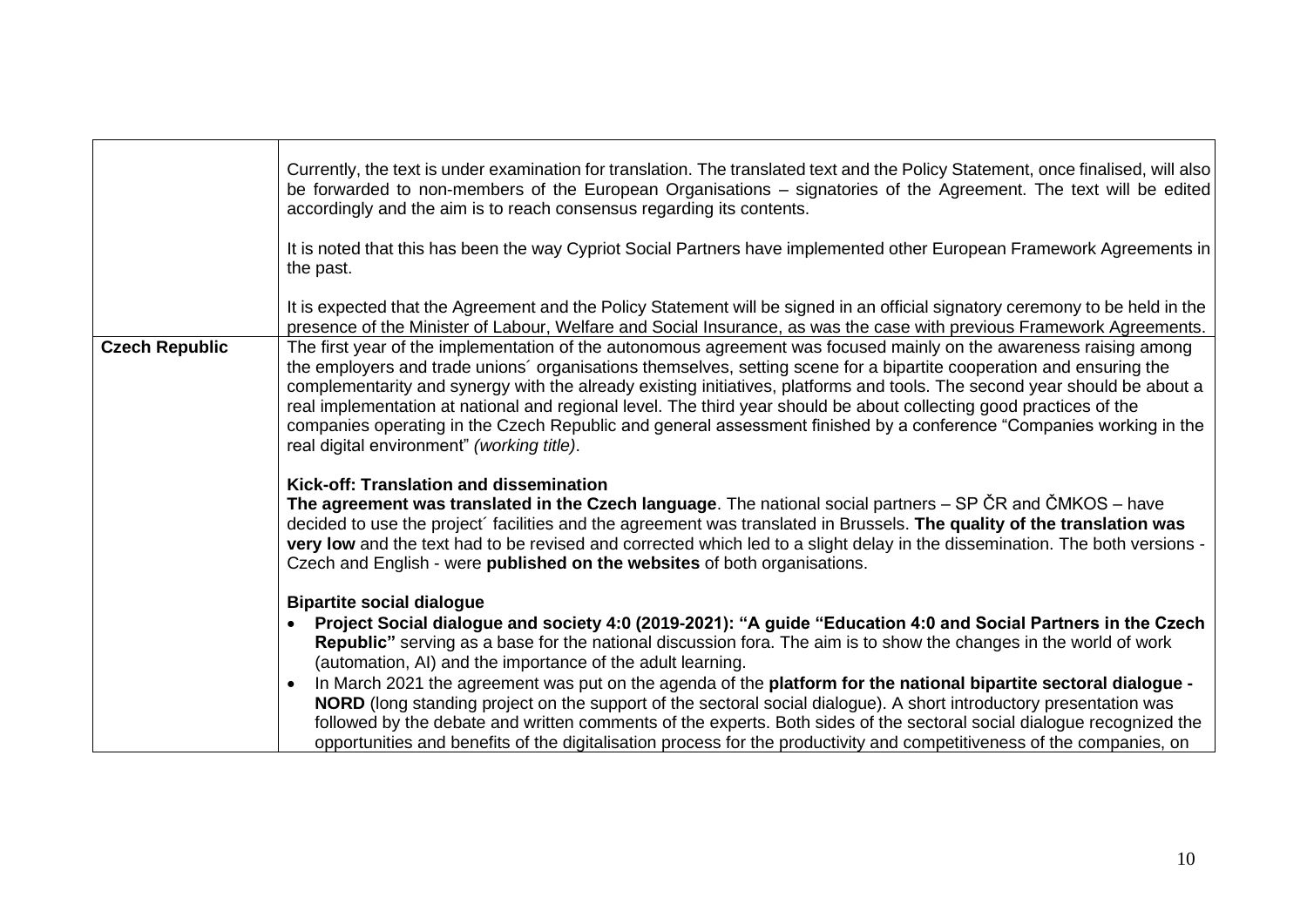| the other hand they stressed the right of the employees to be informed about the changes particularly in case of the<br>restructuring.                                                                                                                                                                                                                                                |
|---------------------------------------------------------------------------------------------------------------------------------------------------------------------------------------------------------------------------------------------------------------------------------------------------------------------------------------------------------------------------------------|
| Employers' activities (SP)                                                                                                                                                                                                                                                                                                                                                            |
| SP CR has distributed the Czech version of the agreement in the regions as a guide for the regional<br>representatives and their activities focused on digital transformation.                                                                                                                                                                                                        |
| Both versions of the agreement were shared with the other Czech employers' organisations to join effort during<br>the implementation process.                                                                                                                                                                                                                                         |
| In October 2020 SP organised in cooperation with Baker McKenzie' office in Prague a webinar on the telework<br>(home office) "A way from the benefit to the day to day reality" on all related aspects and factors influencing the<br>further and more regular using of the telework in the companies and the Czech Republic generally.                                               |
| In March 2021 SP created a common platform for a closer cooperation between the Digital and Employment<br>expert teams to cover all aspects of the digital transformation process.                                                                                                                                                                                                    |
| Trade Unions' activities (ČMKOS)                                                                                                                                                                                                                                                                                                                                                      |
| ČMKOS has distributed the Czech version of the agreement among the sectoral representatives as a guide for<br>their educational and publishing activities as well for the purpose of collective bargaining focused on digital<br>transformation.                                                                                                                                      |
| Since then the Autonomous framework agreement was mentioned in several unionist publications and was one of<br>the main topics of this year's educational workshops.                                                                                                                                                                                                                  |
| However, the lingering lack of awareness and especially capacity on the side of trade unions has so far resulted<br>only in implementation in the form of soft measures. The material is ambitious and complex, therefore difficult to<br>implement for small subjects which results in most of the initiative being held by employer organizations and<br>indirectly the government. |
| Due to these issues, Czech trade union organizations in terms of digitalization will focus to look for appropriate ways<br>and tool leading to a proper implementation.                                                                                                                                                                                                               |
| Related national strategies and other sources                                                                                                                                                                                                                                                                                                                                         |
| Digital Czechia: promoting of the positive aspects of societal and economic changes associated with the digital<br>revolution and minimizing negative impacts (e.g. on the labour market). The main ambition is to ensure the long-term<br>competitiveness and overall prosperity of the Czech Republic.                                                                              |
|                                                                                                                                                                                                                                                                                                                                                                                       |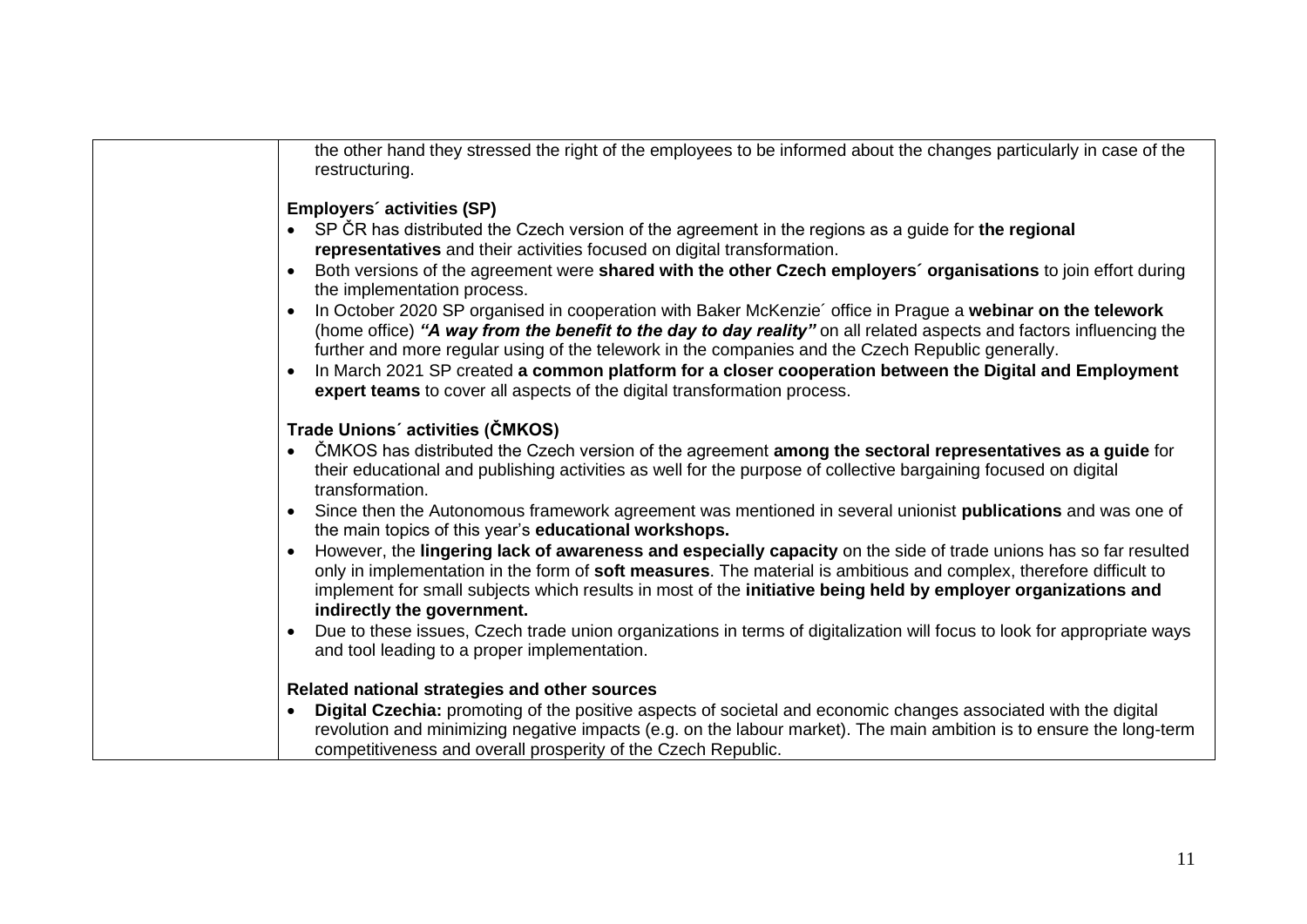|                | Strategy of the education policy of the Czech Republic 2030 (2020) including the further development of the<br>digital skills fit the new trends on the labour market.<br>National strategy on AI (NSAI 2019) "Czech Republic - The Country for the Future" developed under the auspice<br>of the Czech Ministry fort industry and trade in a close cooperation with the most important platforms for the artificial<br>intelligence, including AI SP CR. NAIS is a complex strategy covering also areas corresponding with the objects of<br>the ESP' Autonomous agreement on digitalisation: 1) Human capital and education incl. lifelong learning, 2)<br>consequences for the labour markets and social system, 3) legal and social aspects, ethical rules, consumers'<br>protection and safety questions.                                                                                                                                             |
|----------------|------------------------------------------------------------------------------------------------------------------------------------------------------------------------------------------------------------------------------------------------------------------------------------------------------------------------------------------------------------------------------------------------------------------------------------------------------------------------------------------------------------------------------------------------------------------------------------------------------------------------------------------------------------------------------------------------------------------------------------------------------------------------------------------------------------------------------------------------------------------------------------------------------------------------------------------------------------|
|                | Space for improvement and steps for the next years of implementation                                                                                                                                                                                                                                                                                                                                                                                                                                                                                                                                                                                                                                                                                                                                                                                                                                                                                       |
|                | $\triangleright$ Awareness raising at the sectoral level and exchange of good practices                                                                                                                                                                                                                                                                                                                                                                                                                                                                                                                                                                                                                                                                                                                                                                                                                                                                    |
|                | Closer cooperation with the regional representatives helping them to address the key points covered by the ESP<br>➤<br>autonomous agreement and put them on the agenda on the regional round tables on digitalisation.<br>> To continue in discussing the topic on the NORD' agenda and organising of the other bipartite activities.<br>Collecting good examples, obstacles etc.                                                                                                                                                                                                                                                                                                                                                                                                                                                                                                                                                                          |
| <b>Denmark</b> | Referring to the joint request for a national report on the implementation of the European Framework Agreement on<br>Digitalisation, please find the report from the Danish national social partners below.                                                                                                                                                                                                                                                                                                                                                                                                                                                                                                                                                                                                                                                                                                                                                |
|                | In Denmark, the public and private sector have worked with digitalisation for many years. The Danish labour market has a<br>long tradition for close cooperation between management and employees. The cooperation is characterised by a low power<br>distance and deep involvement of the employees in the joint efforts to reach the goals for ensuring and enhancing the<br>companies' competitiveness and a framework for well-being and job satisfaction. These goals can be realised through<br>collaboration on e.g. the use and exploitation of new technologies, education, competence development and employee<br>well-being. Both in the private and the public sector this cooperation has been formalised and regulated by Cooperation<br>Agreements establishing Cooperation Committees at the workplace. The duties of the committees are very similar to the<br>processes described in the European Framework Agreement on Digitalisation. |
|                | The Disruption Council was established by the former Danish government to discuss and analyse the effects, challenges<br>and opportunities of new technological developments and globalisation on the labour market. The council was a partnership<br>between businesses, governmental institutions, academics, entrepreneurs, civil society organisations and social partners.<br>In 2019 the council concluded its work and provided suggestions and recommendations about e.g. future skills and labour<br>demand.                                                                                                                                                                                                                                                                                                                                                                                                                                      |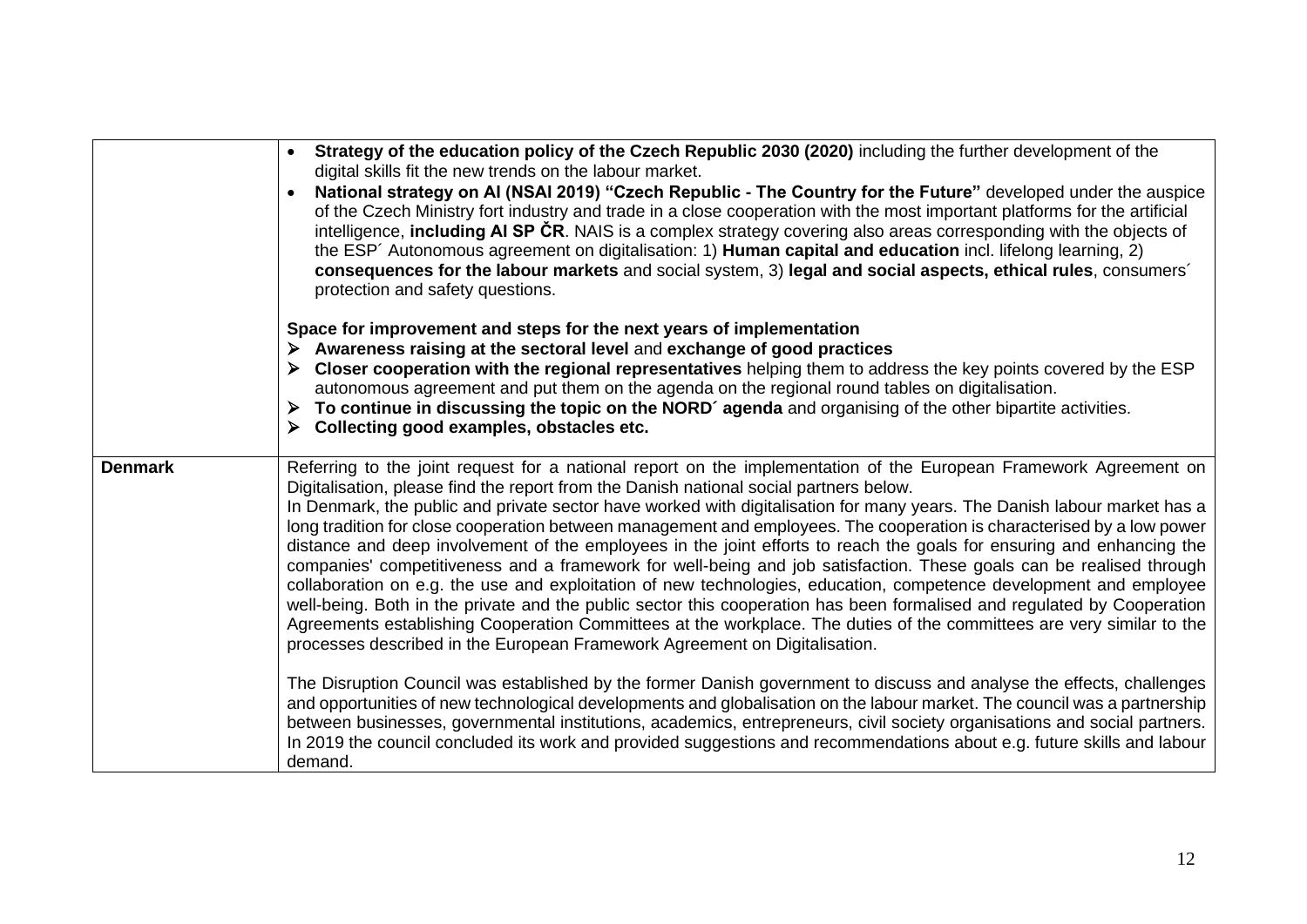|                | The Danish model for upskilling and reskilling through adult education is built on a close cooperation between social<br>partners and the government. In October 2017, a tripartite agreement to strengthen the access to upskilling and to improve<br>the quality and flexibility in adult education and training was concluded. The agreement contains 81 initiatives with a budget<br>of 330 mil. EUR. One aim is to keep up the skills of the labour force with the rapid changes of the labour market due to<br>transitions. The agreement expanded the adult education programmes to include courses in the use of digital technologies<br>and created a financial fund of more than 50 mil EUR. The fund is targeted labour market transition by strengthening the<br>possibilities for employees to participate in job-oriented training and education, either during or outside their working hours.<br>Adapting the labour market to meet the digital transition is an ongoing process as part of the cooperation between the<br>Danish social partners and the work will continue. In the public sector, the social partners of the municipalities and regions<br>have agreed to initiate projects on the influence of digitalisation on carrying out tasks and for the users and employees in<br>the municipalities and regions. The projects will support the existing local practice on developing a constructive, result<br>oriented and well-considered approach to digitalisation and new technologies. The project will shed light on various aspects<br>of digitisation and new Side 2 af 2 technologies as well as collect and disseminate best practices. As part of the project, the<br>social partners have agreed to discuss the European Framework Agreement on Digitalisation. |
|----------------|----------------------------------------------------------------------------------------------------------------------------------------------------------------------------------------------------------------------------------------------------------------------------------------------------------------------------------------------------------------------------------------------------------------------------------------------------------------------------------------------------------------------------------------------------------------------------------------------------------------------------------------------------------------------------------------------------------------------------------------------------------------------------------------------------------------------------------------------------------------------------------------------------------------------------------------------------------------------------------------------------------------------------------------------------------------------------------------------------------------------------------------------------------------------------------------------------------------------------------------------------------------------------------------------------------------------------------------------------------------------------------------------------------------------------------------------------------------------------------------------------------------------------------------------------------------------------------------------------------------------------------------------------------------------------------------------------------------------------------------------------------------------------------------------------------|
|                | The agreement is being translated to Danish.                                                                                                                                                                                                                                                                                                                                                                                                                                                                                                                                                                                                                                                                                                                                                                                                                                                                                                                                                                                                                                                                                                                                                                                                                                                                                                                                                                                                                                                                                                                                                                                                                                                                                                                                                             |
| <b>Estonia</b> | First joint table<br>07.04.2021<br>The different initiatives undertaken:<br>$1_{-}$<br>Summer 2020 Ordering translations from the European social partners.<br>Joint approval of the translation on 02.09.2020.<br>The social partners disseminated the translated agreement and introduced it to their members.<br>EAKL introduced the agreement at the annual autumn collective bargaining conference.<br>January 2021 Discussion of a possible action plan at a bilateral meeting of the social partners.<br>January-March preparation of the air action plan.<br>March - EAKL and the governing bodies of the Employers' Confederation approved the action plan agreement.<br>On March 30, 2021, a joint action plan was signed.<br>Employers` Confederation together with Estonian Association of Information Technology<br>and<br>Telecommunications are organising series of seminars for companies "The company's practical digital journey".                                                                                                                                                                                                                                                                                                                                                                                                                                                                                                                                                                                                                                                                                                                                                                                                                                                    |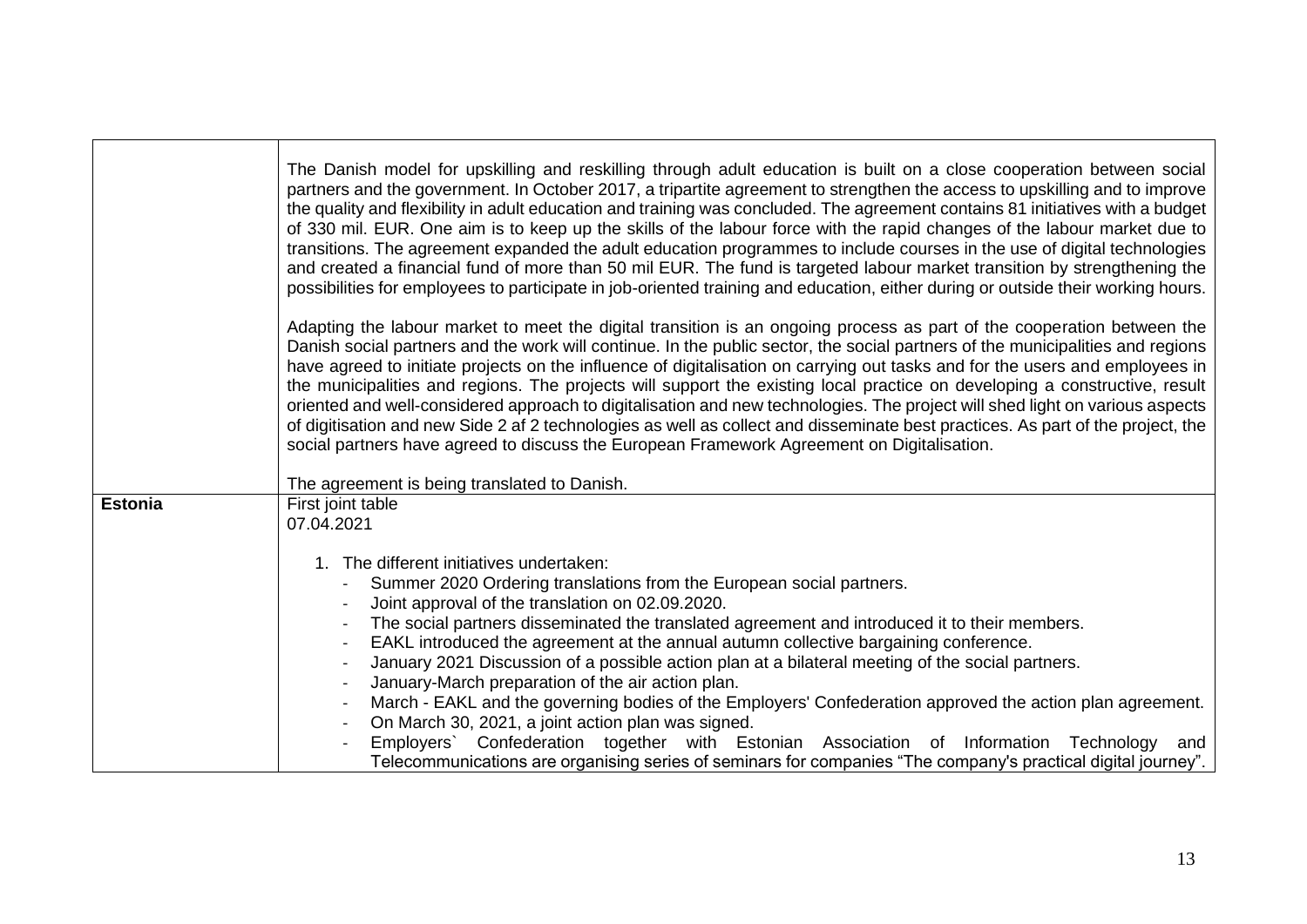|                | Trade Union Confederation runs a project with Google "Assisting employees in adapting to digitalisation and<br>managing processes" (training).                                                                                                                                                                                                                                                                                                                                                                                                                                                                                                                                                                                                                                                                                                                                                                                                                                                                                 |
|----------------|--------------------------------------------------------------------------------------------------------------------------------------------------------------------------------------------------------------------------------------------------------------------------------------------------------------------------------------------------------------------------------------------------------------------------------------------------------------------------------------------------------------------------------------------------------------------------------------------------------------------------------------------------------------------------------------------------------------------------------------------------------------------------------------------------------------------------------------------------------------------------------------------------------------------------------------------------------------------------------------------------------------------------------|
|                | The implementation of the Action Plan will be discussed in further bilateral meetings and supplemented, as<br>necessary.                                                                                                                                                                                                                                                                                                                                                                                                                                                                                                                                                                                                                                                                                                                                                                                                                                                                                                       |
|                | 2. Information on any difficulties encountered during the different processes (i.e. translation, dissemination and<br>actual implementation), as well as explanations on how they were overcome, or why they currently still remain;                                                                                                                                                                                                                                                                                                                                                                                                                                                                                                                                                                                                                                                                                                                                                                                           |
|                | There is still a problem in our case, that According to the Article 155 TFEU "agreements concluded at Community<br>level shall be implemented either in accordance with the procedures and practices specific to management and<br>labour and the Member States". In Estonia implementation should be mostly via legislation. Agreements between<br>employers and TU organisations on other matters than wage and working and rest time, cannot be extended to all<br>employees. But agreement is valid to the members of signed parties. So, in the case, where the membership of<br>social partners' organisations does not cover vast majority of companies, the agreements on other topics than wage<br>and working time are mandatory only for the members of those partners.<br>Now the biggest difficulty is COVID-19 pandemic, which prevents the parties from meeting. Meetings on web are<br>only possibility, but any kind of dialogue is mainly affected by the pandemic and raising new topics is more difficult. |
|                | 3. Action plan of the Estonian social partners for implementation Framework Agreement on the Digitalisation of the<br>European Social Partners is attached.                                                                                                                                                                                                                                                                                                                                                                                                                                                                                                                                                                                                                                                                                                                                                                                                                                                                    |
| <b>Finland</b> | The Finnish social partner organisations reporting:                                                                                                                                                                                                                                                                                                                                                                                                                                                                                                                                                                                                                                                                                                                                                                                                                                                                                                                                                                            |
|                | The Central Organisation of Finnish Trade Unions SAK,                                                                                                                                                                                                                                                                                                                                                                                                                                                                                                                                                                                                                                                                                                                                                                                                                                                                                                                                                                          |
|                | The Confederation of Unions for Professional and Managerial Staff in Finland Akava,                                                                                                                                                                                                                                                                                                                                                                                                                                                                                                                                                                                                                                                                                                                                                                                                                                                                                                                                            |
|                | The Finnish Confederation of Professionals STTK,                                                                                                                                                                                                                                                                                                                                                                                                                                                                                                                                                                                                                                                                                                                                                                                                                                                                                                                                                                               |
|                | The Confederation of Finnish Industries EK,                                                                                                                                                                                                                                                                                                                                                                                                                                                                                                                                                                                                                                                                                                                                                                                                                                                                                                                                                                                    |
|                | The Church Employers KiT,                                                                                                                                                                                                                                                                                                                                                                                                                                                                                                                                                                                                                                                                                                                                                                                                                                                                                                                                                                                                      |
|                | The Local Government Employers KT,                                                                                                                                                                                                                                                                                                                                                                                                                                                                                                                                                                                                                                                                                                                                                                                                                                                                                                                                                                                             |
|                | The Ministry of Finance/Office for the Government as Employer VTML,                                                                                                                                                                                                                                                                                                                                                                                                                                                                                                                                                                                                                                                                                                                                                                                                                                                                                                                                                            |
|                | The Federation of Finnish Enterprises SY.                                                                                                                                                                                                                                                                                                                                                                                                                                                                                                                                                                                                                                                                                                                                                                                                                                                                                                                                                                                      |
|                | <b>The Finnish Labour Market</b>                                                                                                                                                                                                                                                                                                                                                                                                                                                                                                                                                                                                                                                                                                                                                                                                                                                                                                                                                                                               |
|                | <b>Key features</b>                                                                                                                                                                                                                                                                                                                                                                                                                                                                                                                                                                                                                                                                                                                                                                                                                                                                                                                                                                                                            |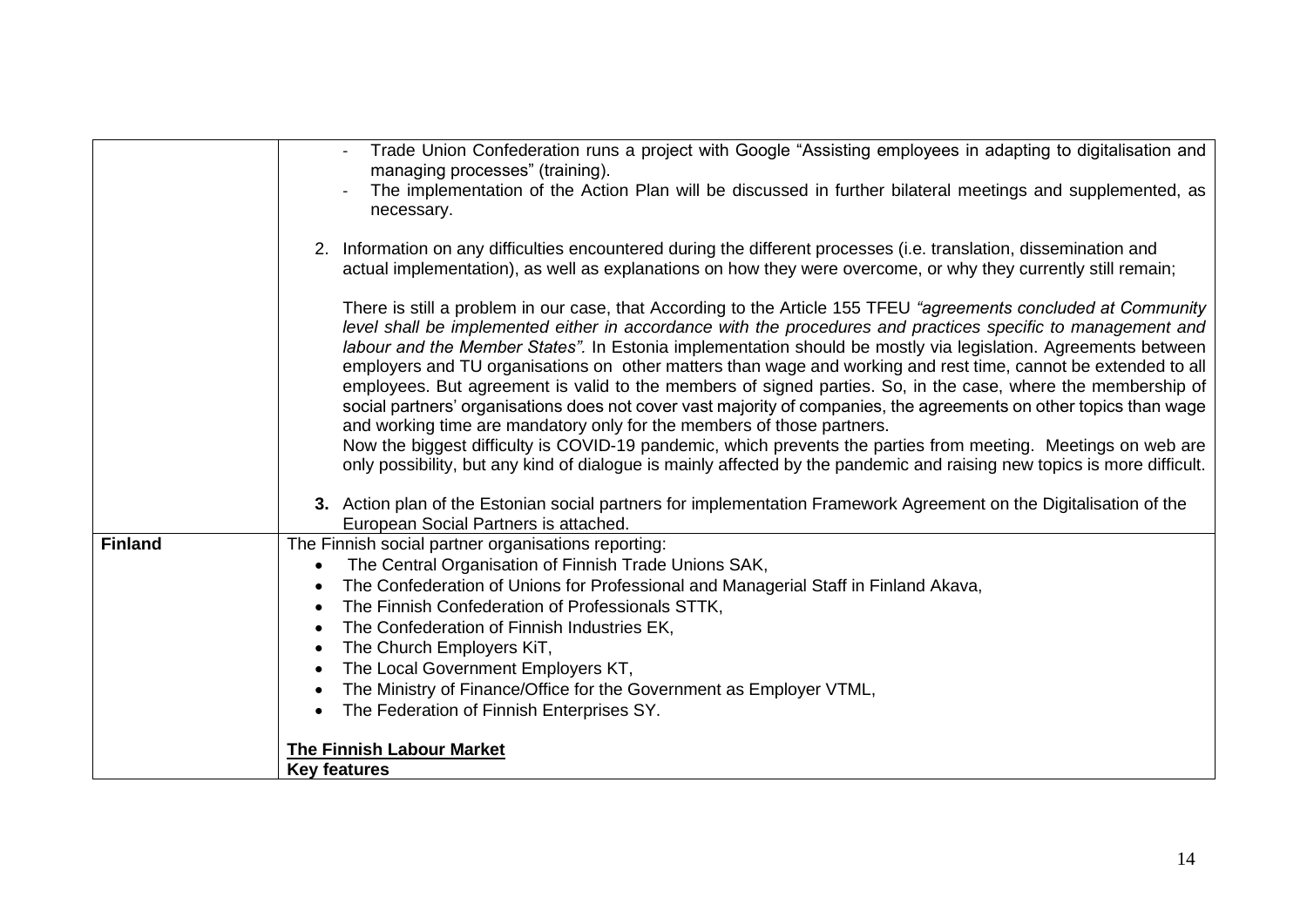Trade unions, employers' organisations and public institutions play a key role in the governance of the employment relationship, working conditions and industrial relations structures. They are interlocking parts in a multilevel system of governance that includes the European, national, sectoral, regional (provincial or local) and company levels. Finnish industrial relations are highly centralised: the trade union density was 73 percent in 2017 (the Working Life Barometer), and the various trade unions and employers' organisations cooperate closely in peak-level organisations. The collective bargaining coverage is approximately 89 percent (Ahtiainen, 2016).

In addition to employment issues, the Finnish labour market organisations are also key actors in developing other policy areas, such as the pension scheme. With a tradition of consensus, the government usually consults the social partners in detail over any proposed amendments to the laws that affect working life. In addition to the formally negotiated collective agreements, the social partners engage in mutual working life discussions during the agreement period through the socalled 'continuous negotiation system'. This practice has grown increasingly common during the last decade.

## **Digitalisation in Finland**

According to the Working Life Barometer Study (Ministry of Economic Affairs and Employment 2019) digitalisation has progressed in working life: new information systems have become more common in the workplace, and more people use electronic tools and instant messaging tools in their work than in 2018. Most employees found that their learning opportunities in the workplace were good. On the other hand, participation in training and on-the-job learning have decreased slightly from 2018. Although there have been no changes in the prevalence of flexible working time systems since 2018, overall flexibility in working hours has increased slightly. Teleworking has become more common year after year.

The study of the digital divides among Finnish employees (Finnish Institute of Occupational Health, FIOH 2020) distinguishes three types of digital divides. The usage gap means the gap between those who use digital applications, tools and services at work and those who do not. The share of employees in the usage gap is about seven percent.

The way of use gap refers to the gap between those who have the ability, motivation and opportunity to use digital applications, tools and services in the workplace in a skillful and versatile manner, and those who do not. About half of the employees who use digital tools were grouped as "Skilled users" who do not have clear challenges related to their way of use.

For the other groups, the analysis highlighted three types of way of use gaps in particular. They concerned employees' shortcomings of digital skills, the high intensity of the use of digital tools at work and the routine nature of use. About one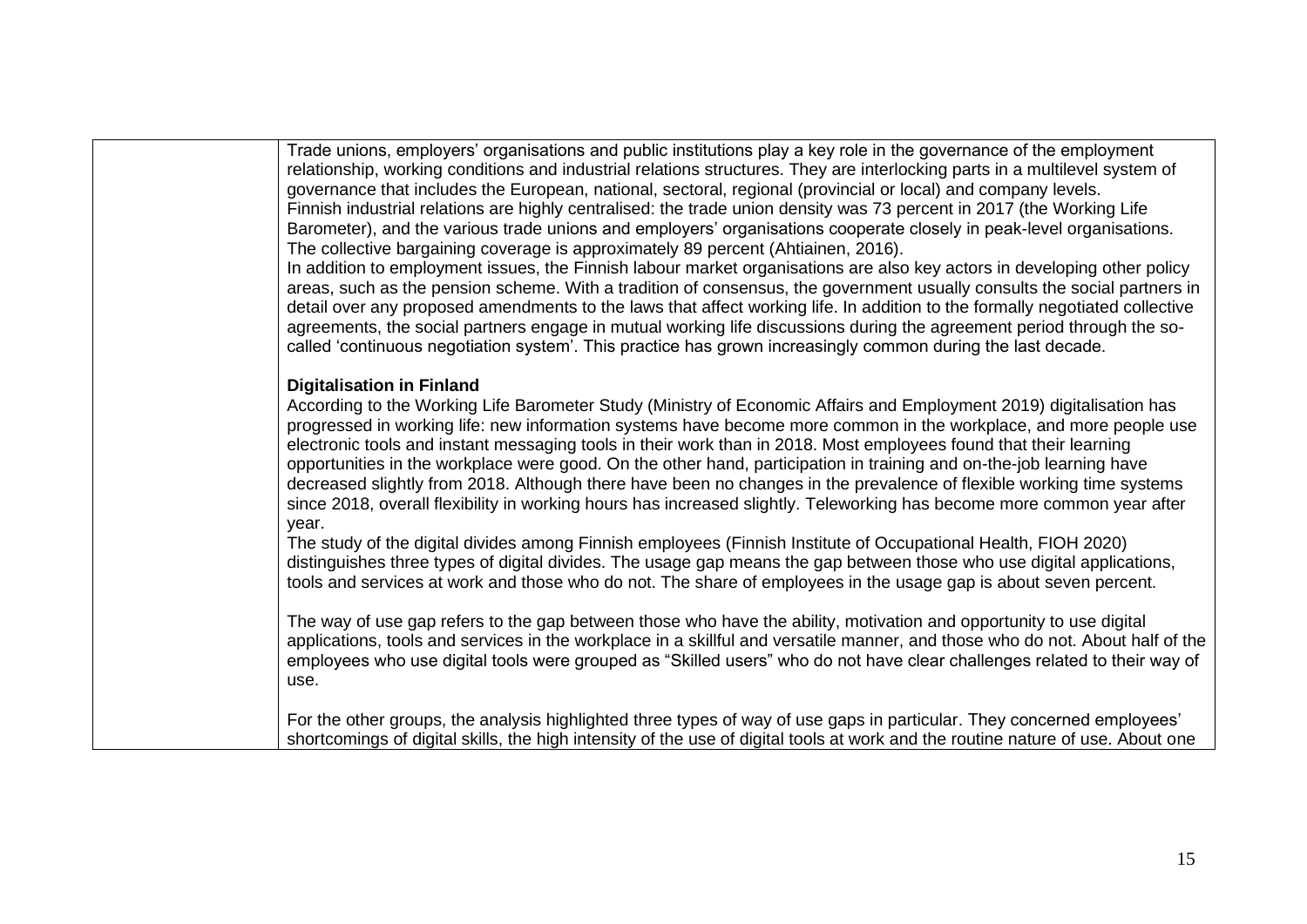in six were grouped as "super-beneficiaries", i.e., the group who benefited the most from digitalization. They were typically highly educated young or middle-aged men working in senior white-collar positions.

A stark contrast to them was the group with only "limited benefits" from digitalization. This group numbered about one in eight of all employees who used digital tools at work, including typically middle-aged or ageing women who served as lower-level white-collar employees in a variety of expert and service jobs.

#### **The impact of Covid19 to digitalisation at work**

Digitalisation that has penetrated working life has speeded up the growth of teleworking in the past few years. According the Statistics Finland's [Quality of Work Life Survey 2018](https://www.stat.fi/tup/julkaisut/tiedostot/julkaisuluettelo/ytym_1977-2018_2019_21473_net.pdf) slightly over one half (54%), or good one million wage and salary earners, did not think teleworking was possible in their tasks in 2018. The boom in teleworking caused by the corona crisis in spring 2020.

According the Eurofound survey 2020 the share of those having switched to teleworking due to the corona pandemic was highest in Finland in all EU countries. Nearly 60 per cent of the respondents had answered yes to the question "Have you started to work from home as a result of the covid-19 situation?" That means that around one half, or around one million wage and salary earners in Finland have done remote work starting last spring.

**Finnish wage and salary earners** are highly educated people: the share of female wage and salary earners with tertiary level education is higher here than in any other EU country. So, the number of persons performing information work is high in Finland, and the possibilities for remote work are good. The functioning of telecommunication connections and the good prevalence of digital devices also influence on how large a share of the population having kept their jobs can do remote work in general.

In October 2020, the Government issued a national teleworking recommendation, which is valid until further notice. The labor market organisations Akava, EK, KT, SAK and STTK recommend 9.3.2021 that industry associations and workplaces take teleworking recommendation into account as widely as possible. Companies and workplaces assess the needs of their various jobs and define protective measures and local and teleworking practices in collaboration with employee representatives. If teleworking is not possible, the employer must take the necessary protective measures and instruct workers to avoid the risk of exposure.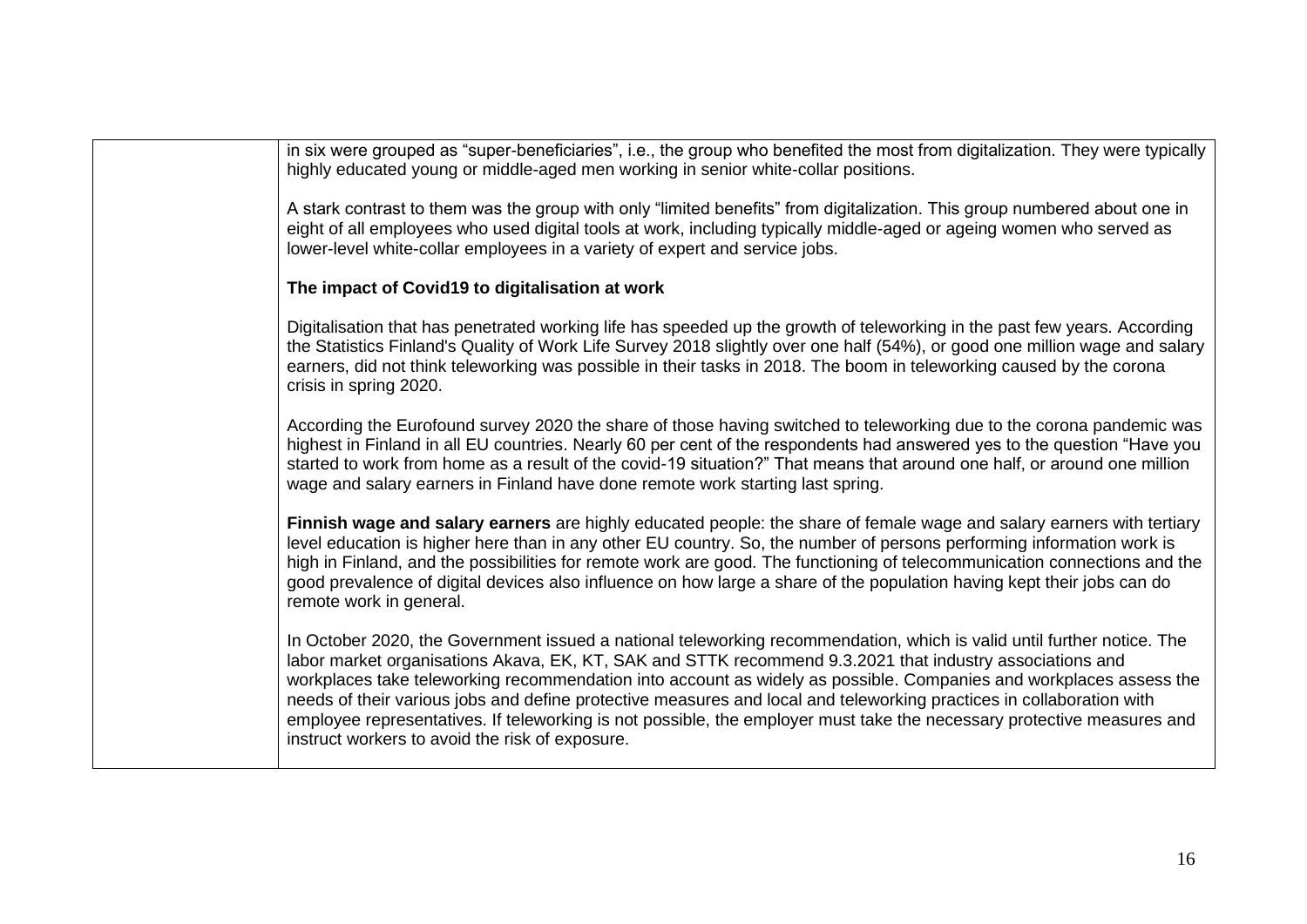|               | Implementation of the European Framework Agreement on Digitalisation                                                                                                                                                                                                                                                                                                                                                                                                                                                                                                                                                                                                                                                                                                                                                                                                                                                                                                                                                                                                                                                                                                                                                                                |
|---------------|-----------------------------------------------------------------------------------------------------------------------------------------------------------------------------------------------------------------------------------------------------------------------------------------------------------------------------------------------------------------------------------------------------------------------------------------------------------------------------------------------------------------------------------------------------------------------------------------------------------------------------------------------------------------------------------------------------------------------------------------------------------------------------------------------------------------------------------------------------------------------------------------------------------------------------------------------------------------------------------------------------------------------------------------------------------------------------------------------------------------------------------------------------------------------------------------------------------------------------------------------------|
|               | The labour market organisations implementation group started in August 2020.                                                                                                                                                                                                                                                                                                                                                                                                                                                                                                                                                                                                                                                                                                                                                                                                                                                                                                                                                                                                                                                                                                                                                                        |
|               | <b>Actions</b><br>1. The group explored the European Framework Agreement on Digitalisation and the recent studies and statistics of<br>the digitalisation at Finnish labour market.<br>2. The group explored some joint statements and principles around the topic (Joint Principles on digitalisation, Joint<br>statement on training and education)<br>3. The group discussed the most important standpoints that would be reasonable and profitable for Finnish<br>workplaces.<br>4. The group started to draft a joint paper which then could be used at the workplaces as discussion input. This<br>"discussion motion" should be finalised during this year.<br>5. The group started to draft a joint statement to the political decision makers, ministries and the leaders of the<br>labour market organisations. This will be finalised during this year.<br>6. The group started to draft communication plan.<br>7. The group contacted the national working-life programme Work2030 for cooperation in explaining, dissemination<br>and implementation of the joint paper. Joint actions could be planned around the sectoral projects where the<br>Work2030 programme decided to allocate funds for digitalization in the working life. |
|               | <b>Problems</b><br>The national implementation group decided that it is not appropriate to translate The European Framework Agreement on<br>Digitalisation as such in Finnish. The group sees EU agreement primarily focused on national/central organisation level to<br>use, and not as a guide on the workplace level. The national implementation group therefore decided to prepare more<br>practical "discussion motion" for the workplaces.<br>The actual dissemination of the "discussion motion" will probably need some extra resources and funds for training and                                                                                                                                                                                                                                                                                                                                                                                                                                                                                                                                                                                                                                                                        |
|               | organising the discussion meetings.                                                                                                                                                                                                                                                                                                                                                                                                                                                                                                                                                                                                                                                                                                                                                                                                                                                                                                                                                                                                                                                                                                                                                                                                                 |
| <b>France</b> |                                                                                                                                                                                                                                                                                                                                                                                                                                                                                                                                                                                                                                                                                                                                                                                                                                                                                                                                                                                                                                                                                                                                                                                                                                                     |
| Germany       | Please note that the current circumstances and the ongoing impact of the COVID-19 pandemic significantly affect the<br>implementation efforts of the social partners. Still, some measures already have been taken or initiated.<br>The following actions have been taken by the German social partners:                                                                                                                                                                                                                                                                                                                                                                                                                                                                                                                                                                                                                                                                                                                                                                                                                                                                                                                                            |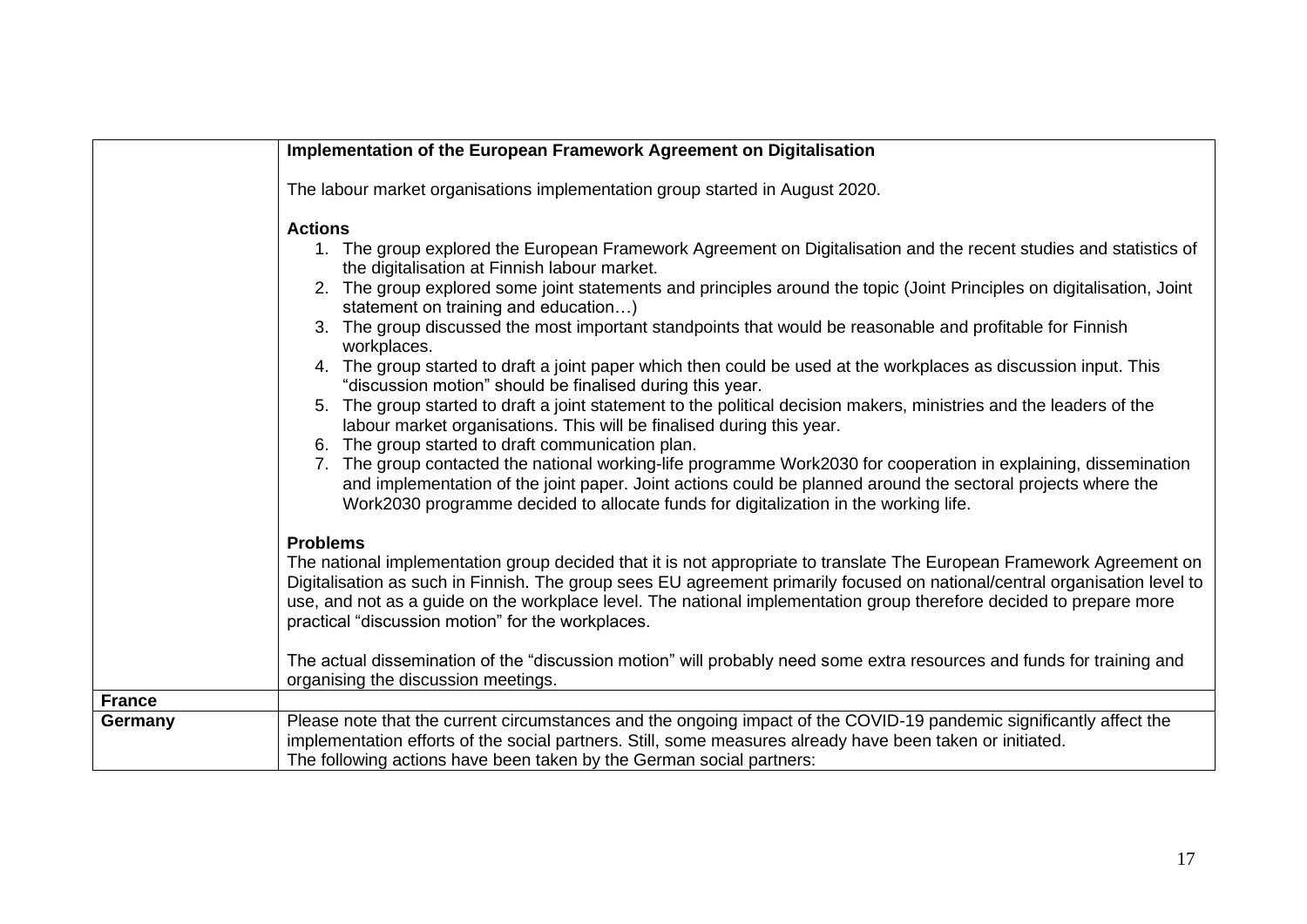# **1. Joint translation of the agreement**

BDA, DGB, ZDH and bvöd are committed to the implementation of the Eu-ropean Social Partners Framework Agreement on Digitalisation. To inform and to raise awareness among our members we jointly commissioned a translation of the agreement. The translation has been widely distributed among our members.

**2. Adaptation to the digitalisation of education and work environments induced by the COVID-19 pandemic**  The COVID-19 pandemic has forced many education and work environments into remote work. This has induced a push

in digitalisation of a variety of education and work elements, for instance communication tools and formats or modalities of joint working when editing documents.

Students, participants in vocational training, employees and employers alike had no other choice but to quickly adapt to these new digital ways of working and have thereby significantly improved their digital skills and capacities. Over the course of the pandemic, learning patterns of best practices have evolved, for instance in organising video conferences. With regard to learning environments, a large number of service agreements on the use of digital education platforms have been concluded in the *Länder*.

Many sectors and companies have also swiftly adapted their organisational frameworks in order to enable remote work via digital tools. In the chemical industry, the already existing collective agreement initially only provided for "double-sided voluntariness", meaning both the employer and the employee cannot be forced to (introduce) mobile work. In reaction to the pandemic and to reduce the risk of infections at the workplace, the social partners in the chemical sector have agreed to replace these provisions with "unilateral voluntariness", making it possible – for a limited period of time – for the employer to order mobile working if there is a voluntary company agreement.

Another example is the company agreement on mobile work between the *Goethe-Institut* and the central works council.

## **3. Joint appeal for greater use of "home office" during the COVID-19 pan-demic**

Reacting to the high infection rates during the second wave of the COVID-19 pandemic, the Federal President of the Federal Republic of Germany to-gether with the Confederation of German Employers' Associations BDA and the German Trade Union Confederation DGB appealed for a greater use of "home office".

The joint appeal contributes to a common understanding among the social partners about the role that "home office" should play in the digitalisation of forms of work and work environments. It also sends a signal regarding the position of the social partners on how to deal with digitalisation processes that are undoubtedly accelerated by the COVID-19 pandemic.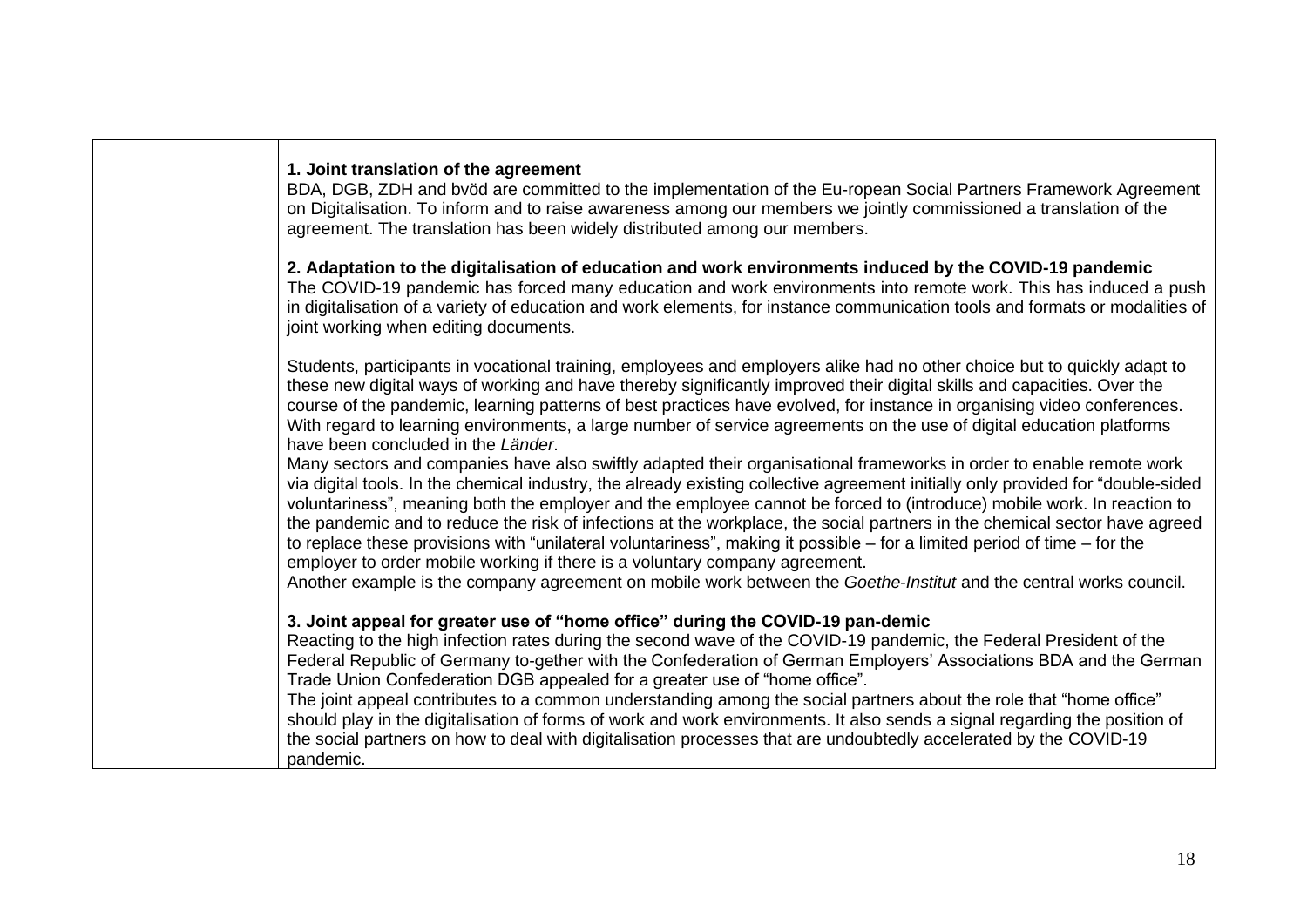In Germany, "home office" refers to a form of mobile work where the work is conducted partly or fully from home via digital tools. Usually, the specific mo-dalities have to be contractually agreed upon between the employer and the employee. However, under these specific circumstances the appeal referred to a broader definition, simply asking employers to allow – where possible – work from home and appealing to employees to use this opportunity as far as the tasks that have to be fulfilled leave room for it.

## **4. Collective efforts to anticipate and wage future challenges posed by digitalisation**

For example, the social partners in the chemical sector have undertaken a joint analysis of future skills needs. The joint "Future Skills Report Chemistry" is based on Big Data analysis and provides the most important stakeholders in the chemical-pharmaceutical industry with a preview of possible changes in the skills landscape (www.future-skillschemie.de/en/).

To give another example, the social partners in the metal and electrical industry reached a collective agreement in the pilot district of North Rhine-Westphalia which includes provisions *inter alia* on the digital transformation. The agreement foresees a framework in which the parties can discuss areas of action arising in connection with the transformation processes and, if necessary, derive from them issues that may require regulation in company-based collective agreements (future collective agreements). The framework relies on joint analysis, evaluation and implementation by the employer and the works council. Measures may include reducing or redistributing working time or remuneration. The entire process is open-ended, i.e. there is no obligation to conclude a future collective agreement. At federal level, collective bargaining negotiations are taking place between the services trade union *ver.di* and the federal government on a collective agreement on digitalisation. The objective of these negotiations is to provide a secure

framework and appropriate skills training for employees of the federal public administration in the process of the digitalisation of administrative services.

## **5. Preparatory work for a kick-off workshop to establish a comprehensive implementation of the framework agreement**

To comprehensively implement the framework agreement, BDA, ZDH, bvöd and DGB will conduct a joint kick-off workshop to identify accomplishments already made in the field of digitalisation and gaps where action is still needed. The workshop elements will closely align with the circular process set out in the framework agreement. The workshop will further incorporate a view on the recently published "Report on strengthening EU social dialogue" by the Special Advisor on Social Dialogue to the European Commission Andrea Nahles.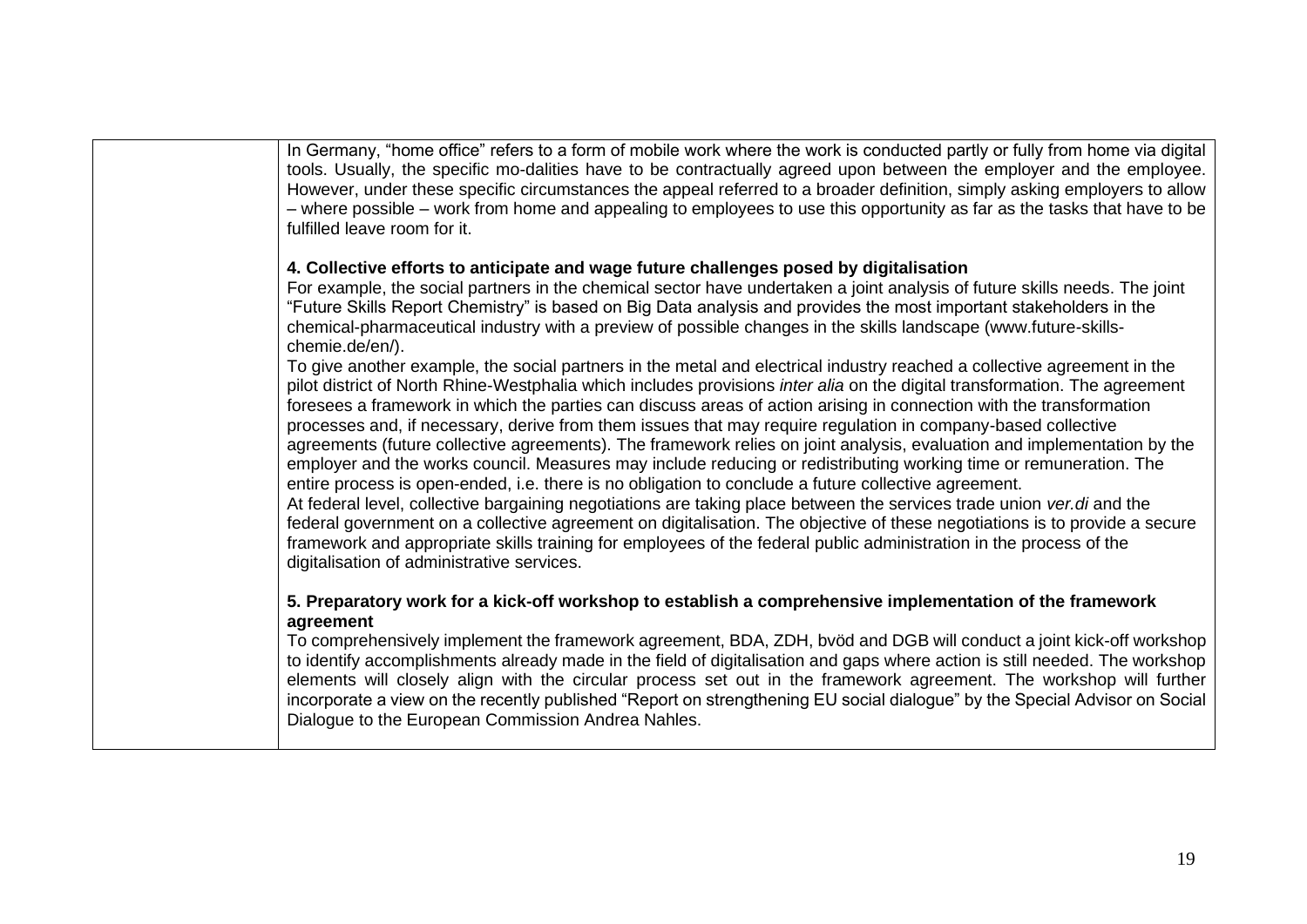| <b>Greece</b>  | The signatory organizations below, among others, in our institutional capacity as national social partners in Greece, we                                                                                                         |
|----------------|----------------------------------------------------------------------------------------------------------------------------------------------------------------------------------------------------------------------------------|
|                | have the responsibility and the competency to conclude the National General Collective Labour Agreement, which, under                                                                                                            |
|                | the national institutional framework, and after free collective bargaining, sets the legally binding thresholds of the non-wage                                                                                                  |
|                | working conditions for the working people throughout the country (article 2a Law 1876/1990).                                                                                                                                     |
|                | The institution of the National General CLA, regulated since 1990, has been, over time, the tool to integrate into the Greek                                                                                                     |
|                | national law and practice the European Framework Agreements signed by the European social partners. The key                                                                                                                      |
|                | institutional role of the National General CLA has been recognized, during all these years, by the Greek Governments,                                                                                                            |
|                | which, in their regular reporting on the implementation of ILO Conventions 98 and 154, refer to it as a solid mechanism<br>regulating the minimum terms and conditions of employment in Greece.                                  |
|                | As early as December 2020 the collective bargaining process was launched for the conclusion of the new National General                                                                                                          |
|                | CLA, which is still in progress due to the serious adverse effects of the COVID-19 pandemic on economic and social                                                                                                               |
|                | activities.                                                                                                                                                                                                                      |
|                | The European Framework Agreement on Digitalisation, translated, was put forward for public debate by SEV in February                                                                                                             |
|                | 2021 and has already come to the attention of the contracting parties so as to be placed among the collective bargaining                                                                                                         |
|                | issues of the National General CLA.                                                                                                                                                                                              |
|                | During these negotiations, the contracting parties shall evaluate the margin and the content of the agreement on specific                                                                                                        |
|                | regulations, including those concerning areas of application of the autonomous European Framework Agreement on                                                                                                                   |
|                | Digitalisation. In particular, the proposed bargaining areas include, among others, regulations on telework and the                                                                                                              |
|                | development of digital skills through the necessary education.                                                                                                                                                                   |
| <b>Hungary</b> |                                                                                                                                                                                                                                  |
| <b>Iceland</b> |                                                                                                                                                                                                                                  |
| <b>Ireland</b> | Ibec, ICTU and SIPTU trade union held an initial meeting on the Framework Agreement in May 2021 and agreed to                                                                                                                    |
|                | establish a working group on its implementation in Ireland over the coming years.                                                                                                                                                |
|                |                                                                                                                                                                                                                                  |
|                | Ibec, ICTU and SIPTU are also working on a number of projects, in some cases on a partnership basis, that address<br>issues raised in the Framework Agreement. Ibec and SIPTU for example are both involved in the EU-funded and |
|                | TransForm Work project. This aims to support the implementation of the Framework Agreement and involves social                                                                                                                   |
|                | partner organisations in seven EU member states (Bulgaria, Cyprus, Estonia, Ireland, Malta, Romania and Sweden).                                                                                                                 |
|                |                                                                                                                                                                                                                                  |
|                |                                                                                                                                                                                                                                  |
|                | ICTU's submission to the Government's January 2021 public consultation on the development of Ireland's national                                                                                                                  |
|                | recovery plan (NRP) recommended that the (mandatory) 20% of Ireland's allocation under the EU Recovery and                                                                                                                       |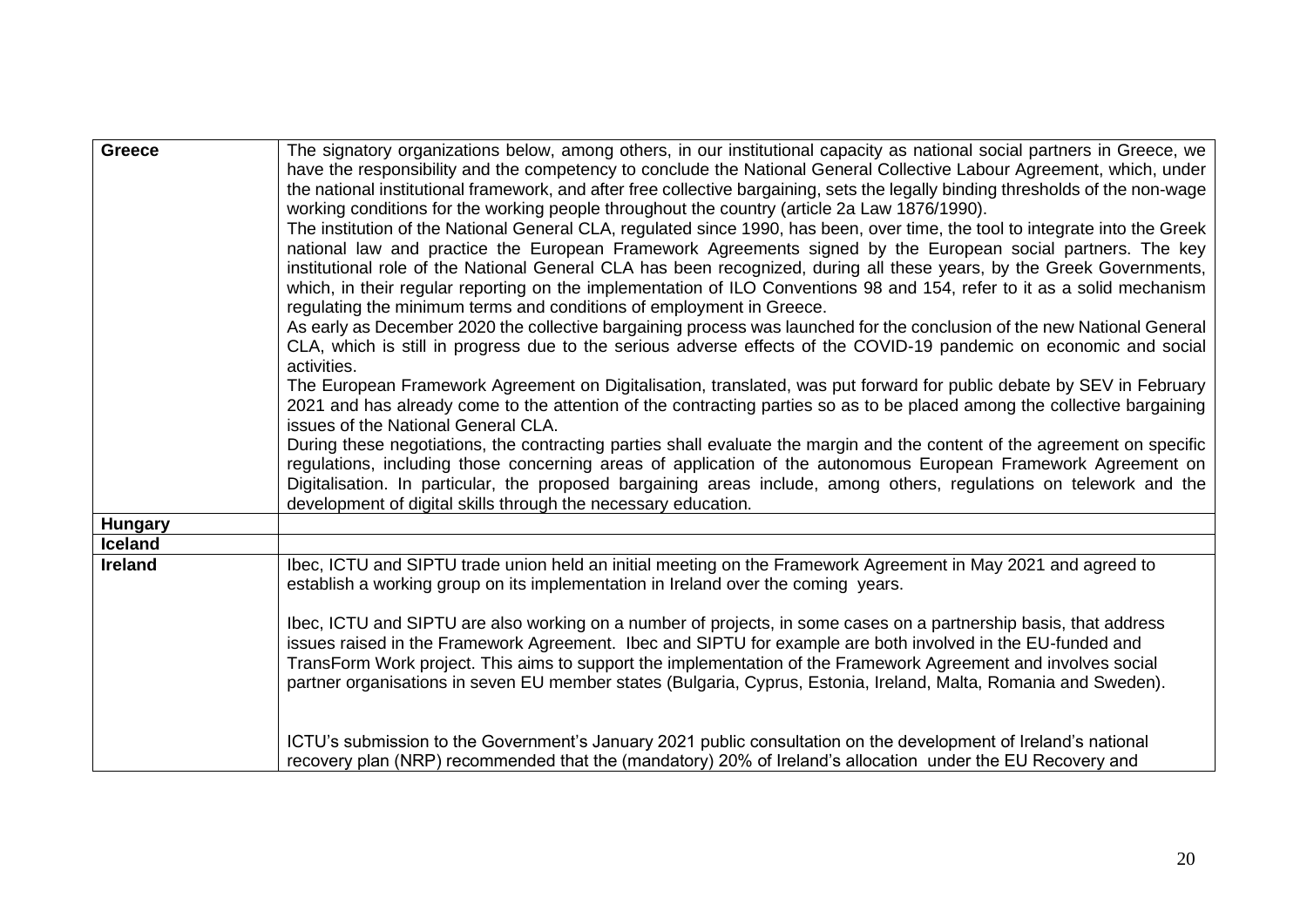| Resilience Facility regulation for the digital transformation be focused on upgrading Ireland's healthcare digital                                                                                                                                                                                                                                                             |
|--------------------------------------------------------------------------------------------------------------------------------------------------------------------------------------------------------------------------------------------------------------------------------------------------------------------------------------------------------------------------------|
| infrastructure and on digital education and training. Ibec's submission on the NRP and the review of the national                                                                                                                                                                                                                                                              |
| development plan also supported a strong focus on enabling further digital transformation and called for investment and                                                                                                                                                                                                                                                        |
| reform across four areas:                                                                                                                                                                                                                                                                                                                                                      |
| 1. Provide leadership on our digital opportunity - Develop a 'centralised' institutional infrastructure to engage, lead<br>and co-ordinate government and non-governmental stakeholders in a shared vision that enables further digital<br>opportunity in Ireland for economic recovery and resilience.                                                                        |
| 2. Sustain trust in our digital opportunity - intensify investment in national data governance and security capacities.<br>Invest further in digital healthcare. Safeguard services, businesses, and individuals.                                                                                                                                                              |
| 3. Enable further digital opportunity – enhance connectivity, support digitally enabled entrepreneurship, innovation,<br>and absorptive capacity across enterprise. Support quality jobs, economic growth, and resilience.                                                                                                                                                     |
| 4. Include everyone in accessing this digital opportunity. Foster digital inclusion, skills, and talent necessary for<br>further growth and well-being.                                                                                                                                                                                                                        |
| In March 2020, the National Economic and Social Council (NESC) recommended that government adopt an inclusive                                                                                                                                                                                                                                                                  |
| approach to addressing employment vulnerability in the delivery of interconnected green and digital transitions, that<br>included continuous pre-emptive workforce development, and high-impact funding to support transition, in an enterprise<br>policy context that positions the creation of quality jobs as a top objective. Both Ibec and ICTU contributed to this work. |
| The June 2020 Programme for Government Our Shared Future acknowledges that the coming decade will see a major<br>transition to 'greater digitalisation, automation, and robotics' as well as to a low-carbon future. It makes a number of<br>commitments that are of particular relevance to issues addressed in the Framework Agreement, including to:                        |
| Develop a new national digital strategy                                                                                                                                                                                                                                                                                                                                        |
| Develop and implement a new 10-year strategy for adult literacy, numeracy, and digital skills                                                                                                                                                                                                                                                                                  |
| Develop a national remote working policy                                                                                                                                                                                                                                                                                                                                       |
| Support the development of 'Broadband Connection Points' as well as 'digital hubs' to support remote working in                                                                                                                                                                                                                                                                |
| as many of the Broadband Connection Points as possible                                                                                                                                                                                                                                                                                                                         |
| Learn from a number of local initiatives currently underway to enable public/private co-operation in developing<br>$\bullet$                                                                                                                                                                                                                                                   |
| digital hubs and smart working facilities                                                                                                                                                                                                                                                                                                                                      |
| Develop a Digital Creative Industries Roadmap                                                                                                                                                                                                                                                                                                                                  |
| Increase digital literacy among citizens and businesses to better enable the identification of threats online                                                                                                                                                                                                                                                                  |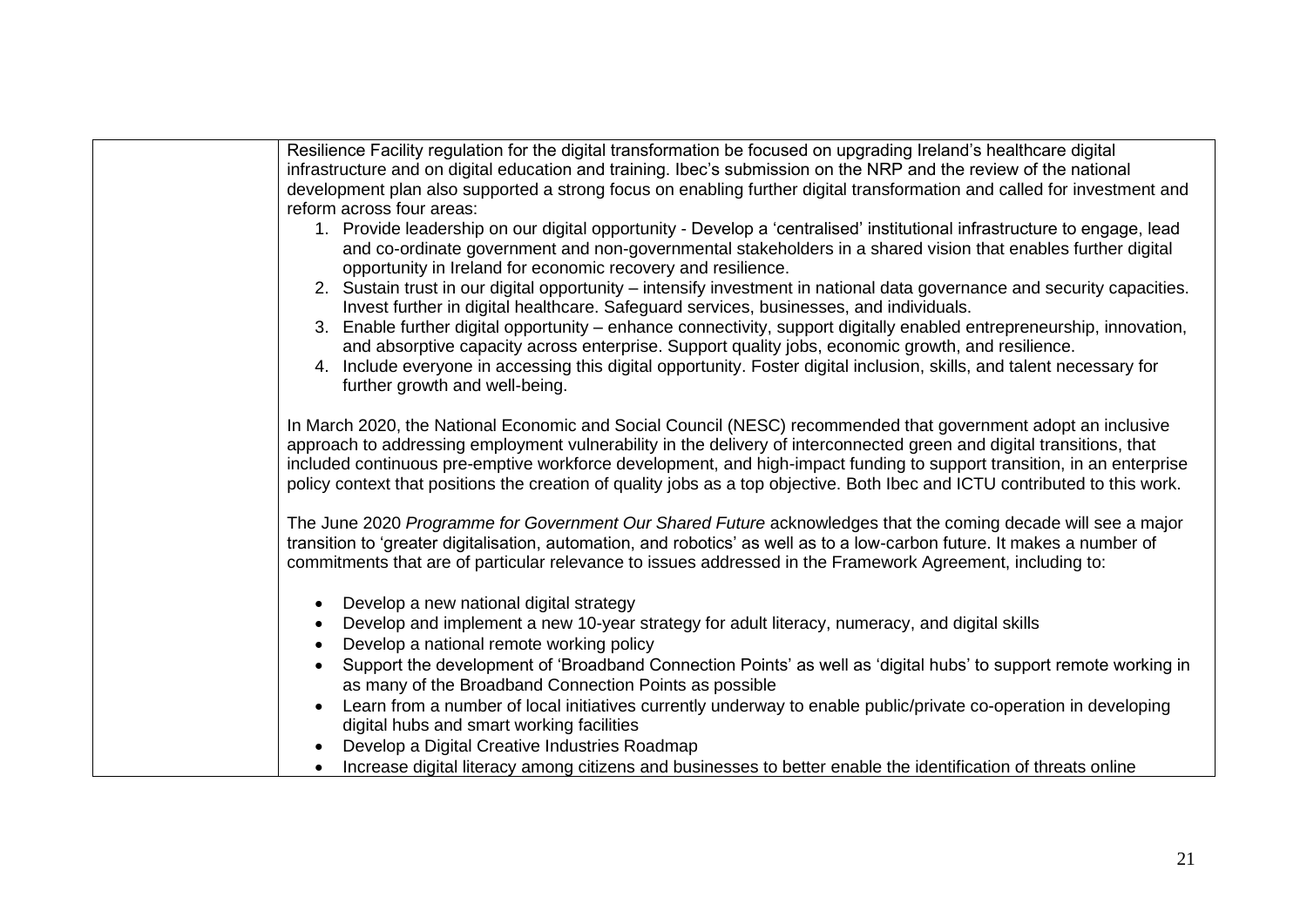|              | The 2020 programme for government also states that the transformation to a low-carbon, digital economy 'requires the<br>concerted mobilisation of every element of Irish society' and that that in turn requires a number of 'inter-locking elements'<br>including 'sustained engagement with citizens, sectors and regions and support for workers support for workers, sectors<br>and regions most exposed. It also commits to developing a new model of sectoral engagement led by a unit within the<br>Department of the Taoiseach (Prime Minister) to coordinate social dialogue. |
|--------------|----------------------------------------------------------------------------------------------------------------------------------------------------------------------------------------------------------------------------------------------------------------------------------------------------------------------------------------------------------------------------------------------------------------------------------------------------------------------------------------------------------------------------------------------------------------------------------------|
|              | A suite of enterprise-led workforce development programmes have been developed by Skillnet Ireland, a business<br>support agency of the Government of Ireland supported by the social partners. The programmes encourage digital<br>reskilling and upskilling to accelerate digital capability and enable employees to transition into new roles or sectors with<br>relevant digital skills.                                                                                                                                                                                           |
|              | Following a public consultation launched in July 2020 on Remote Work Guidance, the Government published its strategy<br>for remote working Making Remote Work in January 2021.                                                                                                                                                                                                                                                                                                                                                                                                         |
|              | In April 2021, Ireland's Workplace Relations Commission (WRC) issued a Code of Practice for employers and employees<br>on the right to disconnect. Both Ibec and ICTU took part in the development of this code of practice.                                                                                                                                                                                                                                                                                                                                                           |
|              | Ibec and ICTU have also responded to the public consultation launched by the Government in April 2021 on the statutory<br>right to request remove working. The Government's Make Work Remote includes a commitment to legislate to provide<br>employees with the right to request remote work in Q3 2021.                                                                                                                                                                                                                                                                              |
|              | Ibec's submission to the European Commission and the Irish government on AI, recommended a national AI strategy,<br>aligned with EU initiatives and globally relevant standards for interoperable and trustworthy AI, that enables government,<br>organisations and individuals to: embrace innovation and technological change; address policy issues of strategic<br>importance; deliver quality jobs and enhance well-being.                                                                                                                                                        |
| <b>Italy</b> |                                                                                                                                                                                                                                                                                                                                                                                                                                                                                                                                                                                        |
| Latvia       | During the first year after the Autonomous Framework Agreement on Digitalisation (Agreement) entered in force, national<br>level social partners in Latvia - the Free Trade Union Confederation of Latvia (LBAS) and the Latvian Employers'<br>Confederation (LDDK):                                                                                                                                                                                                                                                                                                                   |
|              |                                                                                                                                                                                                                                                                                                                                                                                                                                                                                                                                                                                        |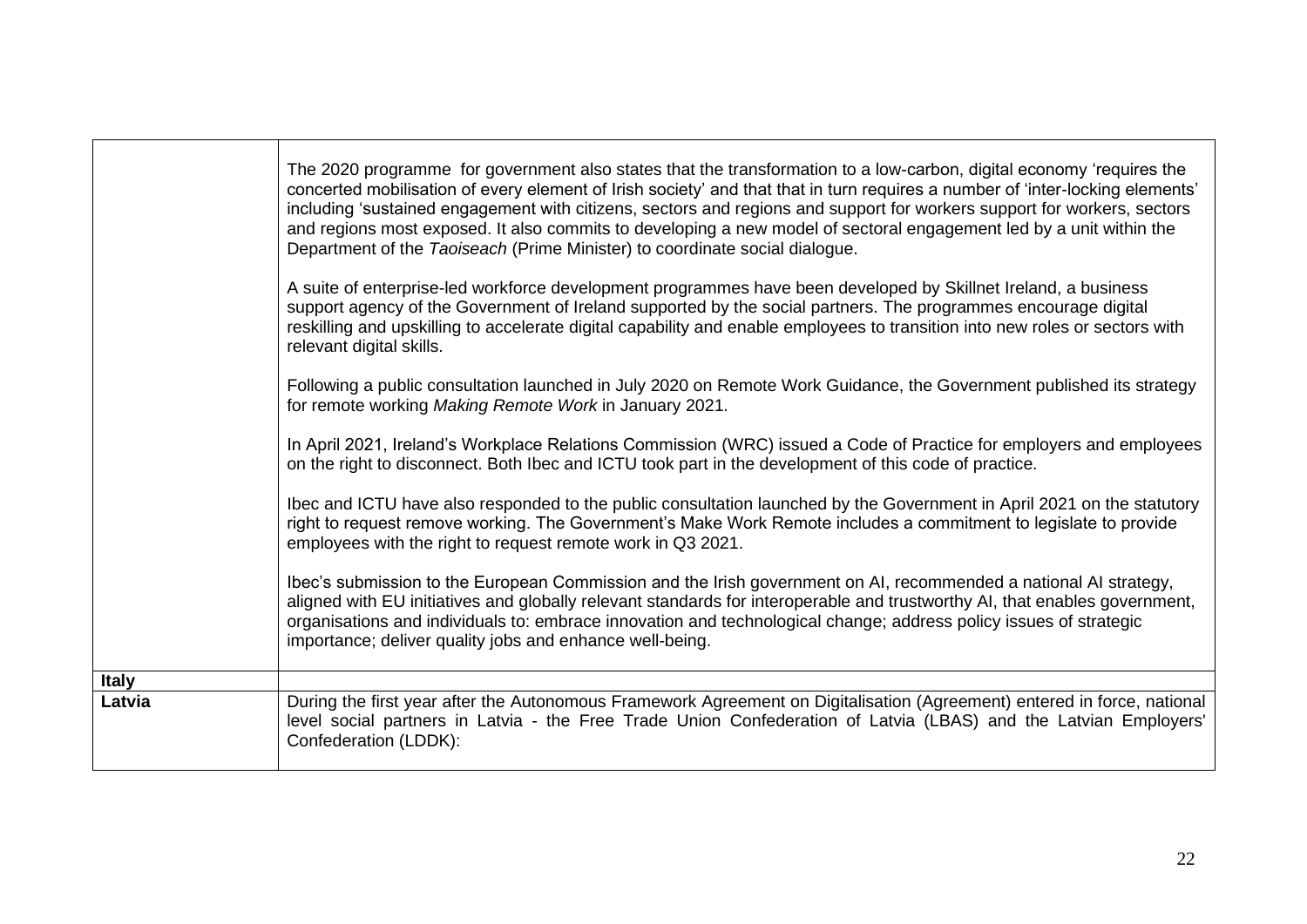| (1) applied for and concluded the translation of the Agreement provided by the European Social Partners and jointly<br>analysed aspects of terminology.                                                                            |
|------------------------------------------------------------------------------------------------------------------------------------------------------------------------------------------------------------------------------------|
| (2) discussed various possibilities to implement the Agreement, including through a separate national level agreement,<br>by amending the existing national level cooperation agreement between LBAS and LDDK or within tripartite |
| cooperation by respective amendments to the legislative acts on labour rights. No decision has been passed yet.                                                                                                                    |
| (3) raised awareness and disseminated information on the signed Agreement through various educational events or                                                                                                                    |
| publications:                                                                                                                                                                                                                      |
| a. LBAS and LDDK jointly presented the Agreement at the conference "Developing Sectoral Collective<br>Negotiations" on 09.12.2020;                                                                                                 |
| b. LBAS presented the Agreement to the participants at the LBAS Economic Forum on 26.04.2021;                                                                                                                                      |
| c. LBAS and LDDK presented information on the agreement on their webpages;                                                                                                                                                         |
| d. the right to disconnect and remote work aspects were analysed in the article of the special edition devoted                                                                                                                     |
| to remote work in the Law Journal "Jurista Vārds" created in cooperation with LBAS experts.                                                                                                                                        |
| (4) As of 2020 managed activities for project Balance for all (B4A) with support of the European Union financing to put                                                                                                            |
| into practice and implement measures in Latvia that would create and improve preconditions for more equal access                                                                                                                   |
| to the labour market and work-life balance in line with the objectives of the Agreement and DIRECTIVE (EU)                                                                                                                         |
| 2019/1158 OF THE EUROPEAN PARLIAMENT AND OF THE COUNCIL of 20 June 201 on work-life balance for                                                                                                                                    |
| parents and carers and repealing Council Directive 2010/18/EU. The project activities cover topics of role of                                                                                                                      |
| digitalisation and it's impact of work organisation (teleworking, flexible work arrangements, social dialogue), and                                                                                                                |
| includes:                                                                                                                                                                                                                          |
|                                                                                                                                                                                                                                    |
| a. LBAS study on work-life balance with examples of good practice and suggestions how to improve work-life<br>balance, including such instruments as teleworking un flexible work organisation;                                    |
| b. LBAS roadmap for trade union leaders at company level to ensure the implementation of practical work-life                                                                                                                       |
| balance measures, including teleworking and the right to disconnect;                                                                                                                                                               |
| c. LDDK study on the implementation of legislation and regulations as examples of good practice, including                                                                                                                         |
| teleworking and flexible work organisation.                                                                                                                                                                                        |
| d. LBAS and LDDK Policy recommendations for policy adjustment;                                                                                                                                                                     |
| e. Award for the best practice to companies, including teleworking and flexibility;                                                                                                                                                |
| International online conference for employers on the work-life balance, including teleworking and flexible                                                                                                                         |
| work organisation in digital era;                                                                                                                                                                                                  |
| LBAS hybrid conference for employees and stakeholders on the work-life balance representing practical<br>a.                                                                                                                        |
| solutions how to improve work-life balance, including teleworking and flexible work organisation;                                                                                                                                  |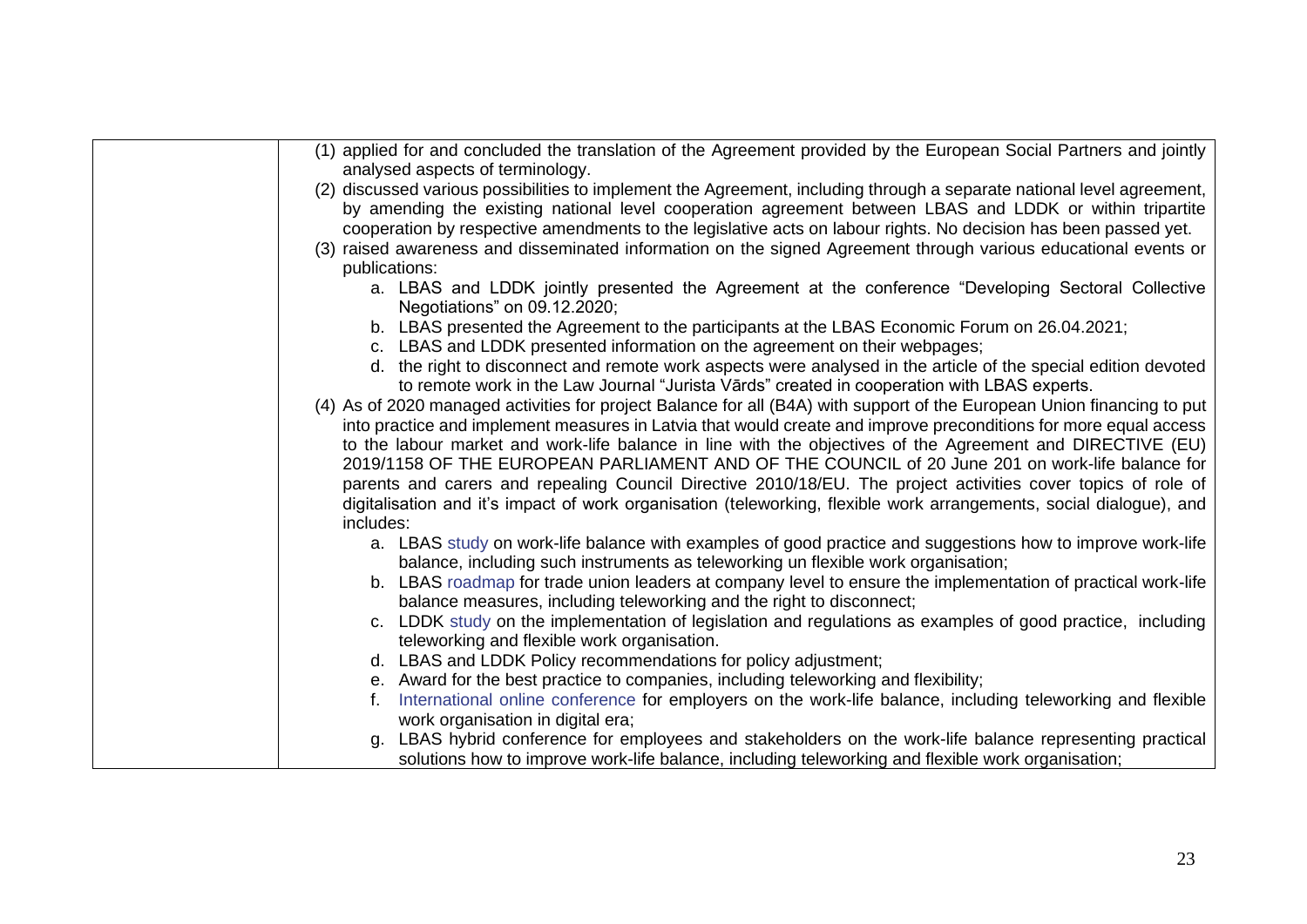|           | h. Experience exchange programmes;<br>Tools for employers, e-training program development for seminars, including teleworking and flexible work<br>organisation in digital era. The e-tool for evaluation of companies developed by the LDDK in cooperation<br>with the International Centre for Work and Family (ICWF) based in Spain. The e-training programme for<br>employers is going to be launched in September 2021.<br>Practical online seminars for entrepreneurs, including teleworking and flexible work organisation in digital<br>era (September – December 2021);<br>(5) organized a series of online seminars for entrepreneurs "New work environment" in different regions of Latvia within<br>the framework of the European Social Fund project "Improvement of practical implementation and supervision of<br>labour safety regulations".<br>(6) Organized online seminar for entrepreneurs "How to work remotely and flexibly?" addressing health and safety at<br>work requirements for remote and flexible computer work, personal data security in connection with the fact of<br>employee vaccination and how to perform personnel selection and customer service when working remotely.<br>Contributed to improving the legislation on telework in the context of tax policy, the Personal Income Tax (PIT) law<br>(7)<br>and cross-border tax and Labour law. |
|-----------|-----------------------------------------------------------------------------------------------------------------------------------------------------------------------------------------------------------------------------------------------------------------------------------------------------------------------------------------------------------------------------------------------------------------------------------------------------------------------------------------------------------------------------------------------------------------------------------------------------------------------------------------------------------------------------------------------------------------------------------------------------------------------------------------------------------------------------------------------------------------------------------------------------------------------------------------------------------------------------------------------------------------------------------------------------------------------------------------------------------------------------------------------------------------------------------------------------------------------------------------------------------------------------------------------------------------------------------------------------------------------------------------|
| Lithuania |                                                                                                                                                                                                                                                                                                                                                                                                                                                                                                                                                                                                                                                                                                                                                                                                                                                                                                                                                                                                                                                                                                                                                                                                                                                                                                                                                                                         |
| Luxemburg | On April 8 <sup>th</sup> , 2021, the trade unions OGBL and LCGB sent a letter to the Union des entreprises luxembourgeoises (UEL) in<br>order to have discussions about the implementation of the European agreement on Digitalisation of June 26 <sup>th</sup> , 2020 in<br>Luxembourg, with the objective of concluding an inter-professional agreement. UEL agreed on April 29 <sup>th</sup> , 2021 to continue<br>the discussion on implementation of this European agreement and emphasizes the initiative already taken on which the<br>report will focus regarding telework and disconnection which is expressly addressed in European agreement on<br>Digitalisation. As discussions have not yet taken place, the present report does not contain specifications about the<br>implementation of this European agreement in Luxembourg.                                                                                                                                                                                                                                                                                                                                                                                                                                                                                                                                         |
|           | The Luxembourgish social partners OGBL and LCGB, on the one hand, and the UEL, on the other hand, signed a new<br>inter-professional agreement on telework on October 20 <sup>th</sup> , 2020, which is applicable since February 2 <sup>nd</sup> , 2021. This<br>agreement has been declared a general obligation by the means of a Grand-Ducal regulation, meaning that it is binding for<br>all employers in Luxembourg. This step was undertaken by the Minister of Labour, Employment and Social and Solidarity<br>Economy, upon request by the social partners. Due to the COVID crisis, telework has become the rule for many workers<br>over the last year and has significantly contributed to stabilizing the Luxembourgish economy during these difficult times.<br>Where possible, the use of telework allows companies to continue their activities, while respecting health and safety<br>provisions from public authorities and protecting the health of their employees.                                                                                                                                                                                                                                                                                                                                                                                                |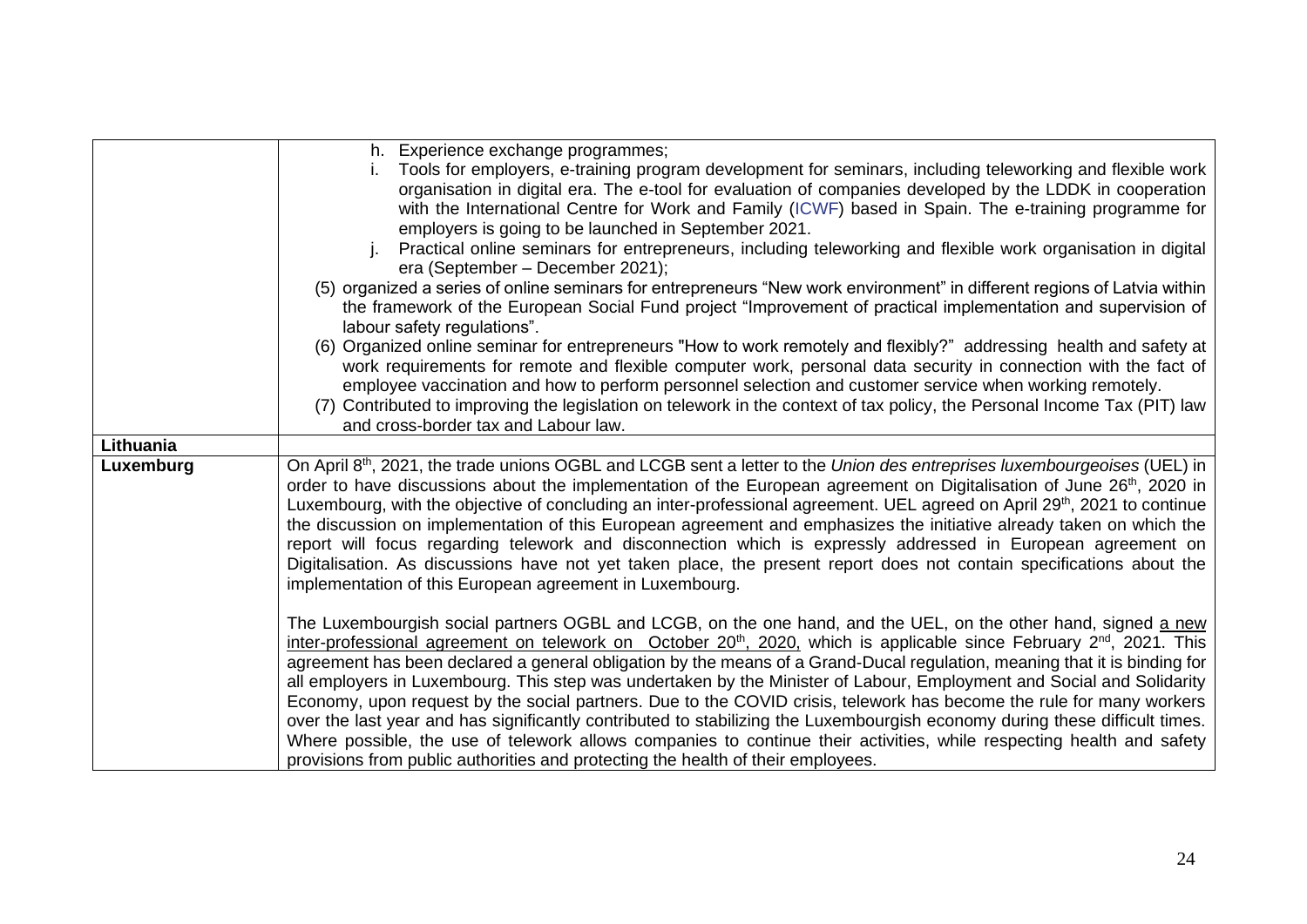| In this context, there was an urgent need to modernise the legal framework currently in place, which was signed in 2006 to<br>implement the European framework agreement on telework signed in 2002. Though it has been renewed several times, it<br>has remained unchanged - despite the rapid advance of digitalisation within companies.                                                                                                                                                                                                                                                   |
|-----------------------------------------------------------------------------------------------------------------------------------------------------------------------------------------------------------------------------------------------------------------------------------------------------------------------------------------------------------------------------------------------------------------------------------------------------------------------------------------------------------------------------------------------------------------------------------------------|
| The social partners decided, together with the Minister of Labour, Employment and the Social and Solidarity Economy, to<br>discuss this issue within the Economic and Social Council (hereafter "ESC"), an advisory body to the government with the<br>responsibility to investigate economic, financial and social issues affecting either several economic sectors or the national<br>economy as a whole. On September 11 <sup>th</sup> , 2020, the ESC adopted a joint opinion on telework, including a new proposal for<br>an agreement.                                                  |
| Following the work of the ESC, the LCGB, the OGBL and the UEL signed the inter-professional agreement on telework on<br>October 20 <sup>th</sup> , 2020. While innovating several aspects of the old agreement, the new agreement maintains the voluntary<br>nature of telework for the employee and the employer, a fundamental point for both trade unions and employers.                                                                                                                                                                                                                   |
| The definition of telework is shortened and the scope of application is clarified through clearly defined exclusions. The new<br>agreement regulates both regular telework and occasional telework and clarifies these notions by setting a threshold to<br>counter the previous legal uncertainty at this level.                                                                                                                                                                                                                                                                             |
| The agreement also modernises the ways in which telework can be introduced in companies and clarifies the role of<br>employee representatives in this context, which have been attributed a right of co-decision for companies with over 150<br>employees. It also sets out the rights and obligations of the parties in relation to data protection, work equipment, health<br>and safety, work organisation and training. The principle of non-discrimination between teleworkers and other workers has<br>been highlighted by the introduction of a specific provision on equal treatment. |
| This new agreement is designed to regulate telework on a long-term basis. Although the current work environment is still<br>being disrupted by the COVID-19 crisis and does not allow to predict the extent of telework under this new agreement for<br>the years to come, it is certain that telework will be more popular and more widely used by employees and companies that<br>have experienced it in recent months.                                                                                                                                                                     |
| The Luxembourgish social partners have also negotiated very recently a provision on the right to disconnect, which is<br>foreseen to be integrated into the Luxembourgish Labour code. The issue of professional disconnection is closely linked to                                                                                                                                                                                                                                                                                                                                           |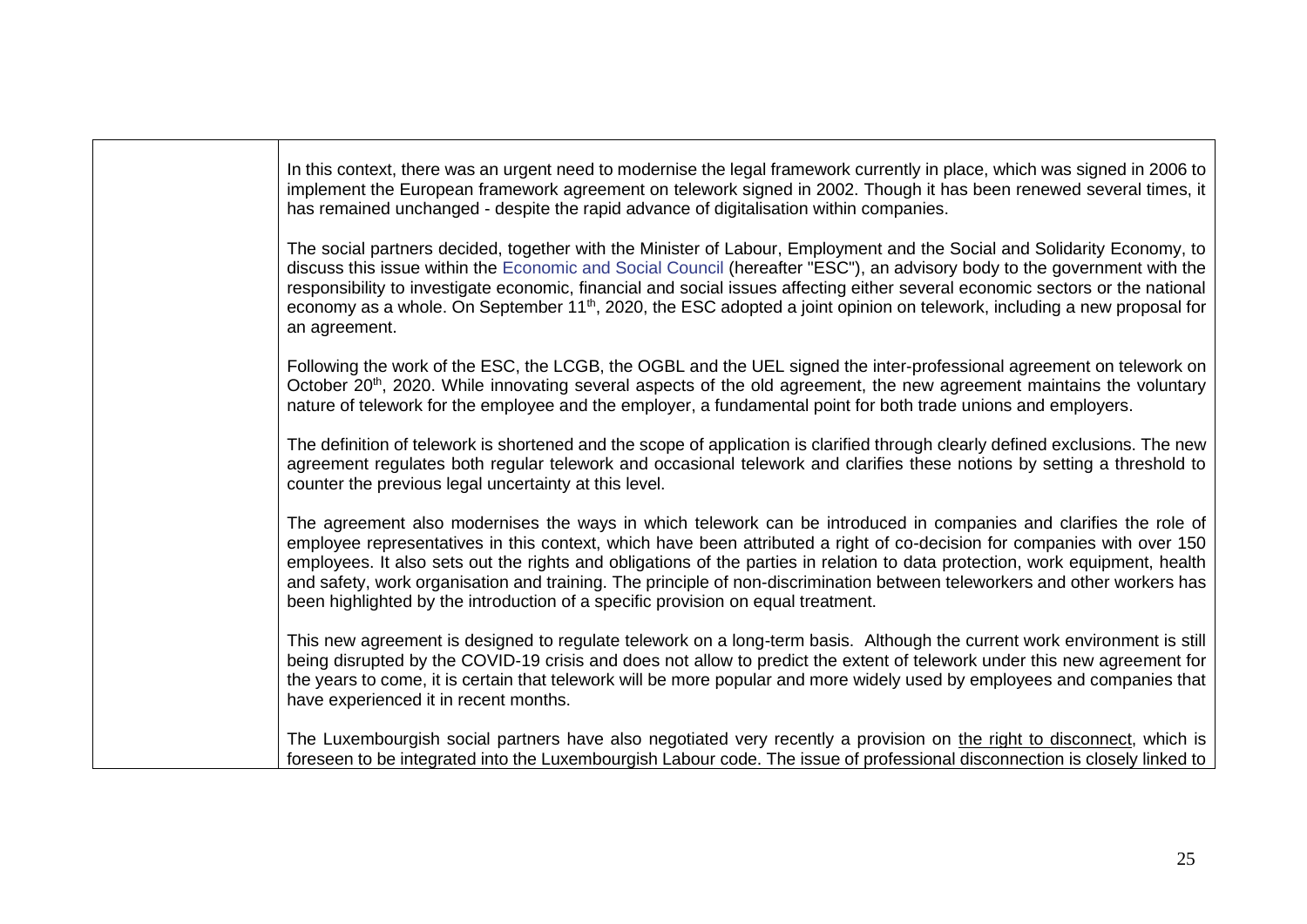|                    | the social phenomenon of digitalisation and the generalisation of IT tools and solutions allowing constant contact. Due to<br>the rapid development of smartphones, tablets, high-speed Internet access and Internet coverage in public spaces, the<br>population is now interconnected from an early age. This has become an essential feature of our society to such an extent<br>that non-participation in this interconnected world, whether for financial reasons, through ignorance or choice, has become<br>a new form of social exclusion. For the digital individual, the risk of information overload and the inability to disconnect from<br>the digital world are the dangers of this almost constant connection. |
|--------------------|-------------------------------------------------------------------------------------------------------------------------------------------------------------------------------------------------------------------------------------------------------------------------------------------------------------------------------------------------------------------------------------------------------------------------------------------------------------------------------------------------------------------------------------------------------------------------------------------------------------------------------------------------------------------------------------------------------------------------------|
|                    | This societal phenomenon has raised the question whether there is or should be a right for everyone to cut this constant<br>link to their work. Several countries have chosen to clarify the right to disconnect through legislative initiatives, while others<br>have found it unnecessary. In Luxembourg, the coalition program for the current legislature from 2018 to 2023 foresees the<br>introduction of a right to disconnect into national labour law.                                                                                                                                                                                                                                                               |
|                    | As indicated, in September 2020, the ESC adopted its opinion on telework, thus paving the way for the new inter-<br>professional agreement of October 20 <sup>th</sup> , 2020. In this opinion, the ESC was not intended to deal with a possible right to<br>disconnect because it goes beyond the framework of telework. By declaring in point 10 that any provision on the right to<br>disconnect applicable to a "normal" worker shall also apply to a teleworker, the door was thus opened for an ESC opinion<br>devoted to this particular subject. The ESC has adopted a joint position on this subject in its plenary session on April 30 <sup>th</sup> ,<br>2021.                                                     |
| <b>Malta</b>       | The Malta Chamber of Commerce, Enterprise and Industry (MCCEI), member of BusinessEurope and the General Workers<br>Union (GWU), member of ETUC, are part of a European consortia that has been awarded a grant by the European<br>Commission in 2020 through the European Social Dialogue Programme for a project called TransFormWork.                                                                                                                                                                                                                                                                                                                                                                                      |
|                    | The objective of the project is for the beneficiary organisations to collaborate and share experiences in the process of<br>implementing the EU autonomous framework agreement on digitalization.                                                                                                                                                                                                                                                                                                                                                                                                                                                                                                                             |
|                    | The Malta Chamber and the General Workers Union have started the preliminary work with respect to collaboration for the<br>implementation process of the project, and thus of the EU autonomous social partner agreement. This implementation is<br>expected to be ongoing for the next 2 years.                                                                                                                                                                                                                                                                                                                                                                                                                              |
| <b>Netherlands</b> | This is the response of the Dutch social partners, jointly represented in the Labour Foundation [Stichting van de Arbeid], to<br>questions for the first progress report on implementation of the European Framework Agreement on Digitalisation (EFAD).<br>Representatives of the social partners are available at any time to provide further explanation.                                                                                                                                                                                                                                                                                                                                                                  |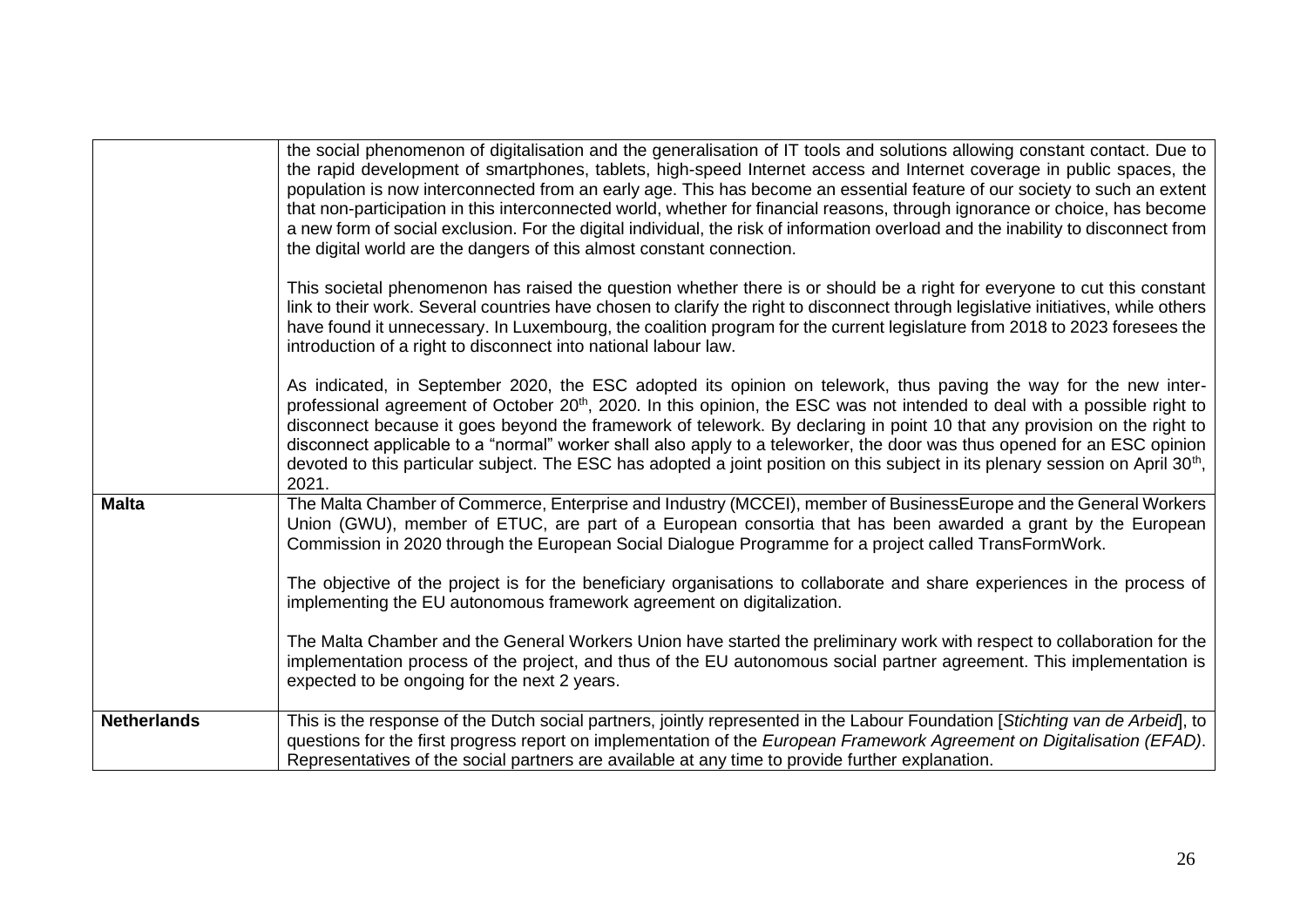| 1. Translation, dissemination, and implementation of the Framework Agreement                                                                                                                                                                                                                                                                                                                                                                                                                                                                                                                                                                                                                                                                                                 |
|------------------------------------------------------------------------------------------------------------------------------------------------------------------------------------------------------------------------------------------------------------------------------------------------------------------------------------------------------------------------------------------------------------------------------------------------------------------------------------------------------------------------------------------------------------------------------------------------------------------------------------------------------------------------------------------------------------------------------------------------------------------------------|
| No Dutch translation of the EFAD is as yet available. The Labour Foundation has however up-loaded the English version<br>of the agreement to its website and distributed it to the affiliated organisations (VNO-NCW, MKB-Nederland, LTO<br>Nederland, FNV, CNV, and VCP). Translating the Framework Agreement was and is not a top priority at a time when the<br>COVID-19 crisis demands our full attention. Moreover, many of the aims and content of the Framework Agreement corre-<br>spond to policies that have long been on the agenda of the social partners. The European Trade Union Confederation<br>(ETUC) has now set aside funds for a translation. The Labour Foundation will naturally distribute the Dutch translation as<br>soon as it becomes available. |
| The main priority in the Netherlands has been, and remains, to deal with the crisis and ensure economic recovery. This<br>makes it difficult for the social partners to achieve targeted joint dis-semination and implementation of the arrangements<br>made in the EFAD. The digital transition is, of course, being discussed by the social partners, and there are also previously<br>published advisory reports and longer-standing initiatives in various sub-areas related to that transition, such as life-long<br>development and sustainable employability.                                                                                                                                                                                                         |
| A process shared by the social partners, in response to the EFAD, to shape the digital transition with a focus on the<br>organisation of work still needs to be elaborated in detail. Among other things, doing so will involve elaboration of the four<br>goals of the EFAD:                                                                                                                                                                                                                                                                                                                                                                                                                                                                                                |
| digital skills and securing employment;<br>$\bullet$<br>modalities of connecting and disconnecting;<br>artificial intelligence and guaranteeing the human-in-control principle;<br>$\bullet$<br>respect of human dignity and surveillance.                                                                                                                                                                                                                                                                                                                                                                                                                                                                                                                                   |
| We focus below on ongoing developments that had already been set in motion before the EFAD was established.<br>In 2011, for example, the Labour Foundation drew up an agenda to promote sustainable employ-ability and lifelong<br>development in the form of the Policy Agenda 2020: Investing in Participation and Employability. Specifically on the impact<br>of digitalisation, the Social and Economic Council of the Netherlands [Sociaal-Economische Raad] (SER) published a<br>comprehensive joint analysis in October 2016 of the consequences of the transition to a digital economy for the labour<br>market, the organisation of work, and labour relations. The Council's analysis also sets out principles and action points by                               |

┑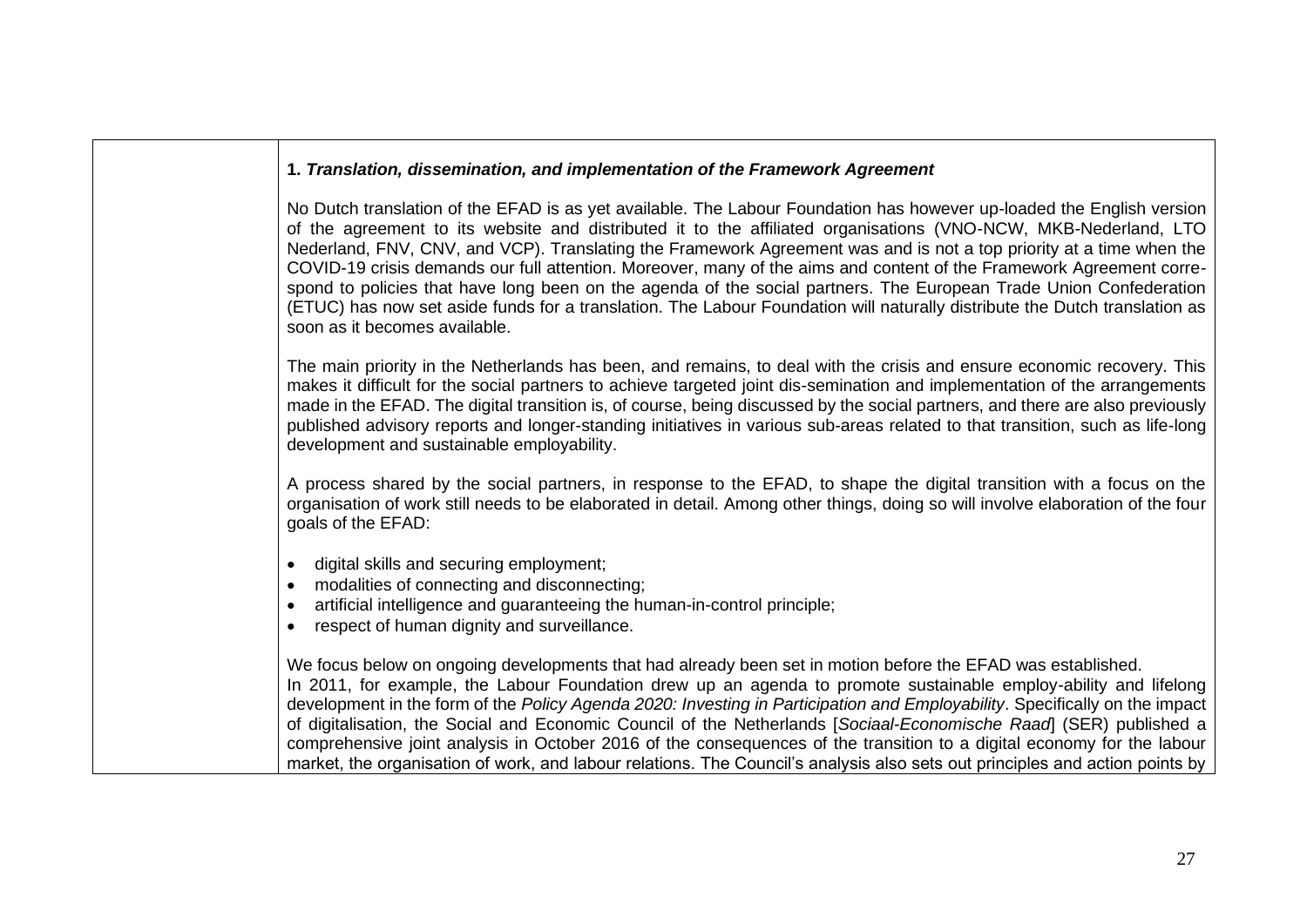and for the social partners. An English summary of the analysis has also been published: *People and Technology: Working Together*. **2. Potential difficulties during this process**  As already noted, no Dutch translation has yet been published. Moreover – due to the COVID-19 crisis and the short period of time between the drawing up of the EFAD and the delivery of the first report – no firm agenda has been prepared in the light of the EFAD. However, digitalisation has been on the social partners' agenda – either directly or indirectly – for some considerable time. **3. What has happened since the Framework Agreement was published?**  *a. Digital skills and securing employment*  Digitalisation is inextricably linked to sustainable employability and in particular lifelong development. This is one of the core features of the labour market policy that the social partners have been working on for a considerable time now, and for which the Labour Foundation drew up an agenda in 2011: *Policy Agenda 2020: Investing in Participation and Employability.*  The creation of this agenda was prompted by the 2011 Pension Accord [*Pensioenakkoord*]. There have been numerous developments regarding these themes since 2011. A survey was carried out last year (2020) of the Collective Labour Agreement (CLA) arrangements regarding sustainable employability and lifelong development. The Netherlands Trade Union Confederation (FNV) keeps records of those arrangements in its CLA database. The database shows that in April 2019, 505 of the 807 CLAs contained arrangements regarding one or more relevant themes. **Total Employees FNV CLAs Employees CLAs concluded Employees FNV CLAs concluded Employees** CLAs | 871 | 5,100,191 | 749 | 4,172,639 | 65 | 275,864 | 54 | 238,667 Personal development plan 251 2,806,188 235 2,284,741 17 72,801 15 62,051 Personal development budget 135 1,413,925 114 863,052 14 67,784 12 61,588 Continuous training plan 530 4,133,744 468 3,402,493 39 258,744 33 228,838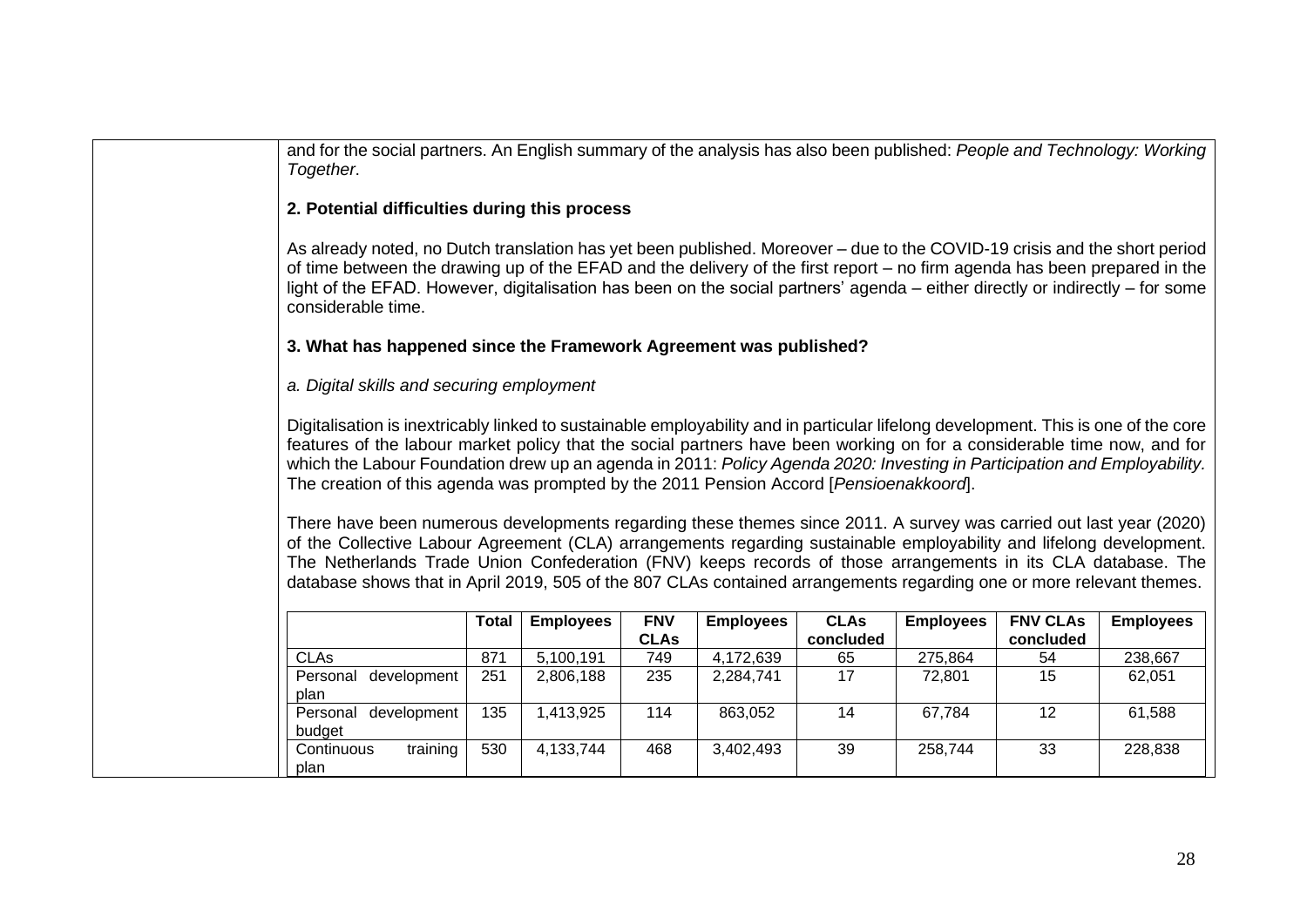| employability                |     |           | 471 | 3,202,666 | 39 | 209,854 | 32 | 197,978 |
|------------------------------|-----|-----------|-----|-----------|----|---------|----|---------|
|                              |     |           |     |           |    |         |    |         |
| arrangements                 |     |           |     |           |    |         |    |         |
| Prior<br>Accreditation<br>0f | 209 | 1,989,721 | 195 | 1,461,419 | 13 | 50,917  | 12 | 50,217  |
| (APL)<br>Learning            |     |           |     |           |    |         |    |         |
| arrangements                 |     |           |     |           |    |         |    |         |
| Career arrangements          | 322 | 3,645,980 | 286 | 3,159,481 | 24 | 150,865 | 20 | 126,635 |
| Training agreements          | 684 | 4,991,647 | 599 | 4,077,148 | 54 | 268,633 | 42 | 235,488 |
| Non-job-related training     | 158 | 1,029,641 | 150 | ,009,354  | 18 | 184,304 | 16 | 182,874 |
| Study costs                  | 460 | 3,995,441 | 383 | 3,620,180 | 43 | 251,266 | 33 | 219,067 |
| Repayment                    | 150 | 1,685,459 | 125 | 1,612,087 | 17 | 82,666  | 10 | 68,223  |
| arrangements                 |     |           |     |           |    |         |    |         |
| Study time                   | 402 | 3,979,324 | 349 | 3,755,240 | 36 | 234,265 | 25 | 202,863 |
| <b>CLAs</b>                  | 871 | 5,100,191 | 749 | 4,172,639 | 65 | 275,864 | 54 | 238,667 |
|                              |     |           |     |           |    |         |    |         |

In early 2019, the General Employers' Association (AWVN) – a member of the VNO-NCW – published a study on CLA arrangements on sustainable employability: *Doubling Funding for Sustain-able Employability* [*Verdubbeling van geld voor Duurzame Inzetbaarheid*]. The conclusion was that in the space of five years, the CLA arrangements had seen a doubling of the funds available (EUR 1.6 billion) for sustainable employability, such as for training, career orientation, financial scans, and the like. The study also established that, thanks to the CLA arrangements, increasing numbers of employees have a personal budget that they can devote to sustainable employability. Between 2013 and 2018, the number of employees with their own budget rose from 1 million to 2.3 million.

Since 15 March 2020, as part of the measures to combat COVID-19, the central employers' and employees' organisations and the Dutch government have called on people to work at home as much as possible. As a result, many employees whose work is not site-specific have been forced to work entirely digitally from home. Many employees have consequently had to quickly acquire new digital working methods and skills, with employers often providing crash courses and sup-port for doing so.

*Flanking approach since June 2020* 

• One of the recommendations in the Social and Economic Council's advisory report *People and Technology: Working Together* was that a monitor should be created with which to assess the impact of technology and digitalisation on work. A broad supervisory committee of social partners and trainers laid the basis for the monitor in 2019.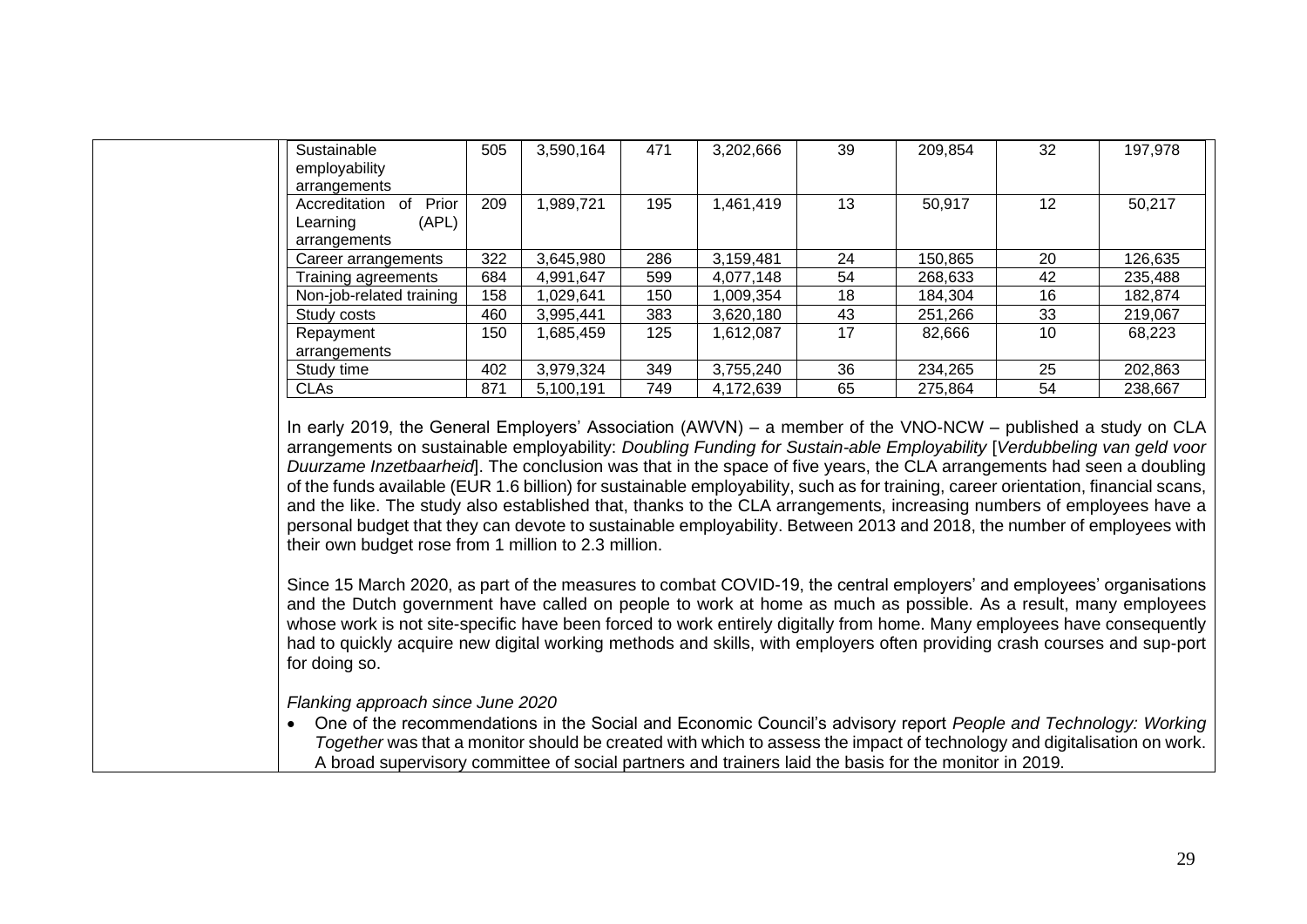| The Council's advisory report The Future of Dutch Healthcare deals, among other things, with the far-reaching<br>$\bullet$<br>consequences that digitalisation has for core tasks in the healthcare sector (such as for GPs, night nurses, or<br>oncologists). One of the recommendations in the report is that greater attention be paid to these consequences in the<br>relevant curriculums (and also on the job). For the healthcare sector, digitalisation is necessary, among other things, so<br>as to increase productivity and to future-proof healthcare.<br>As a result of the CLA arrangements, the social partners are increasingly instructing their R&D funds to carry out pilots<br>$\bullet$<br>and projects on the theme of digitalisation as part of sustainable employability and lifelong development.<br>In the course of the past year, the social partners and the government have agreed on various schemes to promote<br>$\bullet$<br>sustainable employability and lifelong development in enterprises and sectors.<br>1. With effect from 1 June 2021, sectors will be able to make use of the Customised Arrange-ment for Sustainable<br>Employability and Early Retirement (MDIEU), which was agreed on in the June 2019 Pension Accord. This<br>arrangement makes at least EUR 250 million in co-fi-nancing available so as to implement sustainable development<br>schemes for employees.<br>2. With effect from 1 January 2020, a scheme has been created specifically for SMEs to invest in employee<br>development so that employees remain permanently employable, i.e. includ-ing for other positions, duties, and roles<br>within or outside their own organisation. This SLIM Arrangement (Subsidy Arrangement for Learning and<br>Development in SMEs) makes EUR 48 million available annually for that purpose.<br>3. The support package for addressing the COVID-19 crisis also includes arrangements on flanking policy for people<br>who risk losing their job as a result of the crisis. The NL Learns through Sector Customisation Temporary Regulation<br>[Tijdelijke regeling NL leert door met inzet van sectoraal maatwerk], for example, has been in effect since 15 March<br>2021 with the aim of supporting "from work-to-work" and retraining programmes. Cooperating so-cial partners, R&D<br>funds, and other parties can apply for grants to co-finance training, de-velopment advice, APL, and counselling for<br>employees who are at risk of losing their job.<br>4. Despite all the initiatives and activities that have been launched, a situation has not yet been reached in which<br>workers are adequately trained and prepared in good time for the impact of digitalisation on the nature of their work.<br>A joint effort remains necessary, with systematic scru-tiny of training programmes and on-the-job training as the first |
|----------------------------------------------------------------------------------------------------------------------------------------------------------------------------------------------------------------------------------------------------------------------------------------------------------------------------------------------------------------------------------------------------------------------------------------------------------------------------------------------------------------------------------------------------------------------------------------------------------------------------------------------------------------------------------------------------------------------------------------------------------------------------------------------------------------------------------------------------------------------------------------------------------------------------------------------------------------------------------------------------------------------------------------------------------------------------------------------------------------------------------------------------------------------------------------------------------------------------------------------------------------------------------------------------------------------------------------------------------------------------------------------------------------------------------------------------------------------------------------------------------------------------------------------------------------------------------------------------------------------------------------------------------------------------------------------------------------------------------------------------------------------------------------------------------------------------------------------------------------------------------------------------------------------------------------------------------------------------------------------------------------------------------------------------------------------------------------------------------------------------------------------------------------------------------------------------------------------------------------------------------------------------------------------------------------------------------------------------------------------------------------------------------------------------------------------------------------------------------------------------------------------------------------------------------------------------------------------------------------------------------------------------------------------------------------------------------------------------------------------------------------------------------------------------------------------------------------------------------------------------------------------------------|
| step. Lifelong development and the ability to operate in a digitalising world are not a given for everyone. Promoting<br>awareness, especially among employees, and actual implementation of arrangements within sectors and<br>companies demand an approach that cannot be achieved overnight.                                                                                                                                                                                                                                                                                                                                                                                                                                                                                                                                                                                                                                                                                                                                                                                                                                                                                                                                                                                                                                                                                                                                                                                                                                                                                                                                                                                                                                                                                                                                                                                                                                                                                                                                                                                                                                                                                                                                                                                                                                                                                                                                                                                                                                                                                                                                                                                                                                                                                                                                                                                                          |
| b. Modalities of connecting and disconnecting (i.e. availability and non-availability)                                                                                                                                                                                                                                                                                                                                                                                                                                                                                                                                                                                                                                                                                                                                                                                                                                                                                                                                                                                                                                                                                                                                                                                                                                                                                                                                                                                                                                                                                                                                                                                                                                                                                                                                                                                                                                                                                                                                                                                                                                                                                                                                                                                                                                                                                                                                                                                                                                                                                                                                                                                                                                                                                                                                                                                                                   |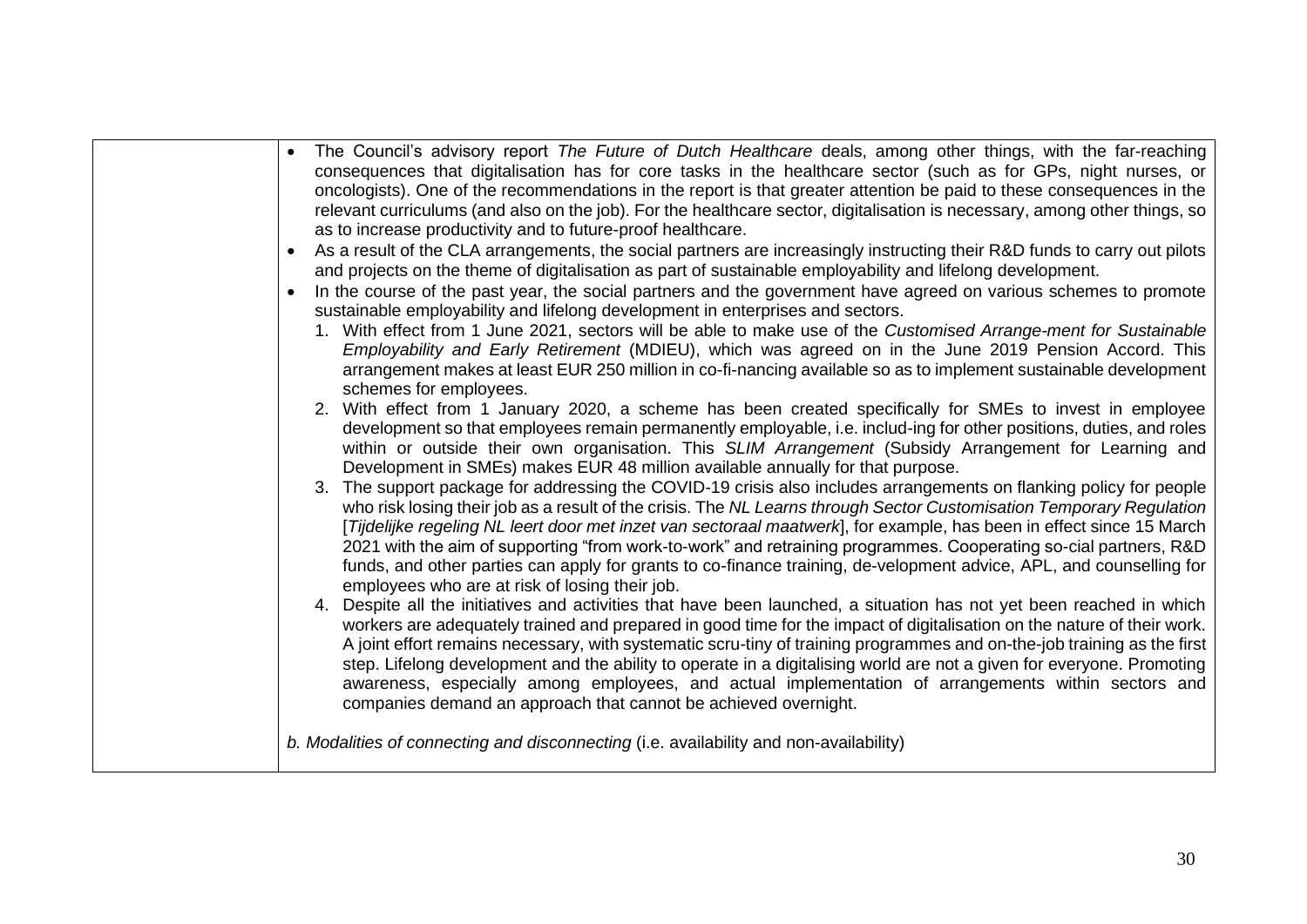The wide application of ICT has increased the accessibility and possibilities of work that is not site-specific, thus giving working people more opportunities to decide for themselves when and where they will carry out their work. However, this can also blur the distinction between one's work and one's private life. The social partners will therefore increasingly need to focus on ar-rangements regarding when employees are available or unavailable. They are in fact well aware of this. Specific arrangements on availability or unavailability are often made at company level and are not often laid down as yet in CLAs. One of the exceptions is the CLA for those who care for the disabled, which states that "an employee has the right to be unavailable for work on a day off". CLAs could provide the necessary framework in the form of model arrangements. The social partners intend monitoring the CLA arrangements on availability and unavailability in the coming years. CAOs have long included arrangements on work times and rest periods. Such ar-rangements are often company-specific and jobdependent, however, and therefore often need to be 'tailor-made'. Another trend is for arrangements on availability and unavailability to also be laid down in agreements on working from home. It is expected that after the COVID-19 crisis more employees than before will work from home or partly from home. This means that the importance of good arrangements between the employer and employees about availability and unavailability will further increase. In this connection, the Social and Economic Council is working on an advisory report on the future of hybrid work which will address several aspects of working from home.

*c. Artificial intelligence and guaranteeing the human-in-control principle* 

*d. Respect of human dignity and surveillance*

Artificial intelligence has many different manifestations and applications. The principles that humans must remain in control and that the privacy, safety, and health of employees must be protected are widely endorsed by the social partners.

- In its exploratory study *People and Technology: Working Together* (2016), the Social and Eco-nomic Council emphasises that technological innovation must go hand in hand with social innovation of the organisation (in EU terms 'workplace innovation'). Workplace innovation means simultaneous renewal of an organisation's structure, management style, and HR policy. The process involves both employees and management. Integration of technological in-novation and workplace innovation leads to better utilisation of technology and employees' talents, and in turn to improved performance by the organisation and better jobs.
- One of the recommendations in the Social and Economic Council's advisory report *People and Technology: Working Together* was that a monitor should be created with which to assess the impact of technology and digitalisation on work. A broad supervisory committee of social partners and trainers laid the basis for the monitor in 2019.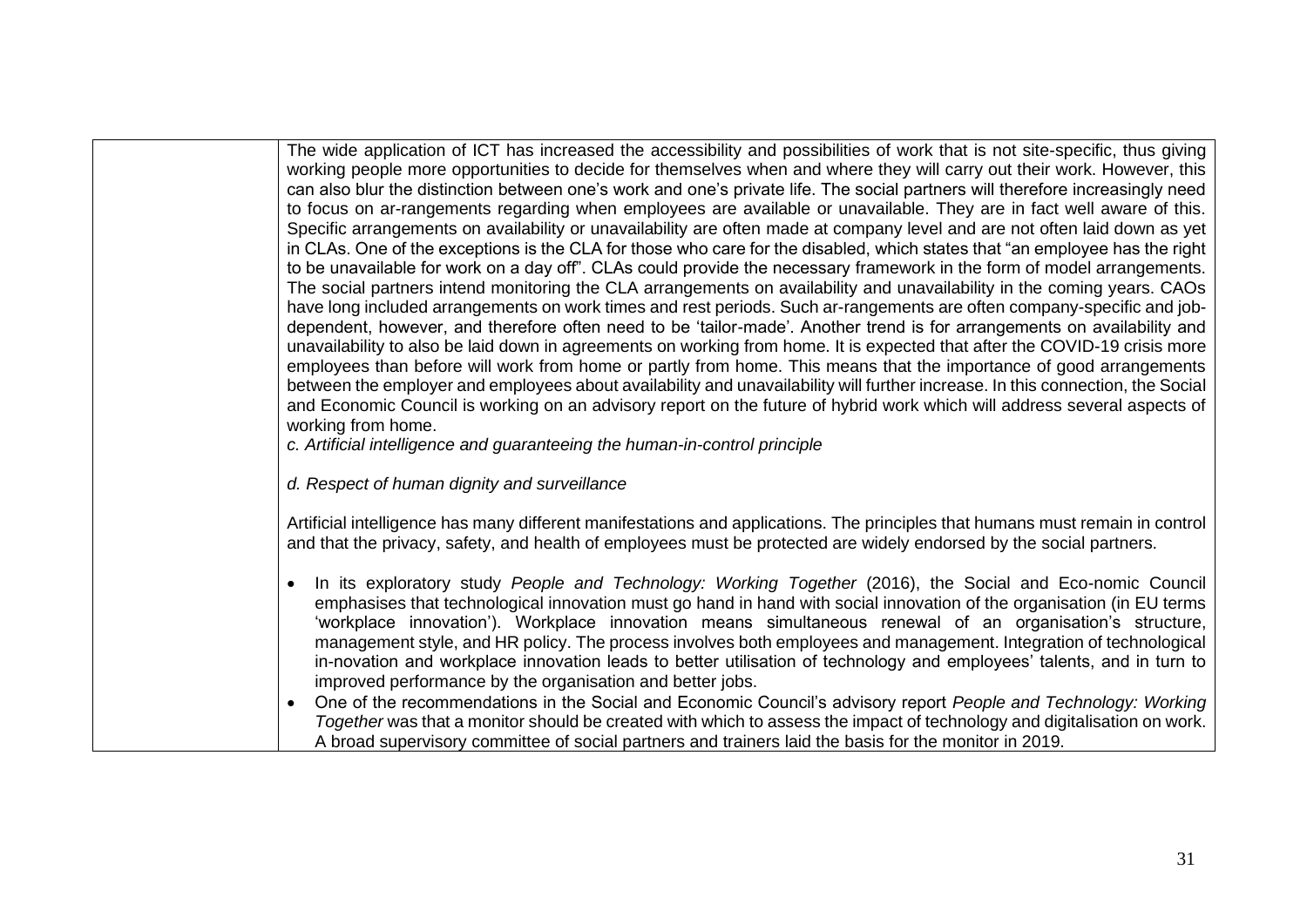|               | As a follow-up to the People and Technology: Working Together report, the social partners in the SER organised three<br>webinars (28 October 2020, 17 November 2020, and 19 January 2021), not only to raise awareness but also to share<br>good practices. Also has a knowledge document on the effects of technologization on the labor market been drawn up,<br>in which recent studies and research are analyzed.                                                                                                                                                                                                                                                                                                                                                                                                                                                                                                                                                                                                                                                                                                                                                                                                                                                                                                |
|---------------|----------------------------------------------------------------------------------------------------------------------------------------------------------------------------------------------------------------------------------------------------------------------------------------------------------------------------------------------------------------------------------------------------------------------------------------------------------------------------------------------------------------------------------------------------------------------------------------------------------------------------------------------------------------------------------------------------------------------------------------------------------------------------------------------------------------------------------------------------------------------------------------------------------------------------------------------------------------------------------------------------------------------------------------------------------------------------------------------------------------------------------------------------------------------------------------------------------------------------------------------------------------------------------------------------------------------|
|               | Rolling out good examples will be particularly important in the period ahead of us. The Labour Foundation refers in that<br>connection to the insurance sector, for example, which has developed its own ethical framework to prevent cases in<br>which 'computer says no' and independently makes a decision that may have a major impact on policyholders.                                                                                                                                                                                                                                                                                                                                                                                                                                                                                                                                                                                                                                                                                                                                                                                                                                                                                                                                                         |
|               | In principle, artificial intelligence offers opportunities for more effectively coordinating the integration of technological<br>developments and the utilisation of talents. Artificial intelligence (ma-chine learning) makes it possible to create a better<br>match between work and skills, which can lead to greater job satisfaction. The same applies, for example, to interaction<br>with customers and self-learning as regards complaints and problems at call centres. However, artificial intelligence can<br>also entail certain risks, for example when the activities of employees are continuously monitored and employee<br>performance is then assessed by a computer. There is also the risk of an employee relying blindly on artificial intelligence<br>when performing the work, thus forfeiting his or her autonomy.<br>The further development and/or deployment of artificial intelligence within companies therefore requires a joint<br>implementation process, with the social partners being involved. The govern-ment, together with the social partners, also<br>plays an important role in promoting the use of artificial intelligence with a view to benefitting from opportunities for<br>innovation. It is also important in that regard for the right preconditions to be set. |
|               | 4. In conclusion<br>The social partners within the Labour Foundation consider it an important policy challenge for the near future to both<br>capitalise on the opportunities offered by digitalisation for entrepreneurs, employees, and jobseekers and increase their<br>confidence in their future. With a view to a successful approach, the social partners have committed themselves - including<br>in the Social and Economic Council's advisory report People and Technology: Working Together - to cooperating on this<br>in the coming years. Digital transitions require arrangements to be made on terms and conditions of employment, working<br>conditions, labour relations, and job content. Reference is made in that connection to the CAOP's inspiration model, which<br>offers guidance for making effective arrangements by mutual consultation for successfully implementing new technologies.                                                                                                                                                                                                                                                                                                                                                                                                 |
| <b>Norway</b> |                                                                                                                                                                                                                                                                                                                                                                                                                                                                                                                                                                                                                                                                                                                                                                                                                                                                                                                                                                                                                                                                                                                                                                                                                                                                                                                      |
| <b>Poland</b> | The issue of preparation for the implementation of the European Agreement is dealt with by the permanent bilateral social<br>partners' Working Group on European social dialogue established in 2016, operating within the Social Dialogue Council                                                                                                                                                                                                                                                                                                                                                                                                                                                                                                                                                                                                                                                                                                                                                                                                                                                                                                                                                                                                                                                                   |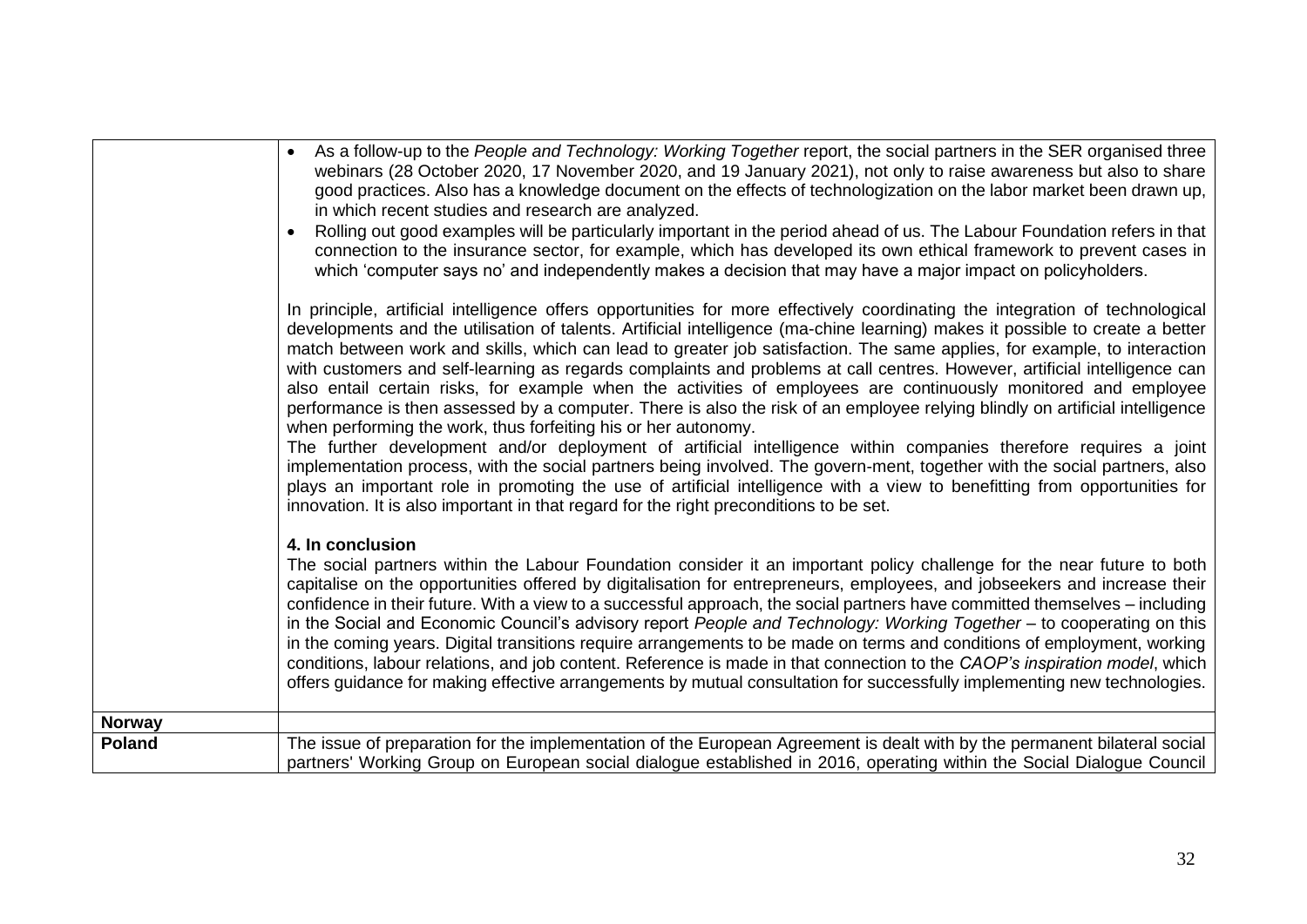|          | (RDS) - the main institution of tripartite discussions between representative organizations of employers, trade unions and<br>the government. Currently, RDS consists of 3 trade union headquarters and 6 employers' organizations.<br>The following steps have been taken so far:<br>At the meeting on 3 June 2020, the Group familiarized itself with the content of the European Agreement and held<br>$\bullet$<br>initial exchange of views on the matter.<br>Then, NSZZ Solidarność prepared a working translation of the text of the Agreement, which was presented to the<br>Group at the meeting on 16 October 2020.<br>After verification and introduction of the necessary corrections, the Polish translation was formally approved by<br>representatives of social partners' organizations at the Group meeting on 22 February 2021. The translation of the<br>European Agreement on digitalization is available on the websites of the Polish social partners - the members of<br>signatory parties of the agreement.<br>At the same time, the Group decided that the starting point for further implementation activities will be a joint seminar<br>deepening the knowledge of social partners on the digitalization phenomenon.<br>The online seminar was held on 26 April 2021. In addition to social partners, representatives of the scientific<br>community as well as chosen companies also took part in it. Various aspects of the impact of digitalization on the<br>work environment were discussed at the seminar. Further implementation steps have also been considered. They<br>will include the identification of those elements of the European Agreement which, in the first place, should be<br>subject to substantive analysis of social partners. |
|----------|--------------------------------------------------------------------------------------------------------------------------------------------------------------------------------------------------------------------------------------------------------------------------------------------------------------------------------------------------------------------------------------------------------------------------------------------------------------------------------------------------------------------------------------------------------------------------------------------------------------------------------------------------------------------------------------------------------------------------------------------------------------------------------------------------------------------------------------------------------------------------------------------------------------------------------------------------------------------------------------------------------------------------------------------------------------------------------------------------------------------------------------------------------------------------------------------------------------------------------------------------------------------------------------------------------------------------------------------------------------------------------------------------------------------------------------------------------------------------------------------------------------------------------------------------------------------------------------------------------------------------------------------------------------------------------------------------------------------------------------------------------------------------------------|
| Portugal | Source: Employers: CIP (Confederation of Portuguese Business), member of BUSINESSEUROPE and SGI Portugal,<br>member of SGI Europe<br>CIP disseminated the framework agreement to all its member associations and companies and prepared and send a note<br>describing the agreement and highlighting the most import aspects of it.<br>CIP associations promoted:<br>Webinars on the importance of digital transformation/adaptation of the industry.<br>Reunions with companies to know and analyse the level of knowledge and state of maturity of the industry 4.0.<br>Focus group for sharing knowledge and experiences in the implementation of practices/procedures in the field of<br>"industry 4.0".<br>• Webinar on the importance of European support to innovation, technology and digitisation in industry.                                                                                                                                                                                                                                                                                                                                                                                                                                                                                                                                                                                                                                                                                                                                                                                                                                                                                                                                                              |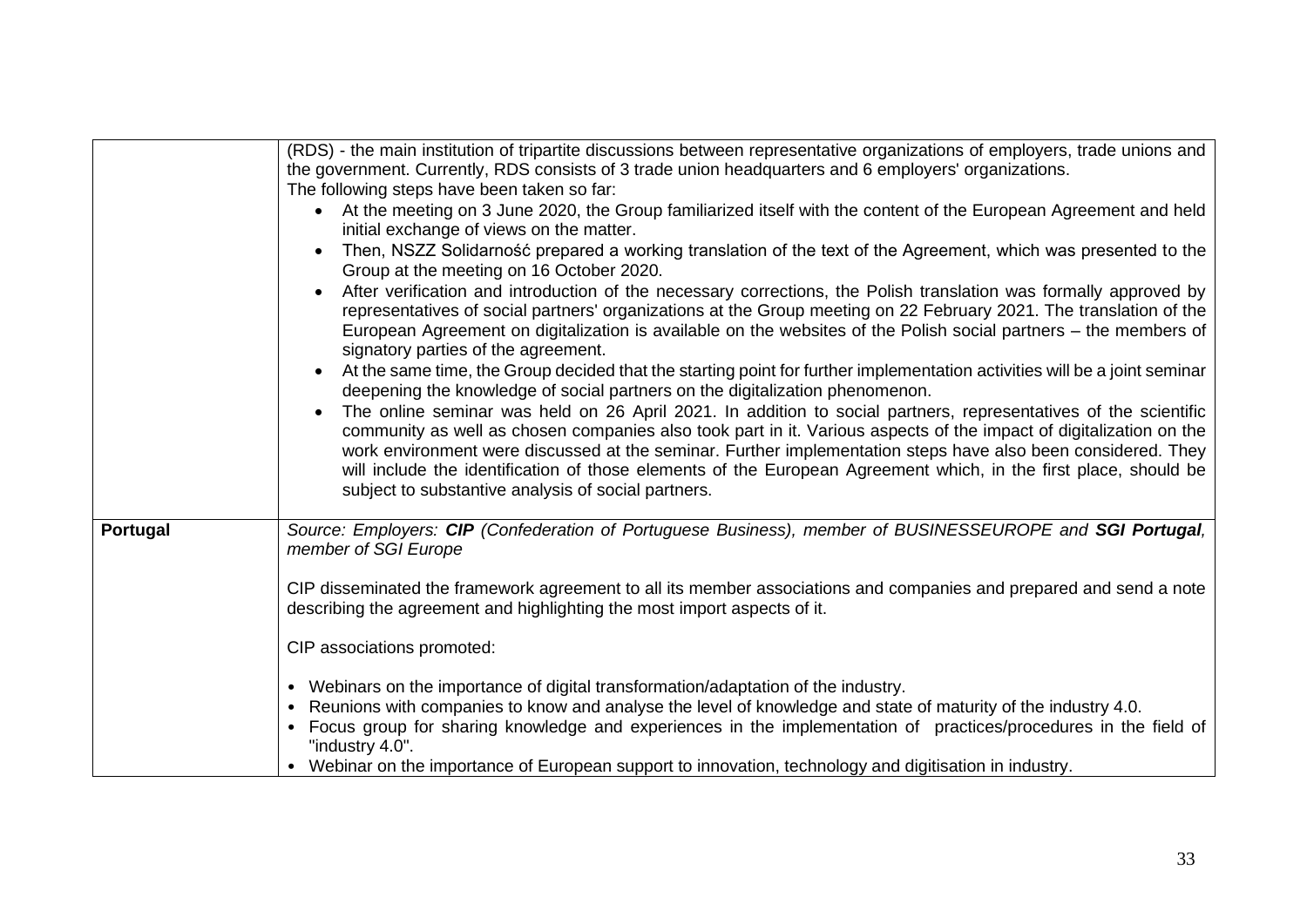| Concerning Companies, we highlight the following actions:                                                                                                                                                                                                                                                                                                                                                                                                                                                                                                                                                                                                                                |  |
|------------------------------------------------------------------------------------------------------------------------------------------------------------------------------------------------------------------------------------------------------------------------------------------------------------------------------------------------------------------------------------------------------------------------------------------------------------------------------------------------------------------------------------------------------------------------------------------------------------------------------------------------------------------------------------------|--|
| Continuous training in new digital tools (e.g. Teams) in response to the challenges that have arisen with the pandemic;<br>$\bullet$<br>Training for Managers in "Remote Team Leadership";<br>Improving the quality of service with the Customer, through new digital tools;<br>Hiring of human resources, focusing on skills in digital areas;<br>• Due to the pandemic context, restructuring of recruitment processes and selection of new Employees making the<br>process totally remote;<br>Acquisition of product quality control (AI) equipment;<br>$\bullet$<br>Modernization and adaptation of common spaces in the company, to provide conditions of well-being and safety for |  |
| employees.                                                                                                                                                                                                                                                                                                                                                                                                                                                                                                                                                                                                                                                                               |  |
| The implementation difficulties identified are: i) Integration between the various existing software/systems; ii) Pandemic<br>situation delayed and hindered the implementation and adaptation by employees and the companies to new digital<br>challenges; iii) Difficulties in the support and adaptation to new software /systems by employees.                                                                                                                                                                                                                                                                                                                                       |  |
| - Initiatives from SGI Portugal                                                                                                                                                                                                                                                                                                                                                                                                                                                                                                                                                                                                                                                          |  |
| No initiatives reported.                                                                                                                                                                                                                                                                                                                                                                                                                                                                                                                                                                                                                                                                 |  |
| Please find below a short report on the implementation of the Autonomous Framework Agreement on Digitalization (AFAD)<br>Romania<br>in Romania on behalf of Concordia (employers) and BNS (trade unions).                                                                                                                                                                                                                                                                                                                                                                                                                                                                                |  |
| In order to pave the way for a future implementation of the AFAD in Romania, we partnered for an EU funded projects and<br>we have started to implement "Renewed social dialogue for the new world of work. Job transitions & digitalisation in two<br>industrial sectors in CEE countries -Romania, Hungary, Slovakia -WorkTransitionCEE" - VS/2021/0094 project, together<br>with colleagues from employers and trade unions in Hungary and Slovakia.                                                                                                                                                                                                                                  |  |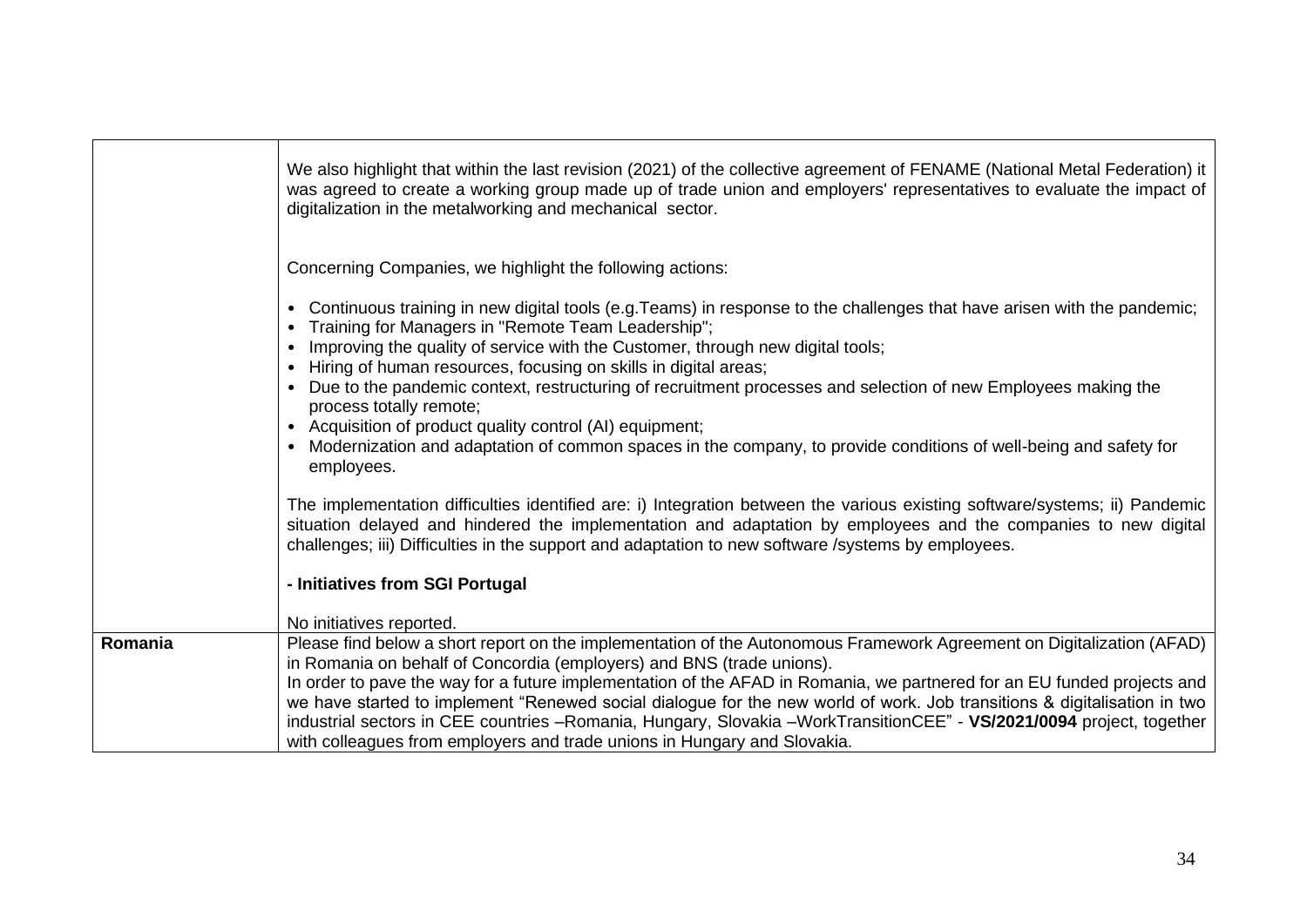| Slovakia<br>Slovenia<br><b>Spain</b><br>In accordance with the commitment made in the Autonomous Framework Agreement on Digitalization, adopted by the<br>organizations CEOE and CEPYME and the trade union CCOO, make the following CONSIDERATIONS:<br>First.- The Spanish social partners participated directly in the negotiations held for the drafting of the European Framework<br>Agreement on Digitalization, with representation from both the business organizations (CEOE) and the trade unions<br>(CCOO).<br>Considering the short time that has elapsed since the Agreement was signed, and the fact that it was reached during the<br>COVID-19 pandemic, the implementation period has been too short to assess its effects as adequately as possible in our<br>country. Although progress has been made in some of the matters contained in the Framework Agreement.<br>Second.- The Spanish social partners jointly requested the translation of the Framework Agreement, (1) (2) which was<br>carried out in September 2020. We have also collaborated in this translation to make the text as clear as possible.<br>Third.- We, the social partners, have adequately disseminated the Agreement, publishing it on the websites and in the<br>various newsletters of the respective organizations and disseminating its contents among companies and associated<br>sectorial and territorial organizations and among workers, through the various committees and working groups of both<br>organizations.<br>We have also participated in the "Seminar European social partners' framework agreement on digitalization: what is already<br>happening at national level and how to support the social partners for its implementation?", which was held on April 27.<br>The CCOO trade union has disseminated the Agreement within its Seminar on "Digital rights at national level" and has also<br>included the Framework Agreement in its Guide to Collective Bargaining and digitization. | WorkTransitionCEE aims to bringing a fresh perspective on social dialogue, proposing innovative tools and methodologies,<br>such as job scaping, co-creation and trends insights, with a view to increase the capacity of social partners to respond to<br>the challenges raised by the job transition that is a consequence of digitalisation and automation. In preparation for larger<br>transformations, through these projects, we also aim to guide employers, workers and their representatives on how to<br>approach job transition in the future, building their capacity to further deal with the implementation of the AFAD.<br>AFAD will be presented during the project kick-off meeting other 3 national seminars dedicated to discussing the AFAD<br>with social partners and authorities will be organised with the view to better understand it. |
|---------------------------------------------------------------------------------------------------------------------------------------------------------------------------------------------------------------------------------------------------------------------------------------------------------------------------------------------------------------------------------------------------------------------------------------------------------------------------------------------------------------------------------------------------------------------------------------------------------------------------------------------------------------------------------------------------------------------------------------------------------------------------------------------------------------------------------------------------------------------------------------------------------------------------------------------------------------------------------------------------------------------------------------------------------------------------------------------------------------------------------------------------------------------------------------------------------------------------------------------------------------------------------------------------------------------------------------------------------------------------------------------------------------------------------------------------------------------------------------------------------------------------------------------------------------------------------------------------------------------------------------------------------------------------------------------------------------------------------------------------------------------------------------------------------------------------------------------------------------------------------------------------------------------------------------------------------------------------------------------------------------|-------------------------------------------------------------------------------------------------------------------------------------------------------------------------------------------------------------------------------------------------------------------------------------------------------------------------------------------------------------------------------------------------------------------------------------------------------------------------------------------------------------------------------------------------------------------------------------------------------------------------------------------------------------------------------------------------------------------------------------------------------------------------------------------------------------------------------------------------------------------|
|                                                                                                                                                                                                                                                                                                                                                                                                                                                                                                                                                                                                                                                                                                                                                                                                                                                                                                                                                                                                                                                                                                                                                                                                                                                                                                                                                                                                                                                                                                                                                                                                                                                                                                                                                                                                                                                                                                                                                                                                               |                                                                                                                                                                                                                                                                                                                                                                                                                                                                                                                                                                                                                                                                                                                                                                                                                                                                   |
|                                                                                                                                                                                                                                                                                                                                                                                                                                                                                                                                                                                                                                                                                                                                                                                                                                                                                                                                                                                                                                                                                                                                                                                                                                                                                                                                                                                                                                                                                                                                                                                                                                                                                                                                                                                                                                                                                                                                                                                                               |                                                                                                                                                                                                                                                                                                                                                                                                                                                                                                                                                                                                                                                                                                                                                                                                                                                                   |
|                                                                                                                                                                                                                                                                                                                                                                                                                                                                                                                                                                                                                                                                                                                                                                                                                                                                                                                                                                                                                                                                                                                                                                                                                                                                                                                                                                                                                                                                                                                                                                                                                                                                                                                                                                                                                                                                                                                                                                                                               | European social partners, BusinessEurope, SGI Europe, SME United and ETUC, on June 26, 2020, the business                                                                                                                                                                                                                                                                                                                                                                                                                                                                                                                                                                                                                                                                                                                                                         |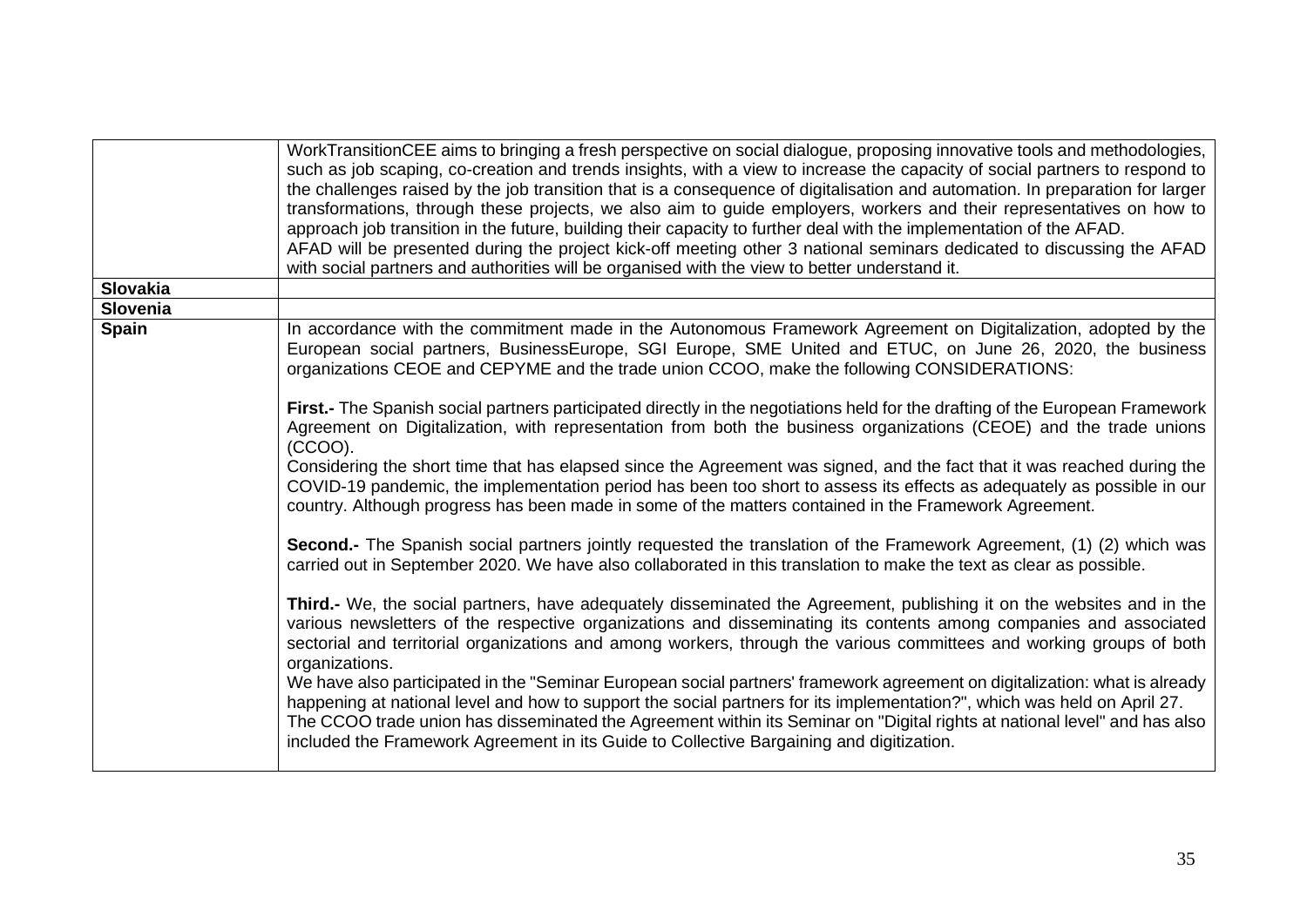| Fourth.- In the area of digital skills and employability, the Digital Skills Training Plan was approved, which includes the<br>direct granting of subsidies to the social partners for the digitalization of the productive sector (Real Decreto 1104/2020, de<br>15 de diciembre).<br>It is a training plan that will be provided within the framework of collaboration with the most representative business and<br>trade union organizations, due to the proximity and knowledge of the needs and ways of understanding them, of companies<br>and workers.                                                                                                                                                                                                                                                                                                                                                                                                                                                                                                                                                                                                                                                                                                                                                                             |
|-------------------------------------------------------------------------------------------------------------------------------------------------------------------------------------------------------------------------------------------------------------------------------------------------------------------------------------------------------------------------------------------------------------------------------------------------------------------------------------------------------------------------------------------------------------------------------------------------------------------------------------------------------------------------------------------------------------------------------------------------------------------------------------------------------------------------------------------------------------------------------------------------------------------------------------------------------------------------------------------------------------------------------------------------------------------------------------------------------------------------------------------------------------------------------------------------------------------------------------------------------------------------------------------------------------------------------------------|
| The objective of this plan is to train 500,000 workers in digital competences in 4 years.                                                                                                                                                                                                                                                                                                                                                                                                                                                                                                                                                                                                                                                                                                                                                                                                                                                                                                                                                                                                                                                                                                                                                                                                                                                 |
| Fifth.- Regarding the modalities of digital connection/disconnection and teleworking, last September the social partners<br>reached an agreement within the framework of the tripartite social dialogue, which was transferred to a National Labor Law<br>(Real Decreto Ley 28/2020, de 22 de septiembre, de trabajo a distancia).<br>The agreement specifically includes the employer's duty to guarantee disconnection, which entails a limitation on the use<br>of technological means of business communication and work during rest periods, as well as respect for the maximum<br>duration of the working day.<br>It also includes the duty of the company to draw up an internal policy addressed to employees, after hearing their legal<br>representatives, defining the modalities for exercising the right to disconnection and the training and awareness-raising<br>actions on the reasonable use of technological tools to avoid the risk of computer fatigue.<br>In addition to the above, it is contemplated that in the social dialogue and collective bargaining agreements may be<br>established to guarantee the exercise of this right.                                                                                                                                                                              |
| Sixth.- In relation to the matters of Artificial Intelligence and the guarantee of the principle of human control, an agreement<br>has recently been reached between the social partners and the Government to guarantee the labor rights of persons<br>engaged in the provision of services in the field of digital platforms, which has materialized in a new regulation (Real<br>Decreto-ley 9/2021, de 11 de mayo, por el que se modifica el texto refundido de la Ley del Estatuto de los Trabajadores,<br>aprobado por el Real Decreto Legislativo 2/2015, de 23 de octubre, para garantizar los derechos laborales de las personas<br>dedicadas al reparto en el ámbito de plataformas).<br>Specifically, this regulation involves the amendment of the national labor legislation, the Texto Refundido de la Ley del<br>Estatuto de los Trabajadores, in the sense that a new letter d) is introduced in section 4 of Article 64 dealing with Rights to<br>information and consultation and competences. to reflect the right of the works council to be informed by the company of<br>the parameters, rules and instructions on which the algorithms or artificial intelligence systems that affect decision-making<br>that may affect working conditions, access and maintenance of employment, including profiling, are based. |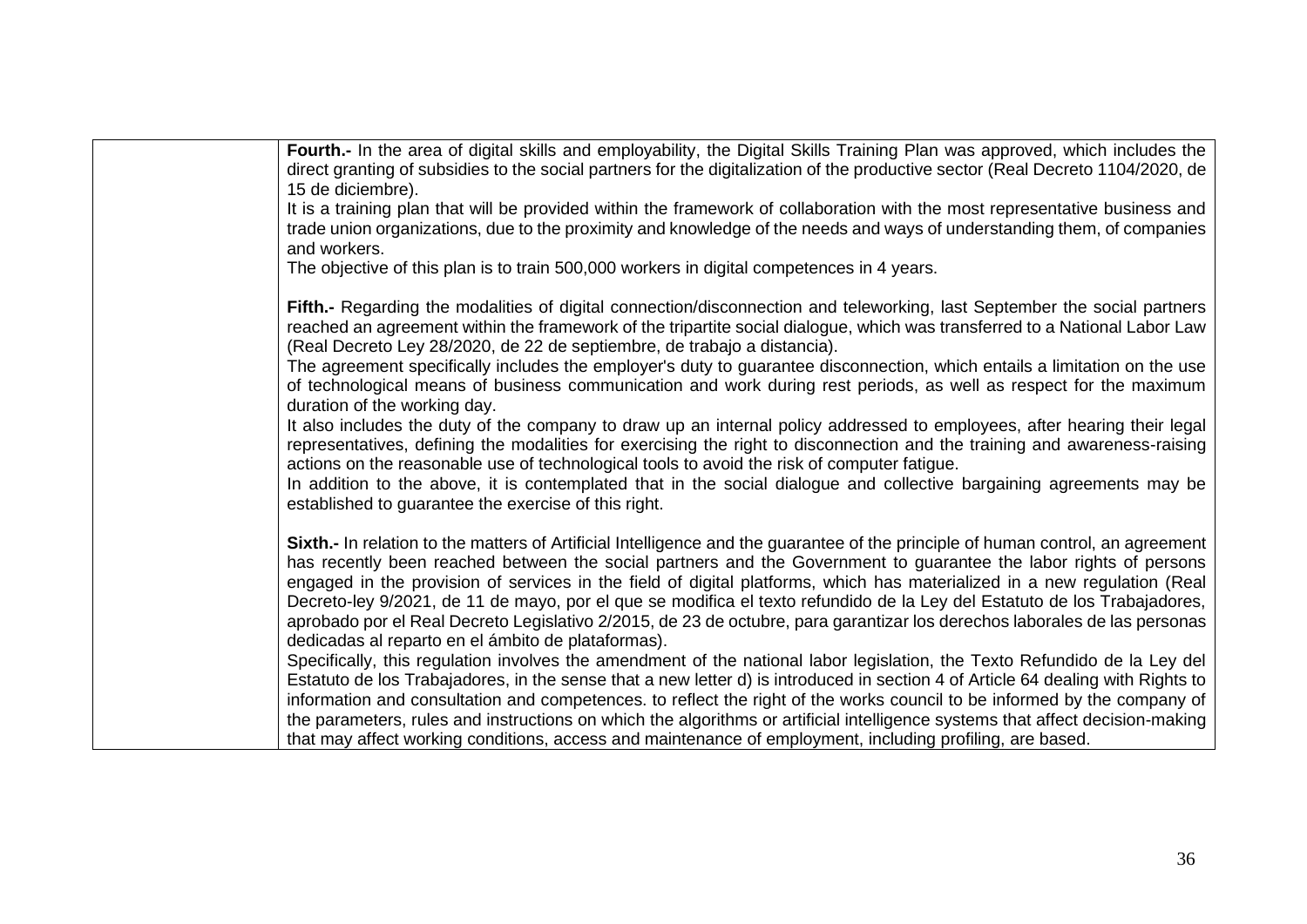|               | Also as a result of the agreement, this regulation includes the presumption of employment in the relationship between<br>"riders" and digital delivery platforms.                                                                                                                                                                                                                                                                                                                                                                                                                                                                                             |
|---------------|---------------------------------------------------------------------------------------------------------------------------------------------------------------------------------------------------------------------------------------------------------------------------------------------------------------------------------------------------------------------------------------------------------------------------------------------------------------------------------------------------------------------------------------------------------------------------------------------------------------------------------------------------------------|
|               | Seventh.- We, the undersigned parties to this document, express our commitment to foster and promote the processes of<br>digital transformation, in accordance with national practices and taking into account the measures already adopted and<br>highlighted above.                                                                                                                                                                                                                                                                                                                                                                                         |
|               | In this regard, we also consider the possibility of including the Framework Agreement as an annex in the next Agreement<br>for Employment and Collective Bargaining; as well as a joint public presentation of the Agreement to which the European<br>social partners would be invited to participate.                                                                                                                                                                                                                                                                                                                                                        |
| <b>Sweden</b> | <b>Organisations</b><br><b>BUSINESSEUROPE's Swedish member organization:</b><br>The Confederation of Swedish Enterprise (Svenskt Näringsliv).                                                                                                                                                                                                                                                                                                                                                                                                                                                                                                                 |
|               | SGI Europe - Sweden. The six members are: the Swedish Association of Local Authorities and Regions; SALAR (Sveriges<br>Kommuner och Regioner); the Swedish Agency for Government Employers; SAGE (Arbetsgivarverket), Sobona -<br>Employers' Association for local public enterprises, Fastigo - the Employers' Association for the Property Sector, Fremia<br>and The Employers' Alliance (Arbetsgivaralliansen).                                                                                                                                                                                                                                            |
|               | ETUC's Swedish member organizations:<br>The Swedish Trade Union Confederation (LO).<br>The Swedish Confederation of Professional Employees (TCO).<br>The Swedish Confederation of Professional Associations (Saco).                                                                                                                                                                                                                                                                                                                                                                                                                                           |
|               | <b>Introductory remarks</b>                                                                                                                                                                                                                                                                                                                                                                                                                                                                                                                                                                                                                                   |
|               | Swedish social partners have a long tradition of being engaged in work to make labour markets more inclusive and well-<br>functioning. The social partners are responsible for setting wages on the Swedish labour market and safeguard the social<br>partners' autonomy. Fundamental components of the model are that the trade unions have a high level of organization rate,<br>employer associations have a high level of affiliations, that the collective bargaining agreements enjoys a strong position,<br>and that the representatives of the social partners at workplaces with mandates to conduct negotiations are independent<br>from the State. |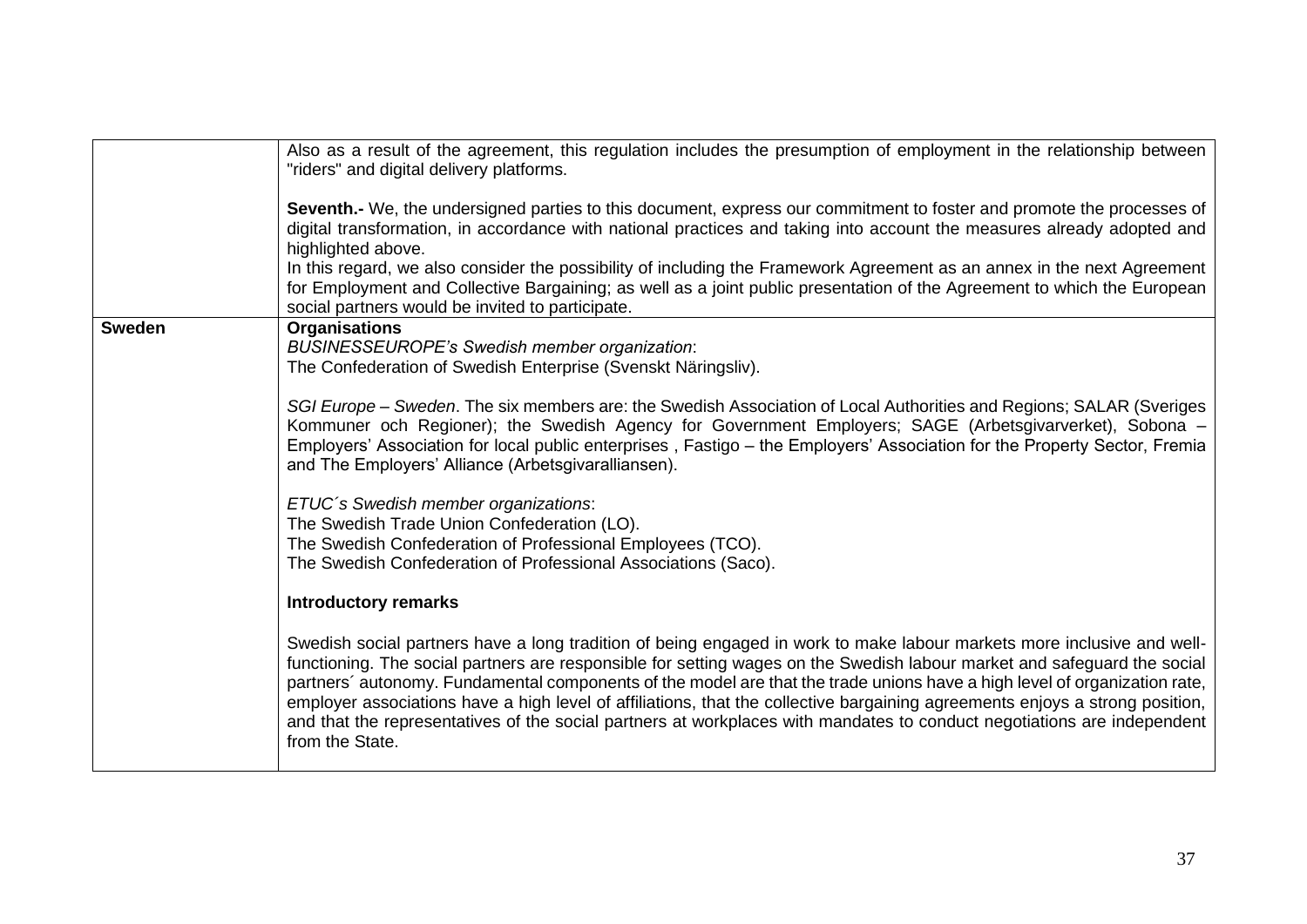This independence is manifested in part by the majority of the labour market regulated by a number of main agreements reached at a central level between employer's organisations and trade unions, which regulates such aspects as negotiation procedures, dispute resolution procedures and development issues. There are currently about 650 central collective bargaining agreements stipulating wages and general terms of employment in Sweden.

It is important with strong and long-term committed social partners for a well-functioning social dialogue both at national level and at EU level. The topic in the European framework agreement on digitalisation, as well as the topics in the other European framework agreements and framework of actions were already on the agenda for the Swedish social partners. Thus, these different EU social dialogue instruments have created an extra arena/platform to meet and work with different topics and contribute with a positive added value. This way the EU social dialogue and the national social dialogue mutually strengthen each other.

#### **Actions taken**

The Swedish social dialogue partners have distributed and informed about the autonomous framework agreement on digitalisation in various ways within their respective organizations, member organizations and other stakeholders.

LO has on several public occasions and internal educational seminars over the past year such as the annual Digital day brought up the partnership process and the value of the partnership process when implementing digital tools in the workplace.

The autonomous agreement is being translated and printed into Swedish jointly by the Swedish social dialogue partners, as we do with the European framework agreements and framework of actions.

When the translation is finalized, we plan to jointly arrange a web-seminar, to inform and disseminate the agreement and present some good examples of joint social partner work.

This European agreement has a broad and holistic approach. Thus several actions, taken both jointly and separately by the social partners, are in practice related to the issues in the digitalization agreement. The Swedish social partners have agreed to present some of these activities below. Some of them are based on joint agreements with all the organisations, others are agreements between some of the organisations. Other examples are unilateral measures from one of the central labour market confederations and/or their member associations.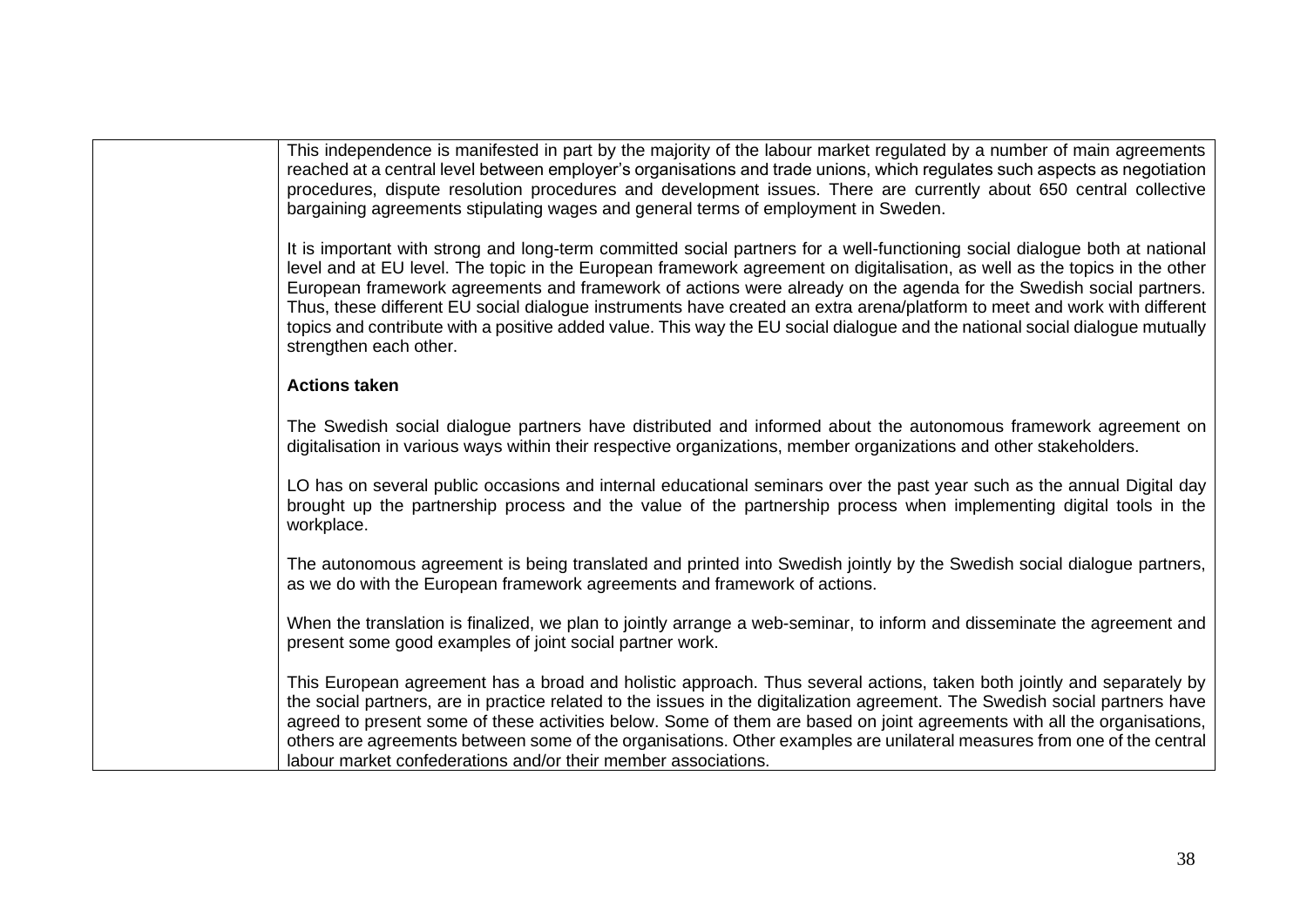# **AFA Insurance and its work with sustainable working life**

AFA Insurance is owned by Sweden's labour market partners: the Confederation of Swedish Enterprise, the Swedish Trade Union Confederation (LO) and the Council for Negotiation and Co-operation (PTK). Employees from the private sector, municipalities and regions are insured. About 150 million SEK annually is devoted to research to improve the work environment. A special research program is planned for 2022 on digitalisation, automation and artificial intelligence and the impact on the work environment. A special research program with a focus on Covid-19 was announced in 2020. Several projects within this initiative focus on new ways of organising work in the event of increased digitalisation and increased opportunities to work remotely.

# **AFA's R&D program: The effects of digitalisation on the work environment in the municipal and regional sector**

AFA Försäkring is investing SEK 37 million in nine research projects on the effects of digitalisation on the work environment, on behalf of the social partners in the municipal and regional sector. The research program aims to increase the understanding of the effects of digitalisation on the work environment and health for employees in the municipal and regional sector, as well as take advantage of the benefits and promote the development of digitalisation. The project is on-going 2020-2023. Due to the pandemic, the project period has been extended by 8 months

## **Suntarbetsliv ("Healthy workinglives" )**

"Suntarbetsliv" created and owned by the social dialogue partners in the public local and regional sector to create tools and materials to improve the work environment. Managers and safety representatives are the primary audience. The organization has created a web-based work environment training program tailored for the public sector. In addition a number of tools and checklists for topics such as threats and violence at the work-place, sharps injuries, organizational and social conditions, and better meetings have been created. All materials are available free of charge. News and information describing good examples of collaboration are made available on Suntarbetliv´s website. The idea is that the work with systematic work environment management will affect the operations and the workers in a positive way through the whole working-life.

<https://www.suntarbetsliv.se/>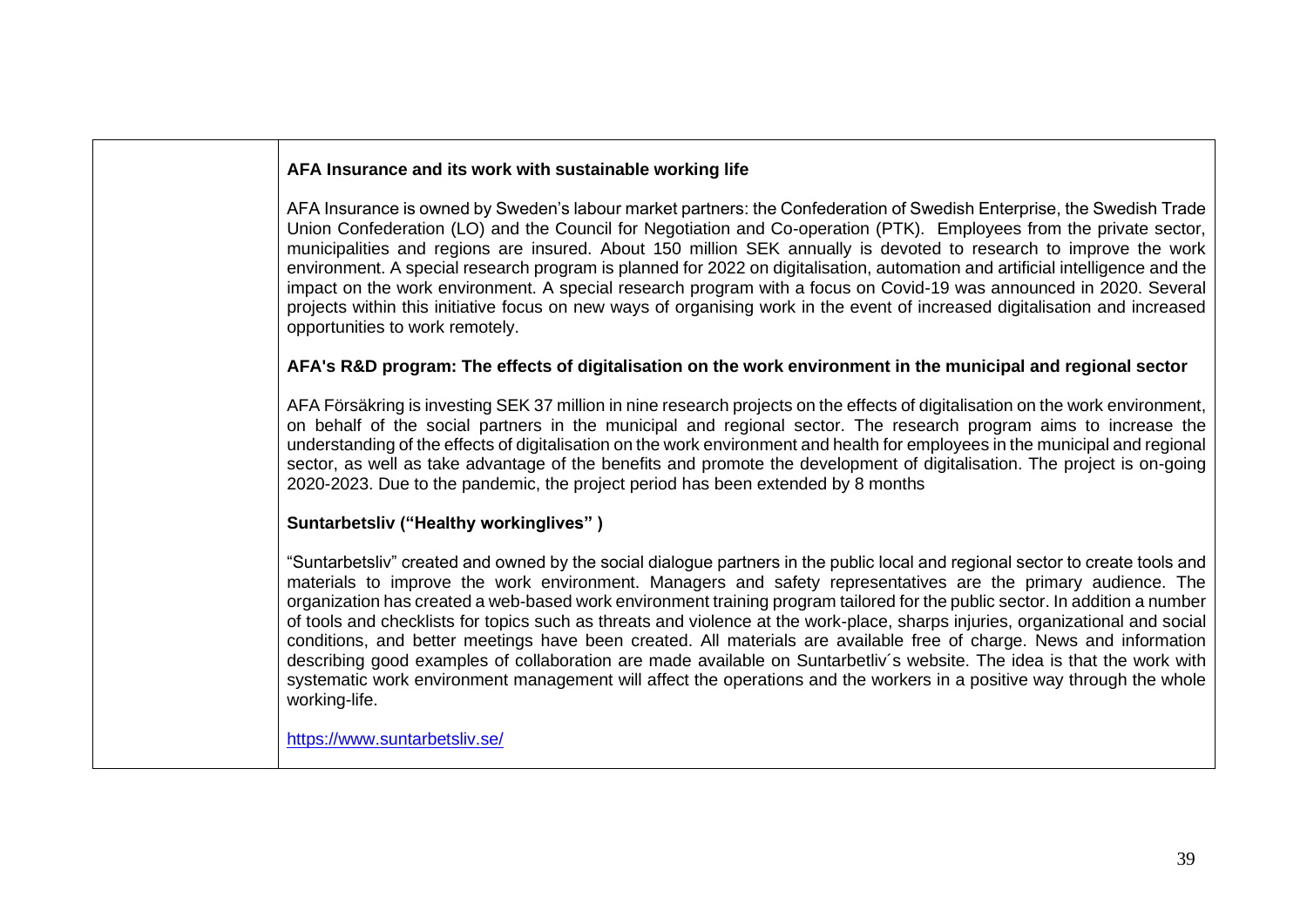| Digironden                                                                                                                                                                                                                                                                                                                                                                                                                                                                                                                                                                                                                                                                                                                                                                                               |
|----------------------------------------------------------------------------------------------------------------------------------------------------------------------------------------------------------------------------------------------------------------------------------------------------------------------------------------------------------------------------------------------------------------------------------------------------------------------------------------------------------------------------------------------------------------------------------------------------------------------------------------------------------------------------------------------------------------------------------------------------------------------------------------------------------|
| Suntarbetsliv has developed a special tool for the digital working environment called Digironden.                                                                                                                                                                                                                                                                                                                                                                                                                                                                                                                                                                                                                                                                                                        |
| https://www.suntarbetsliv.se/digironden/                                                                                                                                                                                                                                                                                                                                                                                                                                                                                                                                                                                                                                                                                                                                                                 |
| Forskning på 5 ("Research in 5 Minutes"                                                                                                                                                                                                                                                                                                                                                                                                                                                                                                                                                                                                                                                                                                                                                                  |
| Based on AFA's research, Suntarbetsliv has developed the concept of Forskning på 5. The idea behind Forskning på 5 is<br>to provide short facts about work environment research in a specific area in a simple and practical way and give concrete<br>tools for working further with the issue at the workplace, for a sustainable working life. Forskning på 5 is based on three<br>different elements: "learning", "dialogue" and "working further".                                                                                                                                                                                                                                                                                                                                                   |
| Forskning på 5 - Suntarbetsliv                                                                                                                                                                                                                                                                                                                                                                                                                                                                                                                                                                                                                                                                                                                                                                           |
| One example of work with Forskning på 5 is that this autumn, work will start based on experiences from the pandemic,<br>based on ongoing research from Karolinska Institutet and Lund University. The name of the project is not set yet, but the<br>purpose is to contribute with knowledge and support for dialogue so that companies, managers, employees can have a<br>broader dialogue about where the work is best performed, at a distance and/ or in the workplace, from a business and work<br>environment perspective. The hope is that the users of the tool that will be created, based on a broad dialogue, will find the<br>best forms for where the work is to be carried out, that can result in some kind of agreement and that they will follow up and<br>adjust based on local needs. |
| <b>Prevent</b>                                                                                                                                                                                                                                                                                                                                                                                                                                                                                                                                                                                                                                                                                                                                                                                           |
| Prevent is a non-profit organisation owned by the Confederation of Swedish Enterprise, the Swedish Trade Union<br>Confederation (LO) and the Council for Negotiation and Co-operation (PTK).                                                                                                                                                                                                                                                                                                                                                                                                                                                                                                                                                                                                             |
| For the private sector Prevent is the leading provider of knowledge and training in the field of health and safety.                                                                                                                                                                                                                                                                                                                                                                                                                                                                                                                                                                                                                                                                                      |
| At the website there is a special theme page about teleworking where rules and legislation, checklists, tips and good<br>examples can be found. Seminars and training in the area are also arranged.                                                                                                                                                                                                                                                                                                                                                                                                                                                                                                                                                                                                     |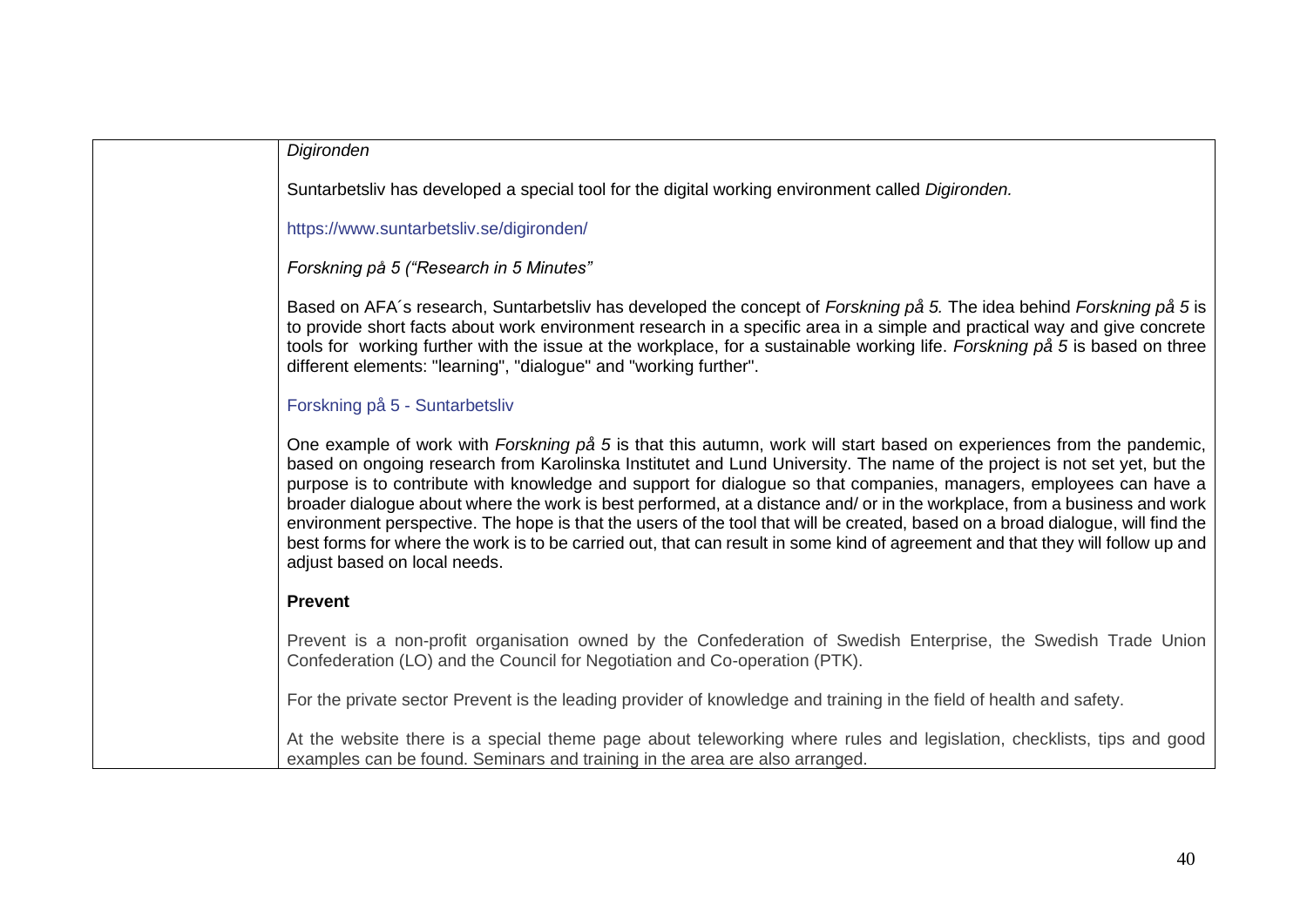[https://www.prevent.se/om-prevent/for-a-better-working-day/](http://www.prevent.se/om-prevent/for-a-better-working-day/) [https://www.prevent.se/jobba-med-arbetsmiljo/osa/distansarbete/](http://www.prevent.se/jobba-med-arbetsmiljo/osa/distansarbete/)

It should be noted that the digitals tools of Suntarbetsliv and Prevent (e.g. https:/[/www.prevent.se/checklistor/checklista](http://www.prevent.se/checklistor/checklista-som-app/)[som-app/,](http://www.prevent.se/checklistor/checklista-som-app/) and https:/[/www.prevent.se/arbetsmiljoarbete/god-samverkan/\)](http://www.prevent.se/arbetsmiljoarbete/god-samverkan/) have served as sources of inspiration both for the negotiations of the digitalization agreement and the subsequent work of developing the same agreement's partnership process into a digital tools as well.

#### **Digitalisation and work environment, a commissioned education at KTH – Executive School**

Researchers at the Royal Institute of Technology (KTH) have together with work environment expert from the trade union Vision and employer organization SALAR developed a course on IT protection rounds as a method for improving the working environment and productivity. It is based, among other things, on Vision's work to introduce local IT protection rounds as part of the systematic work environment work (SAM) and on the work to increase efficiency and productivity in the business.

The first course this spring was a pilot and is now being completed and evaluated. Work is underway on how to proceed in order for the education to become permanent. Short about the Course content: Historical overview of the digitization of work, Overview of theory and method in Human-Computer Interaction (MDI), The effects of digitalisation on the work environment, Accessibility and democracy aspects of digitalization, International standards to support the purchase of digital support, Survey of users' satisfaction with the digital work environment, IT security rounds to support the local workplace's digitalisation and introduction of AI support. Strategy maps as dialogue support for business development provide an overall picture of where, when, why and how we need digital support. In the first pilot round, the course was primarily aimed at safety representatives in Vision's contract area and HR managers at the participating workplace. Representatives of management and IT were required to participate in the local IT protection round that constitutes the course's project task.

[Digitaliseringen och arbetsmiljön -](https://kthexecutiveschool.se/digitaliseringen-och-arbetsmiljon/) KTH Executive School

## **The Swedish Agency for Government Employers**

The Swedish Agency for Government Employers, SAGE, has the past years carried out a broad work and evaluation on how new technology and digitalisation will affect the labour market in general and the Central Government Employers in